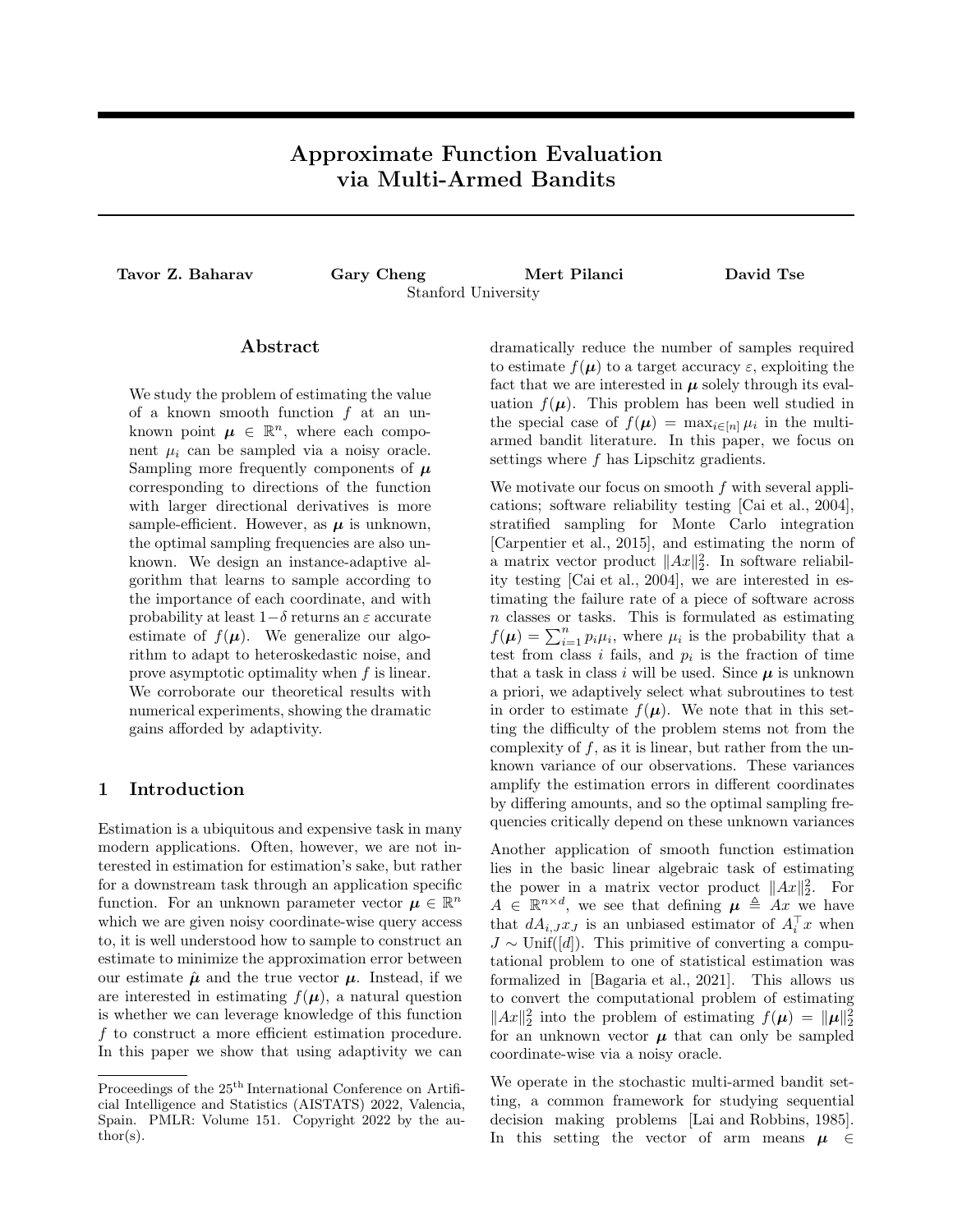$\mathbb{R}^n$  is fixed but unknown, and at every time step we are able to query one coordinate of  $\mu_i$ , an arm, and obtain a noisy but unbiased sample, an arm pull [Bubeck and Cesa-Bianchi, 2012]. A prototypical multi-armed bandit problem is best arm identification, which has been extensively studied [Jamieson and Nowak, 2014], and can be posed as  $f(\boldsymbol{\mu}) = \arg \max_{i \in [n]} \mu_i$  where  $f: \mathbb{R}^n \mapsto [n]$  for  $[n] \triangleq$ *{*1*,...,n}*. With this discrete valued output, the error between  $f(\mu)$  and  $f(\hat{\mu})$  is taken as 0 if they are equal and 1 otherwise, with the same 0-1 loss being used across other pure exploration multi-armed bandit variants [Lattimore and Szepesvári, 2020].

For smooth *f*, however, we are better able to analyze the function error caused by our  $\mu$  estimation error. We obtain via a Taylor expansion that a plug-in estimator  $\hat{\mu}$  will achieve an error of  $f(\hat{\mu}) - f(\mu) =$  $\nabla f(\boldsymbol{\mu})^{\top}(\hat{\boldsymbol{\mu}} - \boldsymbol{\mu}) + O(\|\hat{\boldsymbol{\mu}} - \boldsymbol{\mu}\|_2^2)$ . This suggests that in the high accuracy regime where  $\|\hat{\boldsymbol{\mu}} - \boldsymbol{\mu}\|_2$  is small, it is beneficial to sample coordinates with larger partial derivatives more. Such Taylor expansions do not arise in classical multi-armed bandit variants like the best arm identification problem, as examining its real valued analogue  $f(\boldsymbol{\mu}) = \max_{i \in [n]} \mu_i$ , we see that  $\nabla f(\boldsymbol{\mu}) = e_i$ <sup>\*</sup>, where  $i^* = \operatorname{argmax}_{i \in [n]} \mu_i$  (assumed to be unique). If  $\mu$  is well estimated such that  $i^*$  has been identified, then the only way to improve our estimation of  $f(\mu)$  is to improve our estimation of  $\mu_{i^*}$ . This agrees with intuition but is not very useful, as in order for this dependence to hold, we need to have identified  $i^*$ , as  $f$  is not everywhere differentiable nor are its gradients smooth. In the setting with smooth *f* however, we can guarantee that our estimate of the gradient  $\nabla f(\boldsymbol{\mu})$  will improve as our estimate of  $\boldsymbol{\mu}$  improves.

### 1.1 Outline

In Section 2 we discuss related work and place this paper within the broader multi-armed bandit literature. We formalize our problem setting in Section 3. In Section 4 we propose our algorithm for adaptive function approximation. We extend our analysis to more general scenarios in Section 5. In Section 6 we numerically validate the theoretical improvements afforded by our scheme. We conclude in Section 7. All theoretical claims are proved in the Appendix.

# 2 Related work

The study of multi-armed bandits has a long history dating back to the 1950's [Robbins, 1952, Paulson, 1964, Lai and Robbins, 1985]. Numerous variants of this fundamental problem have been studied, including many identification-based objectives

[Lattimore and Szepesvári, 2020]. Regarding estimation of a known functional of the unknown mean vector, several previous works have studied the case of linear functions *f* with heteroskedastic noise, which we highlight below. While the aim of our work is on constructing an algorithm with a stopping condition and fixed confidence guarantees, these alternative schemes instead focus on regret and anytime performance and do not provide such guarantees.

#### 2.1 Software reliability assessment

One well studied problem that fits as a special case of our results is software reliability testing [Cai et al., 2004]. In this setting there are *n* classes of tests  $C_1, \ldots, C_n$  that can be run on a piece of software. Tests from class *i* fail independently with an unknown but fixed probability  $\mu_i$ . The system is known to be run under a given operational profile  $\{p_i\}_{i=1}^n$ , where  $p_i$ indicates the fraction of time that a task in class  $C_i$ will be used. In this setting the objective is to estimate the unreliability of the system, which is  $f(\mu) = p^{\top} \mu$ . Works in the adaptive software reliability estimation literature utilize the plug-in estimator  $f(\hat{\mu})$  which is unbiased due to the linearity of  $f$ , and so the primary objective is to minimize the estimator's variance. This is accomplished by a careful finite sample analysis of the corresponding Markov Chain that is induced by all possible sampling patterns [Hu et al., 2013]. Since each arm fails with probability  $\mu_i$  and succeeds with probability  $1 - \mu_i$ , the noise in this problem is heteroskedastic. Asymptotic sampling frequencies are derived by using a Lagrangian for constrained optimization [Lv et al., 2014]. These works provide a specialized analysis for the setting with Bernoulli noise, and can only accommodate linear functions *f*.

### 2.2 Stratified sampling bandit literature

A similar vein of literature has arisen in works on adaptive stratified sampling for Monte-Carlo integration [Carpentier and Munos, 2012]. In this setting the objective is to integrate a function *f* over a domain *X* by partitioning the domain into strata and adaptively allocating samples within. Assuming that we can compute the measure of each strata  $i = 1, \ldots, n$ , the objective can be formulated as estimating  $f(\boldsymbol{\mu}) = \sum_i w_i \mu_i$ , where  $w_i$  is the measure of strata *i* and  $\mu_i$  is the expectation of *f* over strata *i*. Due to the different and unknown variances  $\sigma_i^2$  of  $f$  over different strata, adaptivity is required to learn the optimal sampling frequencies  $\alpha_i \propto w_i \sigma_i$ , the well known Neyman allocation [Lohr, 2019], in order to obtain sublinear regret. An important distinction between the Monte Carlo integration problem and our setting is that in these works the objective is to estimate  $\mathbb{E}\{f(X)\}\$ . In our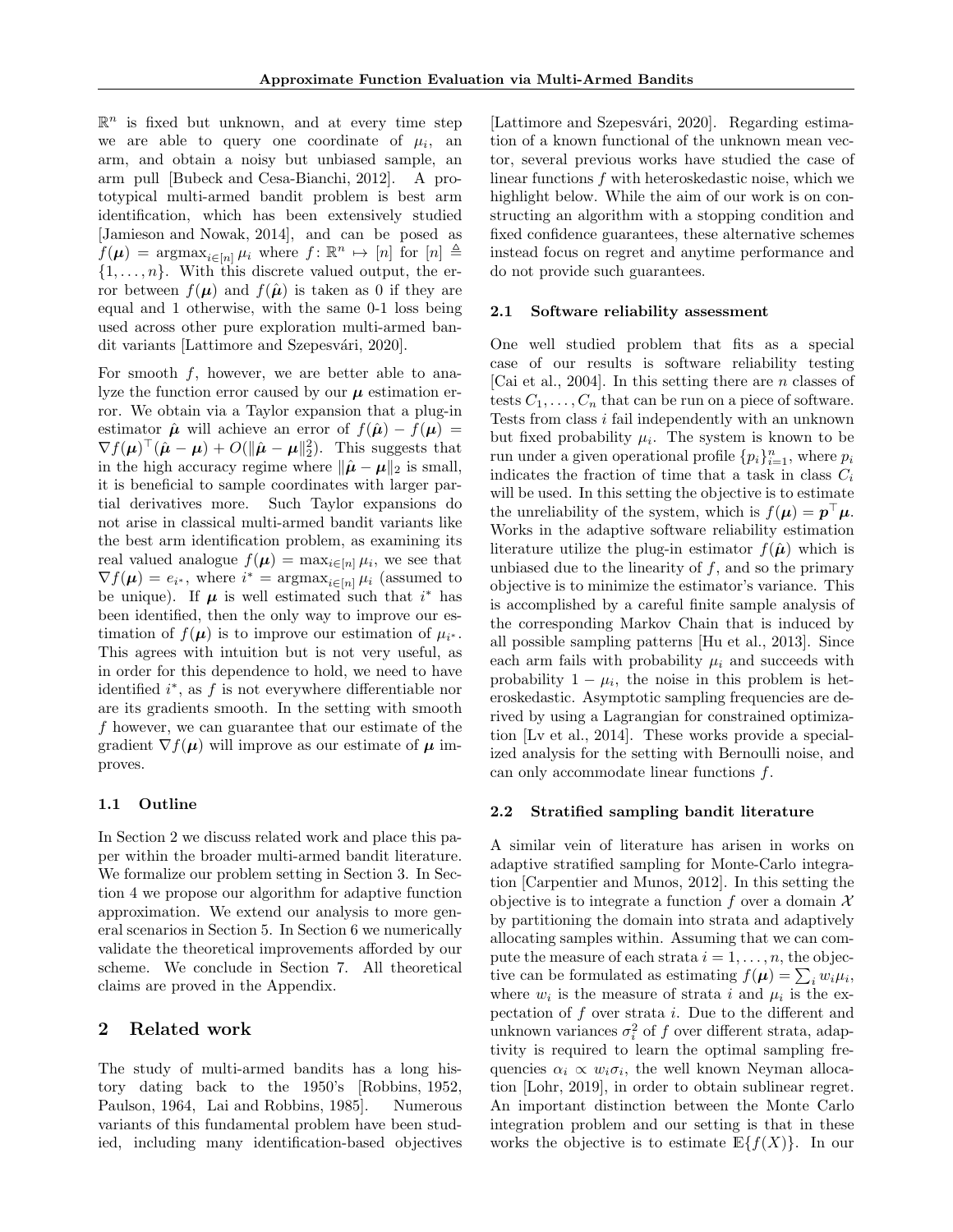setting however, we are interested in evaluating *f* at some ground truth value  $\mu = \mathbb{E}\{X\}$  of which we are only able to obtain noisy coordinate-wise observations. This means that our objective is to estimate  $f(\mathbb{E}\{X\})$ , which only coincides with the previous objective when *f* is linear.

As these stratified sampling works both focus on regret, they provide guarantees on the deviation of the empirical sampling ratios from the optimal ones. However, it is unclear how to construct algorithmic stopping conditions for these regret-focused methods to allow them to operate in the fixed confidence regime. Such stopping conditions are necessary for fixed confidence algorithms, which are significantly more useful in practical estimation settings. In the software reliability estimation setting for example, we wish to run tests until we are 98% sure that we've estimated the reliability to within 1\%; regret is not a notion of interest, as the primary goal is this fixed confidence guarantee. Additionally these works can only handle linear *f* with heteroskedastic noise. We are able to generalize to arbitrary differentiable  $f$  with  $L$ -Lipschitz gradients, providing fixed confidence guarantees.

### 2.3 Bandits as a computational tool

Due to the ever increasing size of datasets, multiarmed bandit-based randomized algorithms have been recognized as a useful tool for constructing instance-optimal algorithms for computational tasks. Dating back to works in Monte Carlo Tree Search [Kocsis and Szepesvári, 2006] and hyperparameter tuning [Li et al., 2017], adaptivity has been used to focus computational efforts towards promising solutions. Formalized into the framework of Bandit-Based Monte Carlo Optimization [Bagaria et al., 2021], this reduction from computation to adaptive statistical estimation has been used to solve many problems including finding the medoid of a dataset [Bagaria et al., 2018, Baharav and Tse, 2019, Tiwari et al., 2020], *k*-nearest neighbor graph construction [LeJeune et al., 2019, Mason et al., 2019, Mason et al., 2021], Monte Carlo permutation-based multiple testing [Zhang et al., 2019], and mode estimation [Singhal et al., 2021]. Most similarly, a rank-one estimation problem was solved in [Kamath et al., 2020] via an adaptive SVD, showing the utility of this technique for linear algebraic primitives, which we extend here to estimating  $||Ax||_2^2$ .

In order to realize statistical gains as wall-clock gains, it is advantageous to use algorithms that require fewer rounds of adaptivity and avoid extra synchronization steps. Semi-adaptive algorithms have been studied in various contexts in the multi-armed bandit literature, first for a multiplayer setting

[Hillel et al., 2013], then for halving based algorithms [Karnin et al., 2013], and recently in more general settings [Karpov and Zhang, 2020, Karbasi et al., 2021], including for submodular optimization [Balkanski and Singer, 2018, Esfandiari et al., 2021]. Such schemes exploit the efficiency of batched operations in modern computer architectures leading to dramatically faster algorithms [Baharav and Tse, 2019, Bagaria et al., 2021]. To this end, all algorithms proposed in this paper perform batched sampling, and show dramatic wall-clock improvements over fully sequential methods in our experiments.

# 3 Problem Formulation

We study the problem of minimizing the number of samples *T* required to construct an estimator  $\hat{\mu}$  of  $\mu$ such that  $|f(\mu) - f(\hat{\mu})| \leq \varepsilon$  with probability at least  $1 - \delta$ . The function  $f : \mathbb{R}^n \to \mathbb{R}$  is known, and is differentiable with *L*-Lipschitz gradients, where we denote  $\nabla_i f(\boldsymbol{x}) \triangleq \frac{\partial}{\partial x_i} f(\boldsymbol{x}) \triangleq g_i$ .  $\boldsymbol{\mu}$  is unknown, and at each time step  $t \in \mathbb{N}$  we select  $i \in [n]$  and obtain  $\mu_i + Z_{i,t}$ , where  $\{Z_{i,t}\}$  are independent standard normals. Our results are readily extendable to the case where  $\{Z_{i,t}\}\$ are 1-sub-Gaussian, but for clarity of exposition we present our results for the Gaussian case. Given these three metrics of interest  $(\varepsilon, \delta, T)$ , we focus on algorithms for the fixed confidence setting where we constrain both the error probability  $\delta$  and the output error  $\varepsilon$ , and minimize the number of samples needed.

# 4 Adaptive Sampling Scheme

To design our adaptive algorithm, we begin by examining the error incurred by a plug-in estimator  $\hat{\mu}$ more closely. Due to the *L*-Lipschitz gradients of *f* [Bubeck, 2013] this error satisfies

$$
\left|f(\hat{\boldsymbol{\mu}}) - f(\boldsymbol{\mu}) - \nabla f(\boldsymbol{\mu})^{\top} (\hat{\boldsymbol{\mu}} - \boldsymbol{\mu})\right| \leq \frac{L}{2} \|\hat{\boldsymbol{\mu}} - \boldsymbol{\mu}\|_2^2. (1)
$$

Since our estimator for  $\mu_i$  is distributed as  $\hat{\mu}_i \sim$  $\mathcal{N}(\mu_i, 1/T_i)$  after  $T_i$  samples, the second order error  $\|\hat{\boldsymbol{\mu}} - \boldsymbol{\mu}\|_2^2$  is readily bounded by uniformly sampling the arms. This indicates that we need to have a sufficiently accurate estimate of  $\mu$  before our linearized first order approximation is accurate. Once the second order error has been sufficiently controlled, we examine the first order error  $\nabla f(\boldsymbol{\mu})^{\top}(\hat{\boldsymbol{\mu}} - \boldsymbol{\mu})$  by noting that

$$
\nabla f(\boldsymbol{\mu})^{\top} (\hat{\boldsymbol{\mu}} - \boldsymbol{\mu}) \sim \mathcal{N} \left( 0, \sum_{i=1}^{n} \frac{g_i^2}{T_i} \right). \tag{2}
$$

To guarantee that this error is less than  $\varepsilon$  in magnitude with probability at least  $1 - \delta$ , Hoeffding's inequality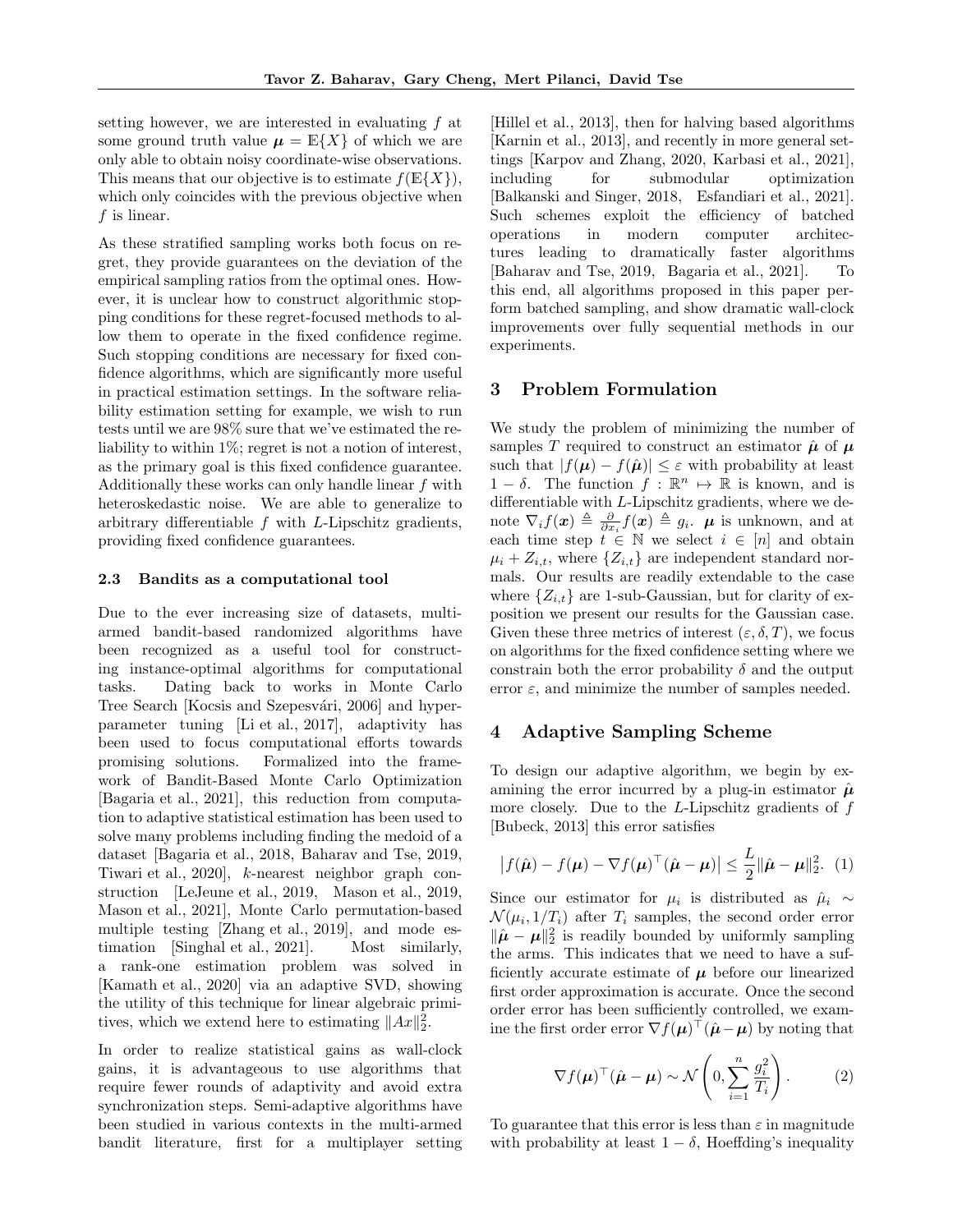indicates that we need to sample until  $\sum_{i=1}^{n} g_i^2 / T_i \leq$  $2\varepsilon^2/\log(2/\delta)$ . Minimizing our sample complexity in order to reach this condition, we define our sampling distribution  $\alpha \in \Delta^n$ , the *n* dimensional probability simplex, such that  $T_i = \alpha_i T$ . Observe that for a fixed number of samples *T* we can equivalently minimize over  $\alpha$  instead of  ${T_i}$ , yielding the optimal sampling distribution

$$
\underset{\alpha \in \Delta^n}{\operatorname{argmin}} \sum_i \frac{g_i^2}{\alpha_i T} \implies \alpha_i \propto |g_i|,\tag{3}
$$

due to Sion's minimax theorem [Sion, 1958] and first order conditions. Sampling each coordinate proportional to the magnitude of its partial derivative  $|g_i|$  effectively rescales our confidence interval on each arm inversely proportional to the scalar multiplying it.

If *g* is known a priori, as is the case in the linear setting, then so is the optimal allocation, and hence adaptivity is not necessary. In our setting however, the gradient  $g = \nabla f(\mu)$  is unknown, as the point  $\mu$ is unknown. Motivated by the goal of sampling proportionally to the unknown gradient magnitudes, we propose Algorithm 1. It proceeds in rounds with doubling budgets  $B_r = 2^r B_0$ , and within each round uniformly samples the arms to yield improved estimation of  $\mu$  and by extension  $\nabla f(\mu)$ , to estimate the optimal sampling frequencies. At each iteration the algorithm checks the stopping condition in Line 10, determining whether sampling according to the estimated optimal sampling frequencies with the same budget would yield sufficiently small error. If so, it performs these pulls and returns the plug-in estimate of  $f(\mu)$ . Otherwise, it continues to the next round to refine its estimates of the optimal sampling frequencies.

Through our algorithm we construct estimators  $\hat{\boldsymbol{\mu}}^{(r)}$  of  $\mu$  for estimating  $\nabla f(\mu)$ , where  $\hat{\mu}_i^{(r)}$  is the average of the  $\tilde{B}_r \triangleq \sum_{\ell=1}^r [B_\ell/n]$  samples of arm *i* taken prior to and including round *r*. We utilize anytime confidence intervals of width  $C_r$ , where after  $B_r$  pulls of arm *i* we have that

$$
|\hat{\mu}_i^{(r)} - \mu_i| \le \sqrt{\frac{2\log(12nr^2/\delta)}{\tilde{B}_r}} \triangleq C_r \tag{4}
$$

with high probability, formalized in Lemma 1. While tighter confidence intervals based on the law of the iterated logarithm can be utilized as in [Jamieson et al., 2014, Kaufmann et al., 2016], in this work we use simple ones derived from Hoeffding's inequality for clarity of exposition.

To estimate the importance of each coordinate, we construct upper and lower bounds for our gradient as

$$
\hat{g}_i^{(r,L)} \triangleq \min_{\mathbf{y}: \|\mathbf{y} - \hat{\boldsymbol{\mu}}^{(r)}\|_{\infty} \leq C_r} |\nabla_i f(\mathbf{y})|,
$$
  

$$
\hat{g}_i^{(r,U)} \triangleq \max_{\mathbf{y}: \|\mathbf{y} - \hat{\boldsymbol{\mu}}^{(r)}\|_{\infty} \leq C_r} |\nabla_i f(\mathbf{y})|.
$$
 (5)

Assuming that our confidence intervals hold, we have that  $\hat{g}_i^{(r,L)} \leq g_i \leq \hat{g}_i^{(r,U)}$  for all *i,r.* Our estimators  $\hat{g}^{(r,L)}_i$  presume that the partial derivative is as small as it could feasibly be. This is critical to ensure that we do not oversample unimportant arms. If this minimization is computationally intensive, one efficient alternative is to define  $\hat{g}_i^{(r,L)}$  as  $(|\nabla_i f(\hat{\boldsymbol{\mu}}^{(r)})| - L\sqrt{n}C_r)_{+}$ where  $(x)_{+} \triangleq \max(x, 0)$ . This coarse bound ignores the local geometry of the problem and instead utilizes the global Lipschitzness bound *L*, but maintains the same guarantees for the worst case functions. We correspondingly can set  $\hat{g}^{(r,U)}_{i,m}$  as  $|\nabla_i f(\hat{\boldsymbol{\mu}}^{(r)})| + L\sqrt{n}C_r$ . These overestimates  $\hat{g}_i^{(r,U)}$  ensure that we do not terminate too early.

Algorithm 1 Adaptive function approximation

1: **Input:** arms [n], function f, target accuracy  $\varepsilon$ , error probability  $\delta$ 2: Set  $B_0 = 17Ln^2\varepsilon^{-1} \log(12n/\delta)$ 3: for  $r = 1, 2, \ldots$  do 4: Set round budget  $B_r = B_0 2^r$ 5: Pull each arm  $\lceil B_r/n \rceil$  times<br>6: Use all previous samples to 6: Use all previous samples to construct  $\hat{\boldsymbol{\mu}}^{(r)}$ 7: Compute bounds  $\{\hat{g}_i^{(r,L)}, \hat{g}_i^{(r,U)}\}$  as in (5) 8: Construct sampling frequencies  $\alpha_i^{(r)} \propto \hat{g}_i^{(r,L)}$ 9: Set  $\tilde{T}_i^{(r)} \triangleq \left[ (\alpha_i + \frac{1}{n})B_r \right]$ 10: if  $\sum_i$  $\left(\hat{g}_i^{(r,U)}\right)^2$  $\frac{\varepsilon^2}{\tilde{T}^{(r)}_i} \leq \frac{\varepsilon^2}{16\log(6/\delta)}$  then 11: Pull arm  $i \tilde{T}_i^{(r)}$  times to construct  $\tilde{\boldsymbol{\mu}}$ 12: **return**  $f(\tilde{\boldsymbol{\mu}})$ 13: end if 14: end for

We provide the following theorem regarding the performance of Algorithm 1. We express our results utilizing big O notation to highlight the dependence on relevant problem parameters. All constants are made explicit in Appendix B.

Theorem 1. *Algorithm 1 succeeds with probability at least*  $1 - \delta$  *in outputting*  $\tilde{\mu}$  *such that*  $|f(\tilde{\mu}) - f(\mu)| \leq \varepsilon$ , *using a number of arm pulls at most*

$$
O\left(\frac{\|\nabla f(\boldsymbol{\mu})\|_1^2\log(1/\delta)}{\varepsilon^2} + \frac{n^2L\log(n/\delta)}{\varepsilon}\right)
$$

*.*

The proof of this theorem is relegated to Appendix B, but we provide a sketch below. The proof begins by showing that the good event  $\xi$ , where the mean estimators  $\{\hat{\mu}_i^{(r)}\}$  stay within their confidence intervals, occurs with high probability. Then, we show that our error due to the second order terms is less than  $\varepsilon/2$ due to our choice of a sufficiently large  $B_0$ . Next, we show that our sampling frequencies  $\alpha_i^{(r)}$  are sufficiently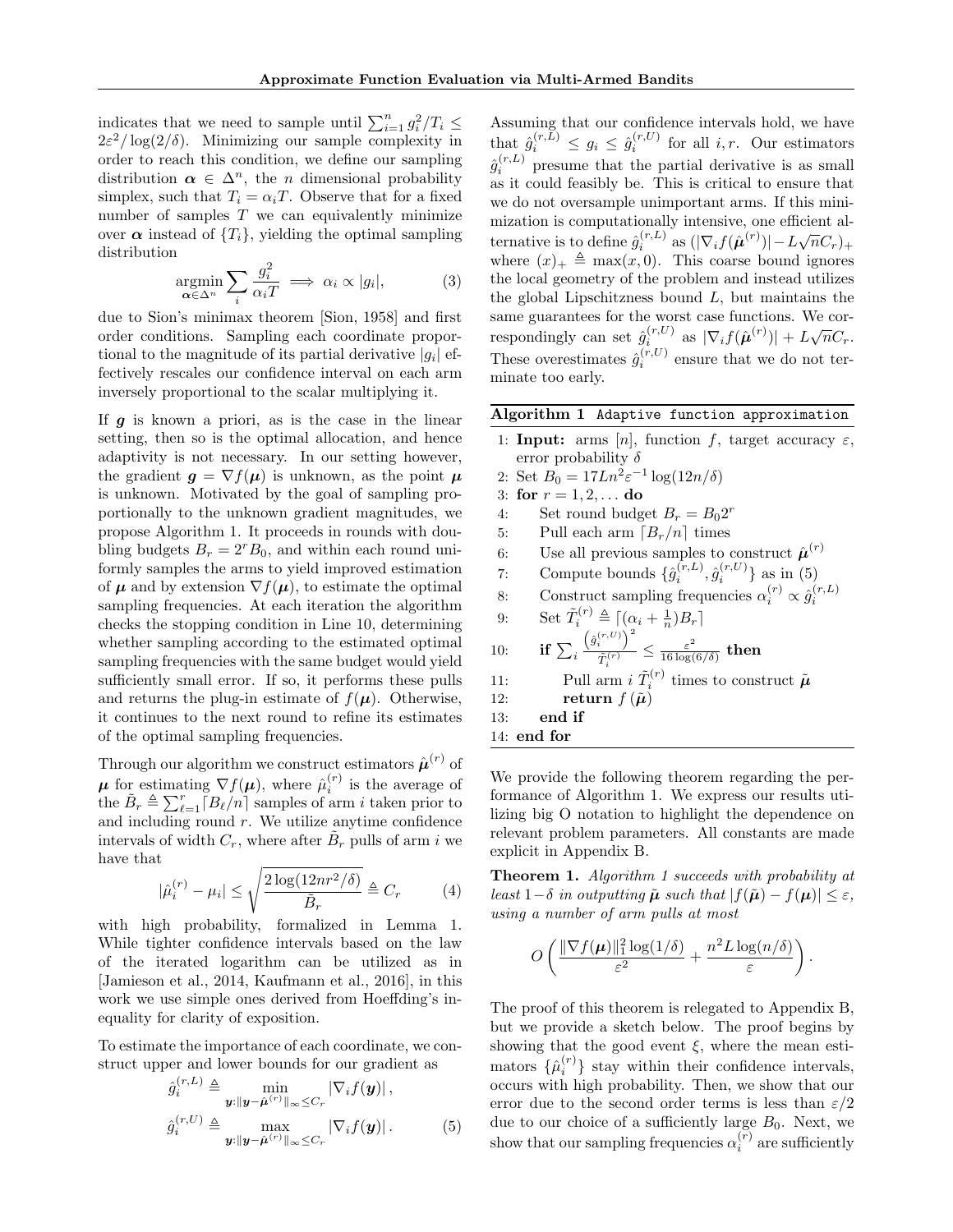large for important arms. Critically, arms with small  $g_i$  are sufficiently sampled from the uniform sampling in  $\tilde{T}_i^{(r)}$ , and arms with large  $g_i$  will have large  $\alpha_i^{(r)}$ . Finally, we bound the number of rounds required until the termination condition is met.

In Appendix B.3 we discuss how Algorithm 1 and its analysis can be improved for the special case where  $f(\mu) = ||\mu||_2^2$ , where we are able to tighten our bounds on the lower order terms. In this case we are able to improve our gradient bounds, defining  $\hat{g}_i^{(r,L)} \triangleq$  $(|\hat{\mu}_i^{(r)}| - 4C_r)_+$ , where we no longer need to use the Lipschitzness of the entire gradient operator due to the separability of *f*. More importantly, we are now able to subtract the mean of the second order error terms; concretely  $\|\tilde{\boldsymbol{\mu}}^{(r)}\|_2^2 - \sum_{i=1}^n 1/\tilde{T}_i$  is now an unbiased estimator of  $f(\mu)$ . This allows us to argue probabilistically that our second order errors average out, reducing our lower order sample complexity by a factor of  $\sqrt{n}$ .

Corollary 1. *This variant of Algorithm 1 will with probability at least*  $1 - \delta$  *estimate*  $\|\boldsymbol{\mu}\|_2^2$  *to accuracy*  $\varepsilon$ *using a number of arm pulls at most*

$$
O\left(\frac{\|\nabla f(\boldsymbol{\mu})\|_1^2 \log(1/\delta)}{\varepsilon^2} + \frac{n^{3/2} \log(n/\delta)}{\varepsilon}\right).
$$

#### 4.1 Gain of adaptivity

Examining the result of Theorem 1, we see that the first term stemming from the first order Taylor expansion will dominate when  $H^2 > Ln^2\varepsilon$ , where the problem complexity measure *H* is defined as  $H \triangleq$  $\|\nabla f(\boldsymbol{\mu})\|_1$ . This scaling with *n* is to be expected, as *H* is the sum of *n* terms. This naturally occurs in the high accuracy regime when  $\varepsilon \to 0$ , where we show that a sample complexity of  $\Theta(H^2 \log(1/\delta) \varepsilon^{-2})$  is the optimal dependence on problem parameters, as formalized in our lower bound in Section 5.3 (Proposition 1).

Comparing against the uniform sampling baseline, we see that taking  $T_i = T/n$  would require a budget of approximately  $n\|\nabla f(\boldsymbol{\mu})\|_2^2 \log(2/\delta) \varepsilon^{-2}$  pulls. Hence, the ratio between the number of samples required by this uniform baseline and the number of samples required by our adaptive scheme scales as

$$
\text{gain}(f; \boldsymbol{\mu}) \triangleq \frac{n\|\nabla f(\boldsymbol{\mu})\|_2^2}{\|\nabla f(\boldsymbol{\mu})\|_1^2},\tag{6}
$$

which is bounded between 1 and *n*. This lower limit is achieved if all the partial derivatives are equal, as then there is no imbalance in the gradient to exploit. On the other extreme, if our gradient has only one nonzero entry we see that uniform sampling requires a factor of *n* more samples than its adaptive counterpart. Studying the special case of  $\ell_p$  norms, we see that

 $\text{gain}(\|\cdot\|_1; \mu) = 1$  as all coordinates matter equally, and  $\text{gain}(\|\cdot\|_2^2;\mu) = n\|\mu\|_2^2/\|\mu\|_1^2 \ge 1$ . In accordance with intuition, in Appendix A we show that when the coordinates of  $\mu$  are not all identical the gain of adaptivity in estimating  $||\mu||_p^p$  is a monotonically increasing function of  $p \in [1, \infty)$ .

## 5 Algorithmic Extensions

We now discuss practical extensions to Algorithm 1, showing how it can be generalized to accommodate broader scenarios of practical interest.

### 5.1 Thresholding variant

We first extend our algorithm to the setting where our objective is to minimize the number of samples required to determine whether our function value  $f(\mu)$ is above a given threshold  $\tau$  or not, i.e. to determine whether  $f(\mu) > \tau$ . This is a useful primitive in settings where the desired task is not estimation but rather decision making, for example in certifying software reliability. This thresholding objective can be thought of as providing an "adaptive"  $\varepsilon$ , where fewer samples can be used if  $f(\mu)$  is far from  $\tau$ . Our proposed algorithm for this setting proceeds in a similar manner to Algorithm 1, but at each round now explicitly computes an estimate  $f(\tilde{\boldsymbol{\mu}}^{(r)})$  to check whether the estimated gap  $|f(\tilde{\boldsymbol{\mu}}^{(r)}) - \tau|$  is large enough relative to a bound on the error  $|f(\tilde{\boldsymbol{\mu}}^{(r)}) - f(\boldsymbol{\mu})|$ .

|  |  | Algorithm 2 Adaptive thresholding |
|--|--|-----------------------------------|
|--|--|-----------------------------------|

- 1: **Input:** arms  $[n]$ , function  $f$ , threshold  $\tau$ , error probability  $\delta$
- 2: for  $r = 1, 2, ...$  do
- 3: Set round budget  $B_r = n2^r$
- 4: Pull each arm  $\left[B_r/n\right]$  times
- 5: Use all previous samples to construct  $\hat{\mu}^{(r)}$
- 6: Compute bounds  $\{\hat{g}_i^{(r,L)}, \hat{g}_i^{(r,U)}\}$  as in (5)
- 7: Construct sampling frequencies  $\alpha_i^{(r)} \propto \hat{g}_i^{(r,L)}$
- 8: Set  $\tilde{T}_i^{(r)} \triangleq \left[ (\alpha_i + \frac{1}{n})B_r \right]$
- 9: Pull arm *i*  $\tilde{T}_i^{(r)}$  times to construct  $\tilde{\boldsymbol{\mu}}^{(r)}$
- 10: **if**  $C_r^{(f)} \le |f(\tilde{\boldsymbol{\mu}}^{(r)}) \tau|$  then

11: Define estimate 
$$
\tilde{\boldsymbol{\mu}} \triangleq \tilde{\boldsymbol{\mu}}^{(r)}
$$

- 12: return  $f(\tilde{\boldsymbol{\mu}}) > \tau$
- 13: end if
- 14: end for

For this adaptive thresholding algorithm we define and utilize confidence intervals  $C_r^f$  for the function evaluation estimators  $f(\tilde{\boldsymbol{\mu}}^{(r)})$  such that  $|f(\tilde{\boldsymbol{\mu}}^{(r)})-f(\boldsymbol{\mu})| \leq C_r^f$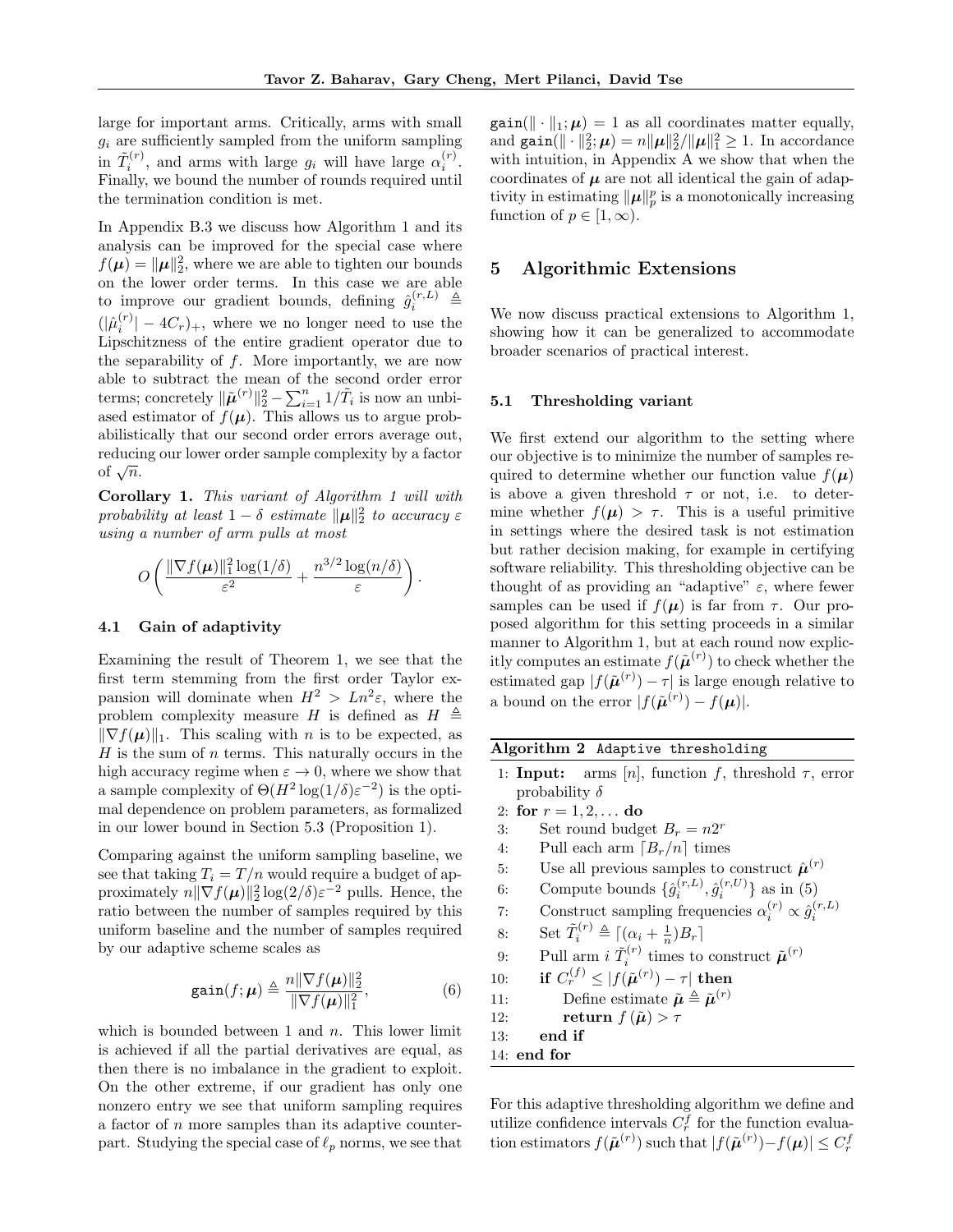with high probability, where

$$
C_{r,1}^{f} \triangleq \sqrt{2 \log(24r^2/\delta) \sum_{i} \frac{\left(\hat{g}_{i}^{(r,U)}\right)^2}{\tilde{T}_i^{(r)}}}
$$

$$
C_{r,2}^{f} \triangleq \frac{Ln \log(24nr^2/\delta)}{\tilde{B}_r}
$$

$$
C_r^{f} \triangleq C_{r,1} + C_{r,2}, \tag{7}
$$

where  $C_{r,1}^f$  is our confidence interval on our first order error in round  $r$ , and  $C_{r,2}^f$  is our confidence interval on our higher order error in round *r*. For simplicity we assume that  $f(\mu) \neq \tau$ , but Algorithm 2 can be modified to output  $\perp$  in borderline cases where  $f(\mu)$  is very close to  $\tau$ . Concretely, the algorithm can output  $\perp$  if it has not yet terminated and  $C_r^f \leq \varepsilon/2$  for some input tolerance  $\varepsilon$  to indicate that  $|f(\mu) - \tau| \leq \varepsilon$  with high probability. This is similar to the indifference zone formulation in the operations research community [Kim and Nelson, 2001]. We provide the following theorem regarding the performance of Algorithm 2, where  $\tilde{O}$  suppresses log log terms in  $poly(n, \delta, \|\nabla f(\boldsymbol{\mu})\|_1, (f(\boldsymbol{\mu}) - \tau)^{-1}).$ 

Theorem 2. *Algorithm 2 succeeds with probability at least*  $1 - \delta$  *and outputs whether*  $f(\mu) > \tau$ , *using* 

$$
\tilde{O}\left(\frac{\|\nabla f(\boldsymbol{\mu})\|_1^2\log(1/\delta)}{(f(\boldsymbol{\mu})-\tau)^2} + \frac{n^2L\log(n/\delta)}{|f(\boldsymbol{\mu})-\tau|}\right)
$$

*arm pulls, assuming that*  $f(\mu) \neq \tau$ .

The proof of this theorem, relegated to Appendix C, proceeds similarly to that of Theorem 1, with some interesting nuances stemming from the fact that our  $\varepsilon$ is now unknown. Since we do not a priori know what accuracy to estimate  $f(\mu)$  to, we need to sample according to our estimated optimal frequencies  $\alpha_i^{(r)}$  in every round to generate  $f(\tilde{\boldsymbol{\mu}}^{(r)})$  to estimate the necessary accuracy as  $|f(\tilde{\boldsymbol{\mu}}^{(r)}) - \tau|$ . Proceeding in rounds of doubling budgets, we analyze our sample complexity by bounding the number of rounds until our sampling frequencies are sufficiently accurate, our estimate of  $\varepsilon$  is sufficiently tight, and the number of samples is sufficiently large to yield the desired error.

#### 5.2 Adapting to unknown variances

As stated, Algorithms 1 and 2 assume that the additive noise corrupting the arm pulls is i.i.d.  $\mathcal{N}(0, 1)$ . In many scenarios of practical interest however, noise variance may vary dramatically across arms. In software reliability assessment for example, the arm reward distributions are Bernoulli with mean  $\mu_i$ , where the variances are a function of the unknown arm rewards, with  $\sigma_i^2 = \mu_i (1 - \mu_i)$ . More generally, these unknown variances can be thought of as nuisance parameters, which we need to estimate in order to efficiently run our algorithm but do not need to output. To adapt to this scenario we generalize our algorithm to accommodate bounded distributions by utilizing an empirical Bernstein-type bound [Maurer and Pontil, 2009], subsuming the software reliability assessment setting. Our doubly adaptive algorithm adapts to both the unknown arm variances  $\sigma_i$  as well as the unknown gradient  $\nabla f(\boldsymbol{\mu})$ . For simplicity of exposition, in this section we assume that our function is separable, i.e.  $f(\boldsymbol{\mu}) = \sum_{i=1}^{n} f_i(\mu_i)$ , but all ideas extend to the general case as discussed at the end of this section.

In order to accommodate these unknown variances, our new algorithm utilizes variance adaptive confidence intervals of width  $C_{\mu}(i, r)$  for our sample mean estimators  $\hat{\mu}_i^{(r)}$  of  $\mu_i$  in round *r*, defined in (9). To quantify the improved rate of decay of our confidence intervals, and to sample coordinates with high variance more, we utilize confidence intervals for our sample standard deviation estimators  $\hat{\sigma}_i^{(r)}$ . We construct these confidence intervals  $C_{\sigma}(i, r)$  for our estimator  $\hat{\sigma}_i^{(r)}$  of  $\sigma_i$  in round *r* as below:

$$
C_{\sigma}(i,r) \triangleq \sqrt{\frac{2\log(8nr^2/\delta)}{T_i^{(r)} - 1}}
$$
\n(8)

$$
C_{\mu}(i,r) \triangleq \hat{\sigma}_i^{(r)} \sqrt{\frac{2\log(32nr^2/\delta)}{T_i^{(r)}}} + \frac{7\log(32nr^2/\delta)}{3(T_i^{(r)} - 1)}.
$$
 (9)

In accordance with our variance adaptive confidence intervals, we redefine our gradient estimators as

$$
\hat{g}_i^{(r,L)} \triangleq \min_{|y_i - \hat{\mu}_i^{(r)}| \le C_\mu(i,r)} |f'_i(y_i)| ,
$$
  

$$
\hat{g}_i^{(r,U)} \triangleq \max_{|y_i - \hat{\mu}_i^{(r)}| \le C_\mu(i,r)} |f'_i(y_i)| .
$$
 (10)

We note that we have similar bounds for our sample standard deviation estimates, as  $\hat{\sigma}_i^{(r,L)} \triangleq (\hat{\sigma}_i^{(r)} (C_{\sigma}(i, r))_{+}$  and  $\hat{\sigma}_{i}^{(r,U)} = \hat{\sigma}_{i}^{(r)} + C_{\sigma}(i, r)$ . With these in hand we are able to define Algorithm 3, which operates in a manner similar to Algorithm 1. It proceeds in rounds of increasing accuracy, first coarsely estimating all the means and standard deviations via uniform sampling then refining estimates on higher variance arms by sampling proportionally to a (pessimistic) estimate of their standard deviation. At the end of each round termination sampling allocations  $\tilde{T}_i^{(r)}$  are constructed, and the algorithm samples according to these allocations and terminates if the following termination condition is met:

$$
\sum_{i=1}^{n} \frac{\left(\hat{g}_i^{(r,U)}\hat{\sigma}_i^{(r,U)}\right)^2}{\tilde{T}_i^{(r)}} + \frac{\varepsilon}{3} \max_i \frac{\hat{g}_i^{(r,U)}}{\tilde{T}_i^{(r)}} \le \frac{\varepsilon^2}{8 \log(8/\delta)}.\tag{11}
$$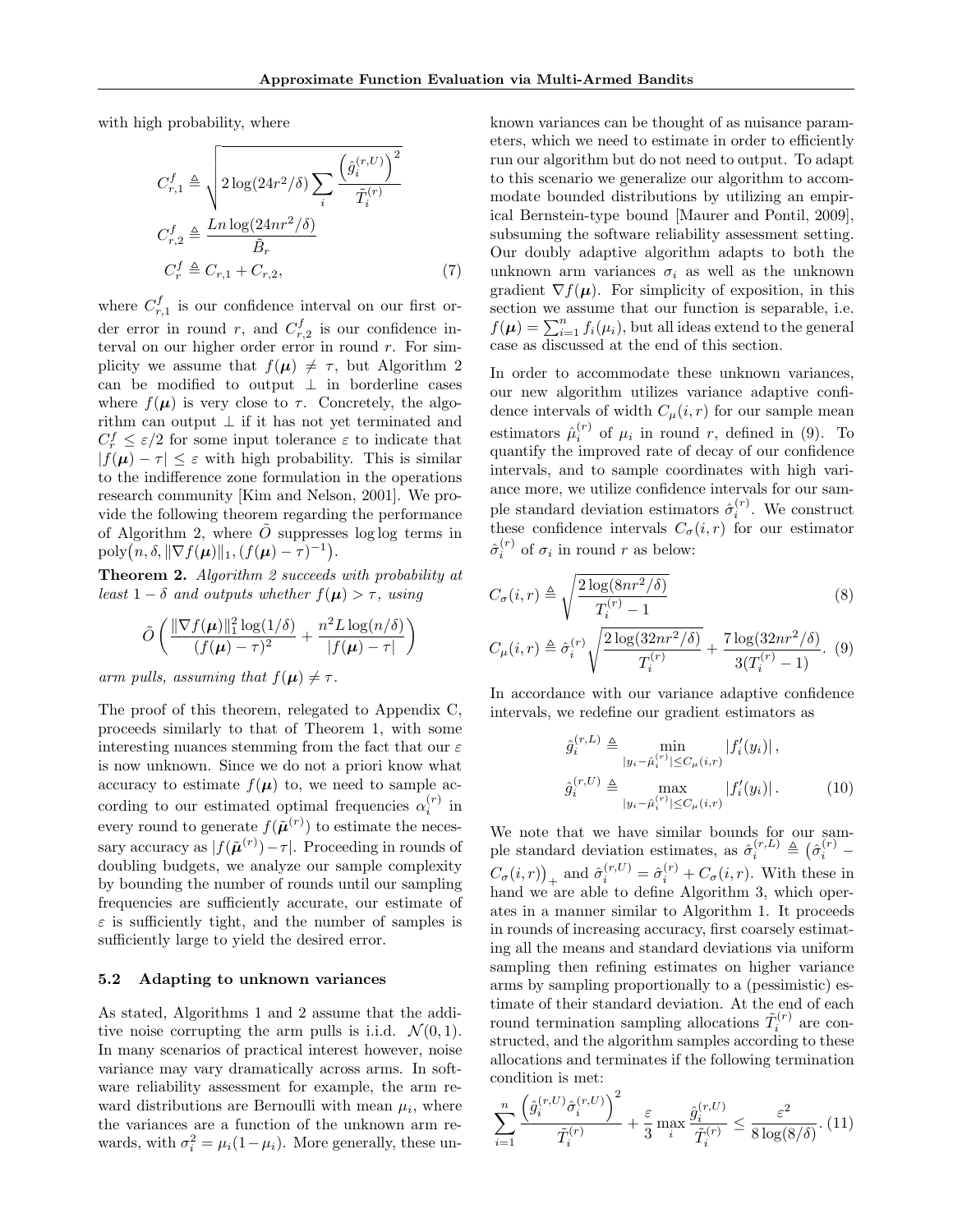# Algorithm 3 Adaptive function approximation under heteroskedastic noise

|     | 1: <b>Input:</b> arms [n], function f, target accuracy $\varepsilon$ ,                                                        |
|-----|-------------------------------------------------------------------------------------------------------------------------------|
|     | error probability $\delta$                                                                                                    |
|     | 2: Set $B_0 = \frac{2n^2 L \log(8n/\delta)}{2}$                                                                               |
| 3:  | for $r = 1, 2, $ do                                                                                                           |
| 4:  | Set round budget $B_r = B_0 2^r$                                                                                              |
| 5:  | Pull each arm $[B_r/n]$ times                                                                                                 |
| 6:  | Compute $\hat{\boldsymbol{\mu}}^{(r)}$ , $\hat{\boldsymbol{\sigma}}^{(r)}$                                                    |
| 7:  | Construct $\{\hat{g}_i^{(r,L)}, \hat{g}_i^{(r,U)}\}$ as in (10)                                                               |
| 8:  | Compute sampling frequencies $\beta_i^{(r)} \propto \hat{\sigma}_i^{(r,L)}$                                                   |
| 9:  | Pull arm $i T_i^{(r)} = [(\beta_i^{(r)} + 1/n)B_r]$ times                                                                     |
| 10: | Update $\hat{\boldsymbol{\mu}}^{(r)}, \hat{\boldsymbol{\sigma}}^{(r)}$ , recompute $\{\hat{g}_i^{(r,L)}, \hat{g}_i^{(r,U)}\}$ |
| 11: | Compute frequencies $\alpha_i^{(r)} \propto \hat{g}_i^{(r,L)} \hat{\sigma}_i^{(r,L)}$                                         |
| 12: | Set $\tilde{T}_i^{(r)} \triangleq [(\alpha_i + \frac{1}{r})B_r]$                                                              |
| 13: | <b>if</b> Termination condition in $(11)$ is met <b>then</b>                                                                  |
| 14: | Pull arm $i \tilde{T}_i^{(r)}$ times to construct $\tilde{\boldsymbol{\mu}}$                                                  |
| 15: | return $f(\tilde{\boldsymbol{\mu}})$                                                                                          |
| 16: | end if                                                                                                                        |
|     | $17:$ end for                                                                                                                 |

We are able to state the following Theorem regarding the performance of Algorithm 3, expressing our sample complexity in big Oh notation with respect to  $\varepsilon$ for clarity, but detailing all the lower order dependencies on  $\{g_i\}$ ,  $\{\sigma_i\}$ ,  $n, \varepsilon$ , and  $\delta$  with explicit constants in Appendix D (Lemma 11).

**Theorem 3.** Algorithm 3 successfully outputs  $f(\tilde{\mu})$ *such that*  $|f(\tilde{\boldsymbol{\mu}}) - f(\boldsymbol{\mu})| \leq \varepsilon$  with probability at least  $1 - \delta$  *using a number of arm pulls at most* 

$$
O\left(\frac{\left(\sum_i g_i \sigma_i\right)^2 \log(1/\delta)}{\varepsilon^2}\right) + o\left(\varepsilon^{-2}\right).
$$

We prove Theorem 3 in Appendix D, beginning by showing that the estimators  $\hat{\mu}_i^{(r)}$  and  $\hat{\sigma}_i^{(r)}$  stay within their confidence intervals. This yields sampling frequencies  $\beta_i^{(r)}$  that sample high variance arms sufficiently, which in turn results in  $\alpha_i^{(r)}$  that ensure that arms with large  $g_i$  and  $\sigma_i$  are sampled enough. We then show that once sufficiently many rounds have elapsed the algorithm will terminate and output an  $\varepsilon$  accurate estimate. Additionally, while the sampling frequencies  $\alpha_i^{(r)}$  in Algorithm 3 are constructed with simplicity and asymptotic optimality in mind, we discuss further optimizations in Appendix D to improve lower order terms in  $\varepsilon$ .

For the sake of simplicity, in this section we assumed that our function  $f$  is separable. Our algorithm can be modified to accommodate general *f* by adding into our  $\beta_i^{(r)}$  sampling frequencies a term proportional to

 $(\hat{\sigma}_i^{(r,L)})^2$  to minimize the maximum confidence interval width, as in [Antos et al., 2010]. While here we handled the case of bounded noise distributions, our results can additionally be extended to the case of additive gaussian noise with unknown noise variances  $\sigma_i^2$ .

#### 5.3 Lower bound

As previously discussed, our algorithms appears to be order optimal in terms of all relevant problem parameters in the high accuracy regime. To this end we provide a matching lower bound for the linear setting where  $f(\mu) = g^{\top} \mu$ , a plug-in estimator is used, and our arm pulls for arm *i* are corrupted by additive Gaussian noise with variance  $\sigma_i^2$ .

**Proposition 1.** In order to estimate  $f(\mu) = g^{\top} \mu$ *to accuracy*  $\varepsilon$  *with error probability at most*  $\delta$ *, where pulls from arm i are corrupted by independent addi* $tive$  *Gaussian noise with variance*  $\sigma_i^2$ , *a plug-in estimator based on any static sampling allocation {Ti} where*  $\sum_{i=1}^{n} T_i = T$  *requires* 

$$
T \ge \left(\sum_i |g_i|\sigma_i\right)^2 \varepsilon^{-2} \log(1/4\delta).
$$

We conjecture that this lower bound extends beyond linear functions to general *f* with *L*-Lipschitz gradients. This bound should be expected to hold, as in the high accuracy regime where  $\varepsilon \to 0$  the function is essentially linear within the region of estimation. Similar techniques can be used to extend this lower bound to static allocations for such  $f$  when  $\varepsilon$  is sufficiently small and  $T_i = \omega(\varepsilon^{-1})$ , as then the error in the linear approximation can be bounded with probability at least  $1-\delta$  as  $\frac{L}{2} \|\hat{\boldsymbol{\mu}} - \boldsymbol{\mu}\|_2^2 \ge \frac{L}{2} \max_i T_i^{-1} \log(1/\delta) = o(\varepsilon)$ . The technical difficulty in providing an information theoretic lower bound in this more general setting is that the number of pulls per arm cannot be independently bounded, as the estimation error accumulates jointly across the coordinates. This lower bound, proved in Appendix E, shows that our scheme's dependence on all relevant problem parameters  ${g_i}$ ,  ${\sigma_i}$ ,  ${\varepsilon}$ , and  ${\delta}$ , is order optimal in the linear case.

# 6 Numerical Experiments

We corroborate our theoretical claims with numerical simulations to show the practical utility and desirable finite sample performance of our scheme. Note that, while not shown in these plots, one significant advantage of our schemes over optimisim-based ones is that our schemes offer valuable fixed-confidence stopping conditions. Additional experimental details can be found in Appendix F.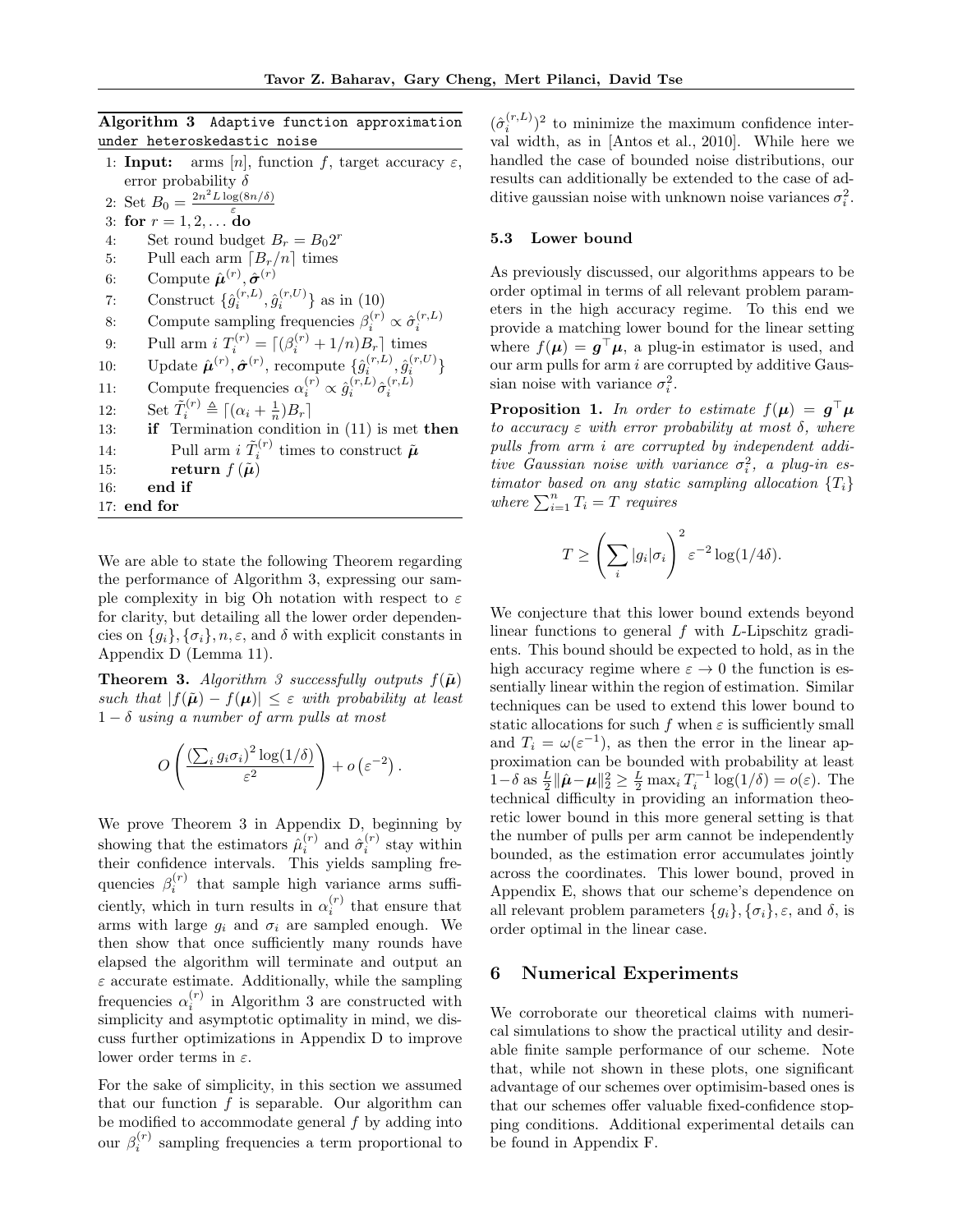# **6.1** Estimating  $||Ax||_2^2$

Here we tackle the problem of estimating the power of a matrix vector product, which arises in statistical testing and Fourier signal processing applications. In our simulations we compare our Algorithm 1 with a uniform sampling benchmark, which pulls all arms *T /n* times for a total budget of *T*. Due to the nonlinearity of  $f(\mu) = ||\mu||_2^2$ , we cannot compare with the software reliability estimation algorithms or the optimism-based regret minimization ones. We are able to construct a modified optimism-based algorithm for this setting, which we discuss and show our improvement over in Appendix F.1.



Figure 1: Time until termination for (a)  $f(\mu) = ||\mu||_2^2$ and (b)  $f(\mu) = g^{\top} \mu$  for  $\varepsilon = 10^{-4}, \delta = .01$ . Dashed red line indicates theoretically predicted gain from adaptivity, the line  $y = x$ . 100 randomly generated problem instances are shown.

In Figure 1 we plot the improvement in stopping time afforded by adaptivity. Taking the ratio of the number of samples required by the uniform sampling based algorithm to terminate to the number of samples required by our adaptive sampling based algorithm to terminate, we see that these ratios follow a linear trend. In these plots we took  $\tilde{T}_i^{(r)} = \lceil 10\alpha_i B_r \rceil$ , which does not orderwise impact our theoretical guarantees but allows for superior finite sample performance. While theory would predict that all points fall on the line  $y = x$ , finite sample issues and our choice of  $\tilde{T}_i^{(r)}$ yield the resulting slope of  $\approx 10/12$ , for which we provide further discussion in Appendix F. Additionally, we reduce the confidence intervals constants to allow for more aggressive sampling. All modifications from the written algorithm are detailed in Appendix F.2.

In Figure 2 we see the dramatic gain afforded by adaptivity in the estimation of  $||Ax||_2^2$ . For this random example the gain between uniform and adaptive sampling was projected to be 60*.*5. While in these experiments we utilize *A, x* such that the variance of our drawn samples is approximately 1 for simplicity, in many applications one would need to adapt to the unknown variance of different entries. In order to accomplish this, a bound on  $\max_{i,j} |A_{ij}x_j|$  is required.



Figure 2: Estimation error of  $||Ax||_2^2$  for matrix *A*, vector *x*, for  $n = 100$  and  $d = 10k$ .

This allows for adaptation to the unknown variances  $\sigma_i^2 = d \sum_{j=1}^d (A_{ij} - \mu_i)^2.$ 

Note that in this computational setting, we have that in addition to high probability bounds on the sample complexity of the algorithm, we can provide bounds on the expected runtime as well, as the total number of samples required is upper bounded by *nd* with probability 1.

#### 6.2 Linear *f* with heteroskedastic noise

We provide further numerical validation of our method by demonstrating its performance in the software reliability estimation setting, where we wish to estimate  $f(\mu) = g^{\top} \mu$ , and when we query arm *i* we obtain a Bernoulli sample with mean  $\mu_i$  (heteroskedastic noise) indicating whether the test failed. We see that our general algorithm is able to outperform the optimismbased one of [Carpentier et al., 2015] in both error and wall-clock time, while additionally providing stopping time guarantees.



Figure 3: Estimation error of  $g^{\top} \mu$  under Bernoulli noise for  $n = 100$ ,  $g_i$  uniform in [0,1] and  $\mu$  normalized pareto distribution.

In Figure 3 we see the favorable comparison of Algorithm 3 to the optimism based method. Even though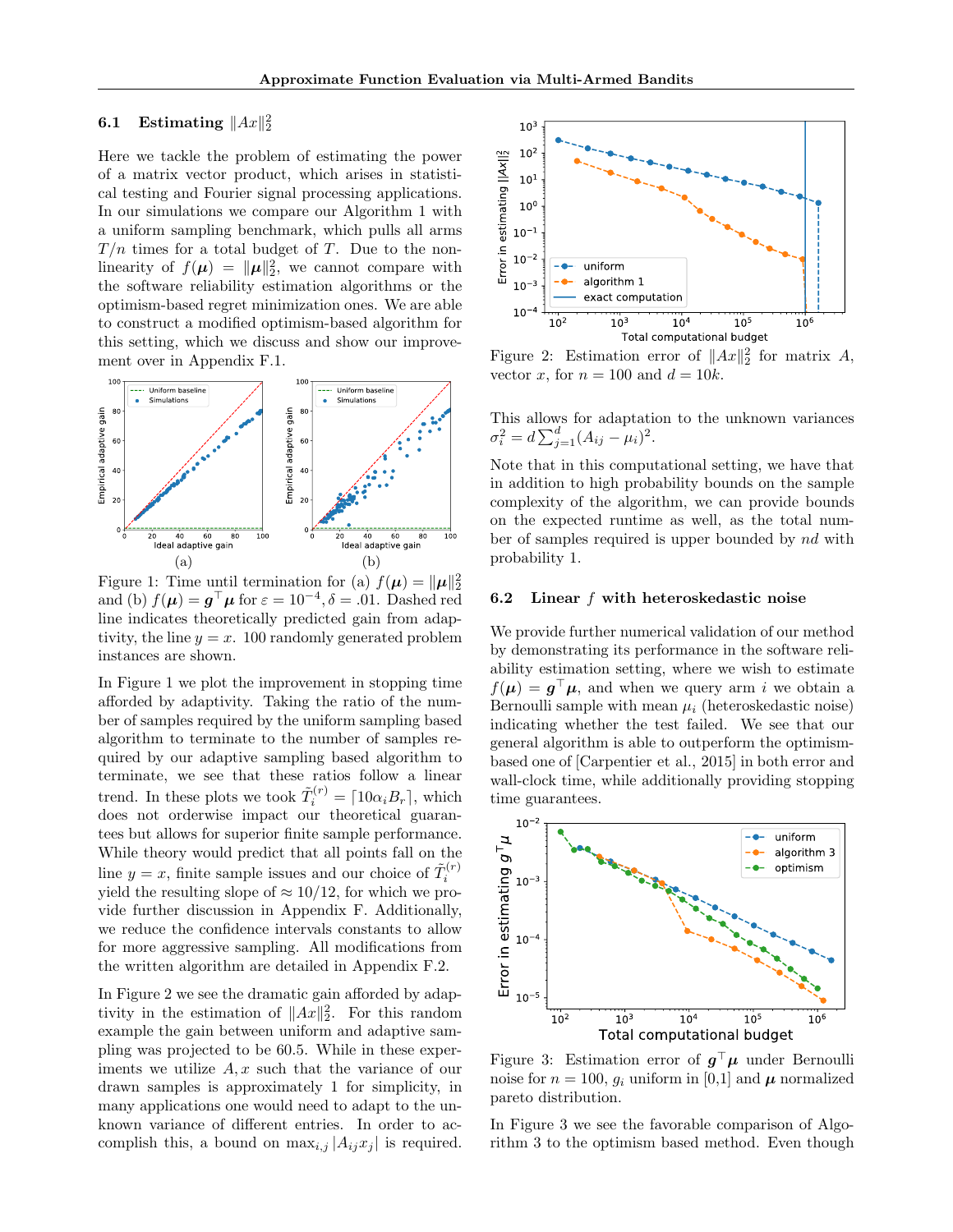Algorithm 3 is designed with a fixed confidence stopping condition in mind, and does not optimize for this fixed budget metric of error after *T* samples, we see that it is in fact able to slightly outperform the optimism-based algorithm. Both adaptive algorithms exhibit an inflection point (which is much sharper in Algorithm 3) when they identify the most important coordinate with largest  $g_i\mu_i$  and are able to use the majority of their samples on it. This effect can also be seen to some degree in Figure 2. Additional numerical experiments can be found in Appendix F.1.

|                                                                 | Uniform   Algorithm $3$   Optimism |                      |
|-----------------------------------------------------------------|------------------------------------|----------------------|
| $T = 10^4$   $3.4 \times 10^{-3}$   $7.0 \times 10^{-3}$        |                                    | $3.2 \times 10^{-1}$ |
| $T = 10^5$   $5.2 \times 10^{-3}$   $8.4 \times 10^{-3}$        |                                    | -3.1                 |
| $T = 10^6$ $\sqrt{7.5 \times 10^{-3} \cdot 1.1 \times 10^{-2}}$ |                                    | $1.3.1 \times 10$    |

Table 1: Wall-clock time comparison for estimation of  $f(\mu) = g^{\top} \mu$  as in Figure 3, averaged over 100 trials. Simulation details in Appendix F.

We see that while the statistical performance of the optimism-based algorithm is comparable to our scheme, it is computationally much slower. This is shown in Table 1, where we see that our algorithm is over 3 orders of magnitude faster when run for  $T = 10^6$ samples, and is almost as fast as the batched pure uniform sampling algorithm. The runtimes of the two batched methods increase extremely slowly (logarithmically) as the budget increases, while the fully sequential optimism based algorithm suffers from a runtime linear in *T*.

# 7 Conclusions and Future Work

In this paper, we considered the problem of estimating the value of a known smooth function *f* at an unknown point  $\mu \in \mathbb{R}^n$ . We provided a novel algorithm to solve this problem, showing that adaptively estimating the important coordinates of the unknown point can yield dramatic performance improvements. We provided a matching lower bound in the linear setting, showing that our algorithm achieves order optimal performance in terms of all relevant problem parameters. We demonstrated the broad applicability of our scheme by showing its extensions to a thresholding decision setting, as well as our algorithms' ability to adapt to unknown variances.

There are several interesting directions for future work. We showed in the special case where  $f(\boldsymbol{\mu}) = ||\boldsymbol{\mu}||_2^2$  that additional structure can lead to a more efficient algorithm. One natural question is what other classes of functions can yield improved rates. Additionally, while in this work we only considered bounded noise distributions (or Gaussian noise with unknown variance), one should be able to use more sophisticated estimators like Catoni's M-estimator [Catoni, 2012] to accommodate more general noise distributions with moments of order  $1+\varepsilon$  for  $\varepsilon \in (0,1]$  [Bubeck et al., 2013]. Finally, the technique we use for estimating  $||Ax||_2$  can also be utilized for the estimation of  $||AB||_F^2$ , as this can be viewed as the  $\ell_2$  norm of the vectorized resulting matrix. This matrix matrix product contains additional structure, and has been studied from alternative perspectives in the Monte Carlo matrix multiplication literature [Drineas et al., 2006], so designing wall-clock efficient algorithms for this setting is an interesting question for future work.

### References

- [Antos et al., 2010] Antos, A., Grover, V., and Szepesvári, C. (2010). Active learning in heteroscedastic noise. *Theoretical Computer Science*, 411(29-30):2712–2728.
- [Bagaria et al., 2021] Bagaria, V., Baharav, T. Z., Kamath, G. M., and David, N. T. (2021). Banditbased monte carlo optimization for nearest neighbors. *IEEE Journal on Selected Areas in Information Theory*.
- [Bagaria et al., 2018] Bagaria, V., Kamath, G., Ntranos, V., Zhang, M., and Tse, D. (2018). Medoids in almost-linear time via multi-armed bandits. In *International Conference on Artificial Intelligence and Statistics*, pages 500–509. PMLR.
- [Baharav and Tse, 2019] Baharav, T. and Tse, D. (2019). Ultra fast medoid identification via correlated sequential halving. *Advances in Neural Information Processing Systems*, 32.
- [Balkanski and Singer, 2018] Balkanski, E. and Singer, Y. (2018). The adaptive complexity of maximizing a submodular function. In *Proceedings of the 50th annual ACM SIGACT symposium on theory of computing*, pages 1138–1151.
- [Bubeck, 2013] Bubeck, S. (2013). Oracle complexity of smooth convex functions.
- [Bubeck and Cesa-Bianchi, 2012] Bubeck, S. and Cesa-Bianchi, N. (2012). Regret analysis of stochastic and nonstochastic multi-armed bandit problems. *Foundations and Trends in Machine Learning*, 5(1):1–122.
- [Bubeck et al., 2013] Bubeck, S., Cesa-Bianchi, N., and Lugosi, G. (2013). Bandits with heavy tail. *IEEE Transactions on Information Theory*, 59(11):7711–7717.
- [Cai et al., 2004] Cai, K.-Y., Li, Y.-C., and Liu, K. (2004). Optimal and adaptive testing for software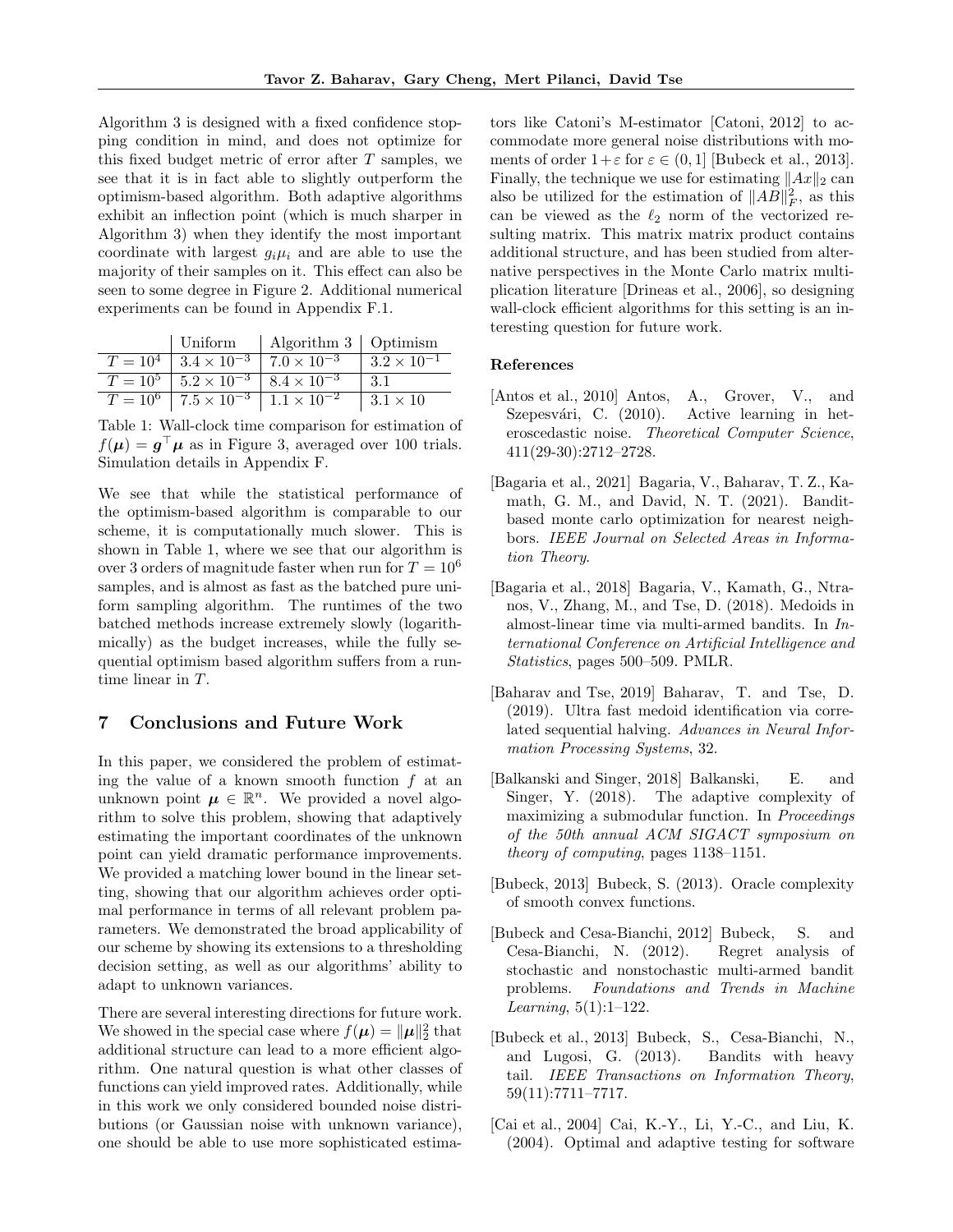reliability assessment. *Information and Software Technology*, 46(15):989–1000.

- [Carpentier and Munos, 2012] Carpentier, A. and Munos, R. (2012). Adaptive stratified sampling for monte-carlo integration of differentiable functions. *Advances in neural information processing systems*, 25.
- [Carpentier et al., 2015] Carpentier, A., Munos, R., and Antos, A. (2015). Adaptive strategy for stratified monte carlo sampling. *J. Mach. Learn. Res.*, 16:2231–2271.
- [Catoni, 2012] Catoni, O. (2012). Challenging the empirical mean and empirical variance: a deviation study. In *Annales de l'IHP Probabilités et statistiques*, volume 48, pages 1148–1185.
- [Drineas et al., 2006] Drineas, P., Kannan, R., and Mahoney, M. W. (2006). Fast monte carlo algorithms for matrices i: Approximating matrix multiplication. *SIAM Journal on Computing*, 36(1):132– 157.
- [Esfandiari et al., 2021] Esfandiari, H., Karbasi, A., and Mirrokni, V. (2021). Adaptivity in adaptive submodularity. In *Conference on Learning Theory*, pages 1823–1846. PMLR.
- [Hillel et al., 2013] Hillel, E., Karnin, Z. S., Koren, T., Lempel, R., and Somekh, O. (2013). Distributed exploration in multi-armed bandits. *Advances in Neural Information Processing Systems*, 26.
- [Hu et al., 2013] Hu, H., Jiang, C.-H., Cai, K.-Y., Wong, W. E., and Mathur, A. P. (2013). Enhancing software reliability estimates using modified adaptive testing. *Information and Software Technology*, 55(2):288–300.
- [Jamieson et al., 2014] Jamieson, K., Malloy, M., Nowak, R., and Bubeck, S. (2014). lil'ucb: An optimal exploration algorithm for multi-armed bandits. In *Conference on Learning Theory*, pages 423–439.
- [Jamieson and Nowak, 2014] Jamieson, K. and Nowak, R. (2014). Best-arm identification algorithms for multi-armed bandits in the fixed confidence setting. In *Information Sciences and Systems (CISS), 2014 48th Annual Conference on*, pages 1–6. IEEE.
- [Kamath et al., 2020] Kamath, G., Baharav, T., and Shomorony, I. (2020). Adaptive learning of rankone models for efficient pairwise sequence alignment. *Advances in Neural Information Processing Systems*, 33:7513–7525.
- [Karbasi et al., 2021] Karbasi, A., Mirrokni, V., and Shadravan, M. (2021). Parallelizing thompson sampling. *Advances in Neural Information Processing Systems*, 34.
- [Karnin et al., 2013] Karnin, Z., Koren, T., and Somekh, O. (2013). Almost optimal exploration in multi-armed bandits. In *International Conference on Machine Learning*, pages 1238–1246. PMLR.
- [Karpov and Zhang, 2020] Karpov, N. and Zhang, Q. (2020). Batched coarse ranking in multi-armed bandits. *Advances in Neural Information Processing Systems*, 33.
- [Kaufmann et al., 2016] Kaufmann, E., Cappé, O., and Garivier, A. (2016). On the complexity of best-arm identification in multi-armed bandit models. *The Journal of Machine Learning Research*,  $17(1):1-42.$
- [Kim and Nelson, 2001] Kim, S.-H. and Nelson, B. L.  $(2001)$ . A fully sequential procedure for indifferencezone selection in simulation. *ACM Transactions on Modeling and Computer Simulation (TOMACS)*, 11(3):251–273.
- [Kocsis and Szepesvári, 2006] Kocsis, L. and Szepesvári, C. (2006). Bandit based montecarlo planning. In *European conference on machine learning*, pages 282–293. Springer.
- [Lai and Robbins, 1985] Lai, T. L. and Robbins, H. (1985). Asymptotically efficient adaptive allocation rules. *Advances in applied mathematics*, 6(1):4–22.
- [Lattimore and Szepesvári, 2020] Lattimore, T. and Szepesvári, C. (2020). *Bandit algorithms*. Cambridge University Press.
- [LeJeune et al., 2019] LeJeune, D., Heckel, R., and Baraniuk, R. (2019). Adaptive estimation for approximate *k*-nearest-neighbor computations. In *The 22nd International Conference on Artificial Intelligence and Statistics*, pages 3099–3107. PMLR.
- [Li et al., 2017] Li, L., Jamieson, K., DeSalvo, G., Rostamizadeh, A., and Talwalkar, A. (2017). Hyperband: A novel bandit-based approach to hyperparameter optimization. *The Journal of Machine Learning Research*, 18(1):6765–6816.
- [Lohr, 2019] Lohr, S. L. (2019). *Sampling: design and analysis*. Chapman and Hall/CRC.
- [Lv et al., 2014] Lv, J., Yin, B.-B., and Cai, K.- Y. (2014). On the asymptotic behavior of adaptive testing strategy for software reliability assessment. *IEEE transactions on Software Engineering*, 40(4):396–412.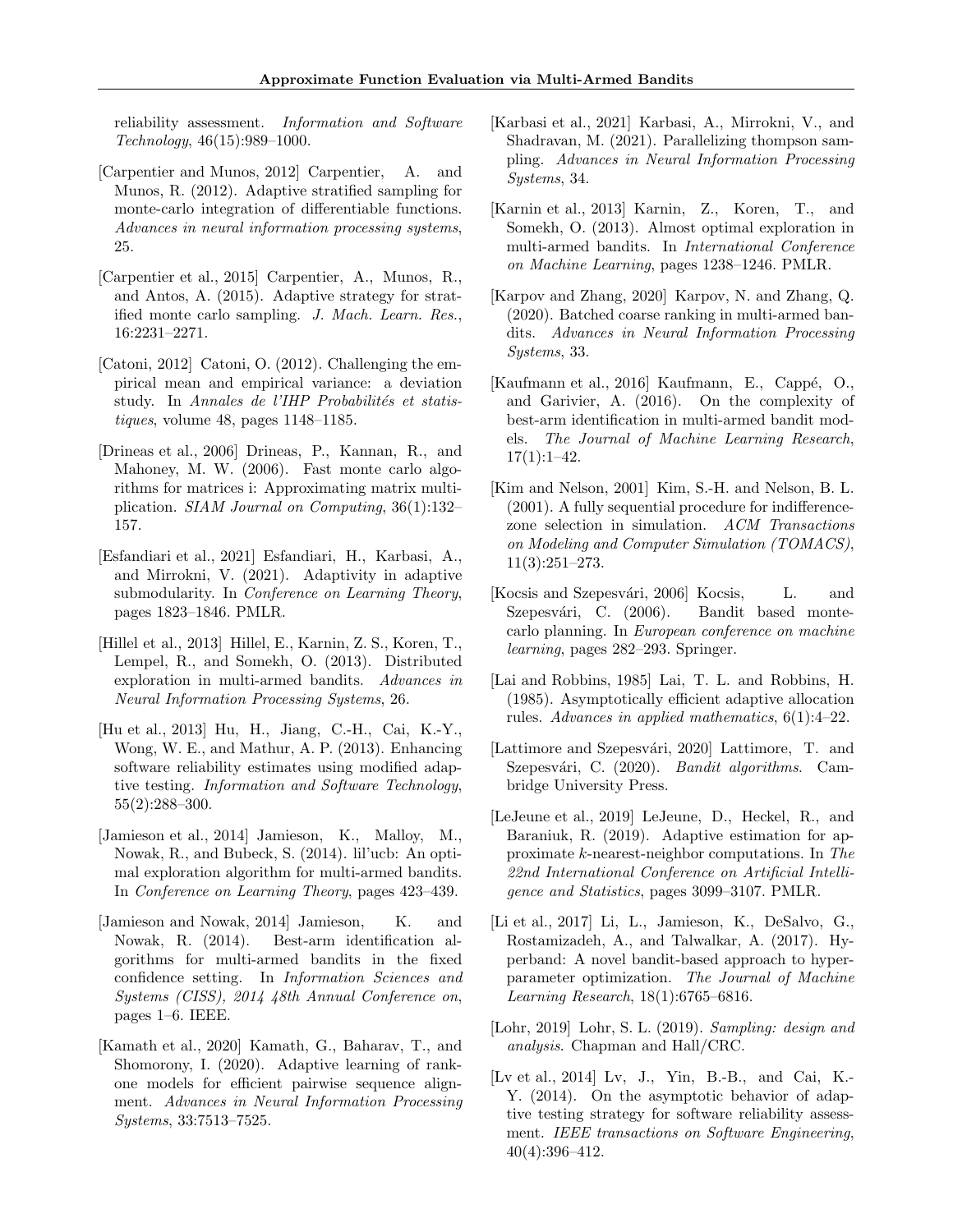- [Mason et al., 2019] Mason, B., Tripathy, A., and Nowak, R. (2019). Learning nearest neighbor graphs from noisy distance samples. *Advances in Neural Information Processing Systems*, 32.
- [Mason et al., 2021] Mason, B., Tripathy, A., and Nowak, R. (2021). Nearest neighbor search under uncertainty. In *Uncertainty in Artificial Intelligence*, pages 1777–1786. Proceedings of Machine Learning Research.
- [Maurer and Pontil, 2009] Maurer, A. and Pontil, M. (2009). Empirical bernstein bounds and sample variance penalization. *Conference on Learning Theory*, 22.
- [Paulson, 1964] Paulson, E. (1964). A sequential procedure for selecting the population with the largest mean from k normal populations. *The Annals of Mathematical Statistics*, pages 174–180.
- [Robbins, 1952] Robbins, H. (1952). Some aspects of the sequential design of experiments. *Bulletin of the American Mathematical Society*, 58(5):527–535.
- [Singhal et al., 2021] Singhal, A., Pirojiwala, S., and Karamchandani, N. (2021). Query complexity of k-nn based mode estimation. In *2020 IEEE Information Theory Workshop (ITW)*, pages 1–5. IEEE.
- [Sion, 1958] Sion, M. (1958). On general minimax theorems. *Pacific Journal of mathematics*, 8(1):171– 176.
- [Tiwari et al., 2020] Tiwari, M., Zhang, M. J., Mayclin, J., Thrun, S., Piech, C., and Shomorony, I. (2020). Banditpam: Almost linear time k-medoids clustering via multi-armed bandits. *Advances in Neural Information Processing Systems*, 33:10211– 10222.
- [Wainwright, 2019] Wainwright, M. J. (2019). *Highdimensional statistics: A non-asymptotic viewpoint*, volume 48. Cambridge University Press.
- [Zhang et al., 2019] Zhang, M., Zou, J., and Tse, D. (2019). Adaptive monte carlo multiple testing via multi-armed bandits. In *International Conference on Machine Learning*, pages 7512–7522. PMLR.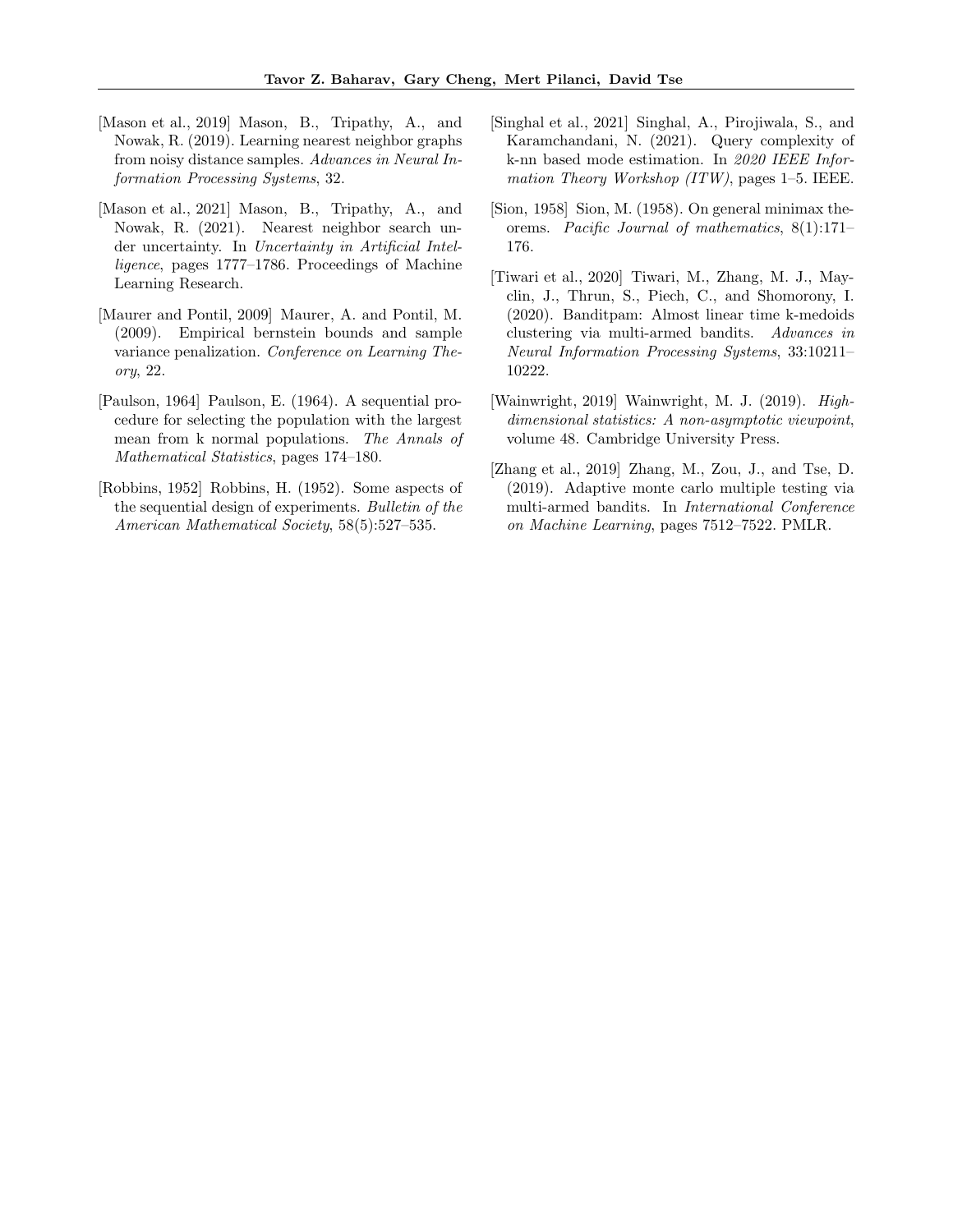# A  $\ell_p$  norms

In this Appendix we analyze our algorithms' performance for  $\ell_p$  norms, where we wish to estimate  $f(\mu)$  =  $f(\boldsymbol{\mu}; p) \triangleq ||\boldsymbol{\mu}||_p^p$  to accuracy  $\varepsilon$ . We focus on the high accuracy regime for the sake of exposition, taking  $\varepsilon \to 0$ and ignoring  $o(\varepsilon^{-2})$  terms. For  $\|\mu\|_{\infty}$ , in the high accuracy regime it is order optimal to first identify an  $\varepsilon/2$ optimal arm  $i^*$  such that  $|\mu_{i^*}| \ge \max_i |\mu_i| - \varepsilon/2$ , and then estimate  $\mu_{i^*}$  to accuracy  $\varepsilon/2$ . This two step procedure has an identification cost of  $\tilde{O}(\sum_{i=1}^{n}(\Delta_i^{(\varepsilon)})^{-2})$  for  $\Delta_i^{(\varepsilon)} = \max(\Delta_i, \varepsilon)$  [Jamieson and Nowak, 2014], after which the identified arm can be pulled  $\tilde{O}(\varepsilon^{-2})$  times to estimate its mean to accuracy  $\varepsilon/2$ , yielding an overall sample complexity of  $\tilde{O}(\varepsilon^{-2} + \sum_{i=1}^n (\Delta_i^{(\varepsilon)})^{-2}) \to \tilde{O}(\varepsilon^{-2})$ , assuming that only a constant number of arms attain this maximum. Here,  $\tilde{O}$  hides log factors in poly $(n, 1/\delta, 1/\varepsilon, 1/\Delta_i)$ . This is in contrast to a uniform sampling based algorithm, which would estimate the means of all arms to accuracy  $\varepsilon/2$  and then output the largest value, requiring  $\tilde{O}(n\varepsilon^{-2})$  samples. This yields a performance improvement afforded by adaptivity of  $\tilde{O}(n)$  when the best arm is unique. As shown in Theorem 1, our adaptive algorithm requires  $O(||\nabla f(\boldsymbol{\mu})||_1^2 \varepsilon^{-2} \log(1/\delta))$  samples for smooth *f* ignoring lower order terms in  $\varepsilon$ , as opposed to a uniform sampling algorithm which will require  $O(n\varepsilon^{-2} \|\nabla f(\boldsymbol{\mu})\|_2^2 \log(1/\delta)$ , yielding a ratio of  $O(n\|\nabla f(\boldsymbol{\mu})\|_2^2 / \|\nabla f(\boldsymbol{\mu})\|_1^2)$ . On the other end of the spectrum, the case of  $f(\mu) = ||\mu||_1$  is surprising in that adaptivity does not save samples, as for all *i* such that  $\mu_i \neq 0$  we have that  $|\nabla_i f(\mu)| = 1$ . Thus, all coordinates are equally important, and it is optimal to uniformly sample the entries. Revisiting  $f(\mu) = \|\mu\|_2^2$ , we have that  $\nabla f(\mu) = 2\mu$ , and so the gain from adaptivity will be  $O(n\|\mu\|_2^2/\|\mu\|_1^2)$ , potentially a factor of *n* improvement. Defining the gain afforded by adaptivity for a fixed vector  $\mu$  as

$$
\text{gain}(\|\cdot\|_p^p, \mu) \triangleq \frac{n\|\nabla f(\mu; p)\|_2^2}{\|\nabla f(\mu; p)\|_1^2},\tag{12}
$$

we are able to state the following proposition showing that the gain increases with *p* as the function becomes less smooth.

**Proposition 2.** For  $p \in [1, \infty)$ , the sample complexity improvement  $gain(\Vert \cdot \Vert_p^p; \mu)$  in (12) is a monotone *nondecreasing function of p, and a monotone increasing function if the µ<sup>i</sup> are not all identical.*

*Proof of Proposition 2.* Analyzing our gain, we see that we can assume without loss of generality that  $\mu_i \geq 0$  for all *i*. Defining  $h(\boldsymbol{\mu}; p) \triangleq \sum_{i=1}^n \mu_i^{2(p-1)}$  and  $g(\boldsymbol{\mu}; p) \triangleq (\sum_{i=1}^n \mu_i^{p-1})^2$ , we have that

$$
\text{gain}(\|\cdot\|_p^p, \mu) = \frac{n\|\nabla f(\mu; p)\|_2^2}{\|\nabla f(\mu; p)\|_1^2} = \frac{n\sum_{i=1}^n \mu_i^{2(p-1)}}{\left(\sum_{i=1}^n \mu_i^{p-1}\right)^2} = \frac{nh(\mu; p)}{g(\mu; p)}.
$$
\n(13)

To show that this is a nondecreasing function of *p*, we simply need to show that  $h'(\mu; p)g(\mu; p) - h(\mu; p)g'(\mu; p) \ge$ 0, where the derivatives are taken with respect to p for a fixed  $\mu$ . Since coordinates where  $\mu_i = 0$  affect neither the numerator nor the denominator we can remove them from consideration, and assume without loss of generality that  $\mu_i > 0$  for all *i*. Taking the derivatives and simplifying, we have that our gain is a non decreasing function of *p* as

$$
\left(\sum \mu_i^{2(p-1)} \ln \mu_i\right) \left(\sum \mu_i^{p-1}\right) - \left(\sum \mu_i^{2(p-1)}\right) \left(\sum \mu_i^{p-1} \ln \mu_i\right)
$$
  
\n
$$
= \left(\sum_{i,j} \mu_i^{2(p-1)} \mu_j^{p-1} \ln \mu_i\right) - \left(\sum_{i,j} \mu_i^{2(p-1)} \mu_j^{p-1} \ln \mu_j\right)
$$
  
\n
$$
= \sum_{i  
\n
$$
= \sum_{i  
\n
$$
= \sum_{i  
\n
$$
\geq 0.
$$
 (14)
$$
$$
$$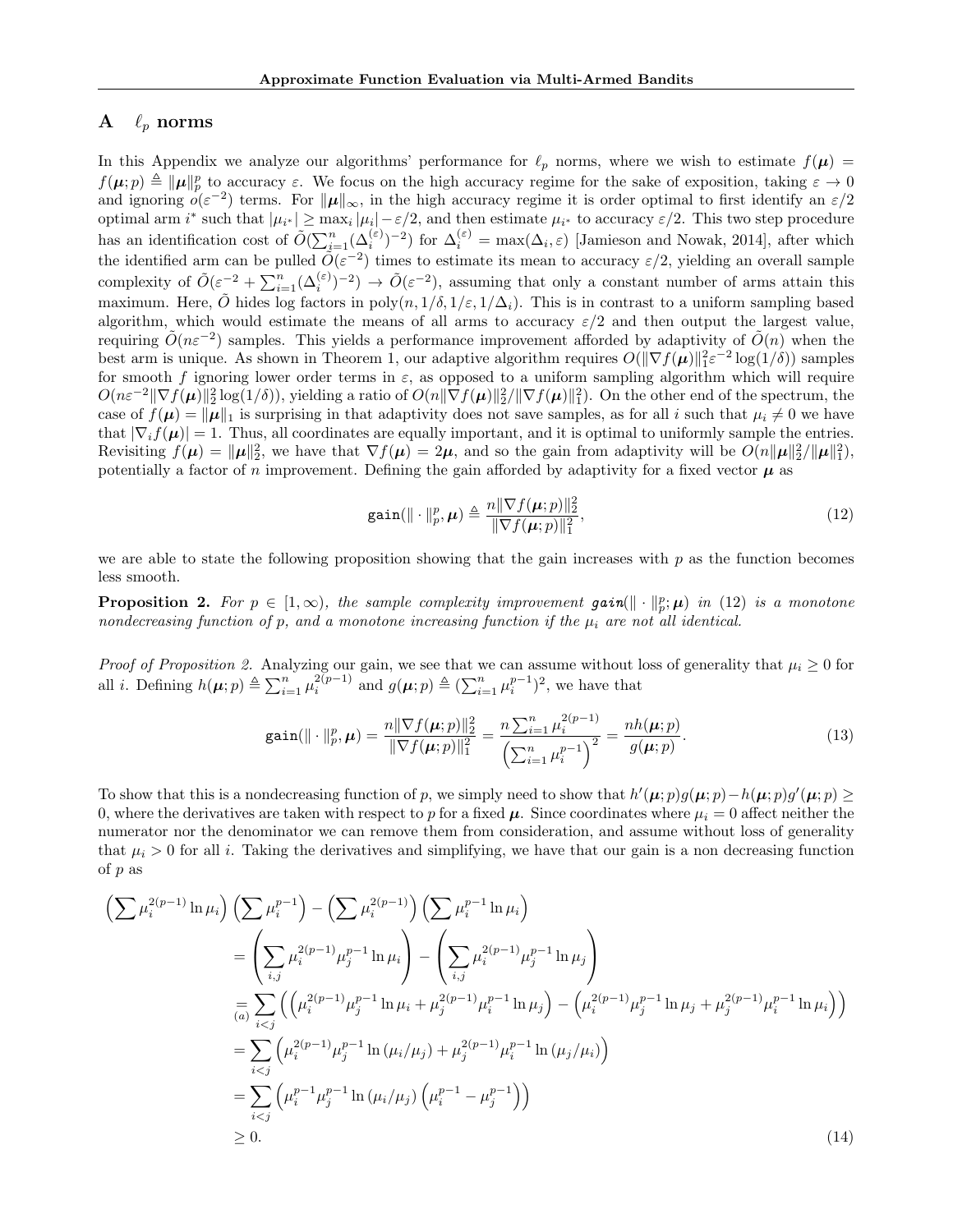Where in (a) we grouped pairs of terms  $(i, j)$  and  $(j, i)$  from both sums, and in the last inequality we observe that for  $\mu_i, \mu_j > 0$ , the expression is always nonnegative. This shows that the derivative of the gain with respect to *p* is nonnegative for all  $p \in [1, \infty)$ . Examining this final line more closely, we see that unless  $\mu_i = \mu_j$  for all pairs  $(i, j)$  there will be a positive term in this sum, indicating that the gain is a monotone increasing function of  $p$  when the  $\mu_i$  are not all identical.  $\Box$ 

# B Proofs of Algorithm 1

**Proof sketch:** we define the good event  $\xi$  where the mean estimators  $\{\hat{\mu}_i^{(r)}\}$  stay within their confidence intervals, and show in Lemma 1 that this event occurs with probability at least  $1 - \delta/3$ . This yields control of our gradient bounds  $\{\hat{g}_i^{(r,L)}, \hat{g}_i^{(r,U)}\}$ , and guarantees that the sampling frequencies  $\alpha_i^{(r)}$  are sufficiently large for important arms. Then, we show in Lemma 2 that the error due to higher order terms is less than  $\varepsilon/2$  due to our choice of  $B_0$ . We then analyze our first order error term, and show that this is sufficiently small when the termination condition is met. Finally, we bound the number of rounds required until the termination condition is met.

#### B.1 Algorithm terminates correctly

We begin by showing that the confidence intervals on the mean estimators hold. To do this we define the good event  $\xi$ , where our confidence intervals on our mean estimators hold.

$$
\xi \triangleq \bigcap_{i \in [n], r \in \mathbb{N}} \left\{ |\hat{\mu}_i^{(r)} - \mu_i| < C_r \right\} \tag{15}
$$

This event occurs with very high probability, as formalized in the lemma below.

**Lemma 1.** The good event  $\xi$  where the estimators  $\{\hat{\mu}_i^{(r)}\}$  stay within their confidence intervals satisfies  $\mathbb{P}(\xi) \geq$  $1 - \delta/3$ .

*Proof.* Analyzing  $\xi$ , we have that the probability that any of our confidence intervals fail is at most

$$
\mathbb{P}(\bar{\xi}) = \mathbb{P}\left(\exists i \in [n], r \in \mathbb{N}, \text{ s.t. } |\hat{\mu}_i^{(r)} - \mu_i| \ge C_r\right) \le \sum_{i \in [n], r \in \mathbb{N}} 2\exp\left(-\log(12nr^2/\delta)\right) \le \delta/3. \tag{16}
$$

 $\Box$ 

The rest of the analysis will be conditioned on this good event  $\xi$ . Analyzing the gradient estimators  $\{\hat{g}_i^{(r,L)}, \hat{g}_i^{(r,U)}\}$ , we have for all *i, r* that

$$
g_i + 2L\sqrt{n}C_r \ge \hat{g}_i^{(r,U)} \ge g_i \ge \hat{g}_i^{(r,L)} \ge g_i - 2L\sqrt{n}C_r
$$
\n(17)

This is because, conditioned on  $\xi$ ,

$$
\hat{g}_i^{(r,L)} = \min_{\mathbf{y}: \|\mathbf{y} - \hat{\boldsymbol{\mu}}^{(r)}\|_{\infty} \leq C_r} |\nabla_i f(\mathbf{y})|
$$
\n
$$
\geq g_i - \max_{\mathbf{y}: \|\mathbf{y} - \boldsymbol{\mu}\|_{\infty} \leq 2C_r} |\nabla_i f(\mathbf{y}) - \nabla_i f(\boldsymbol{\mu})|
$$
\n
$$
\geq g_i - \max_{\mathbf{y}: \|\mathbf{y} - \boldsymbol{\mu}\|_{\infty} \leq 2C_r} \|\nabla f(\mathbf{y}) - \nabla f(\boldsymbol{\mu})\|
$$
\n
$$
\geq g_i - 2L\sqrt{n}C_r.
$$
\n(18)

Additionally,  $g_i \geq \hat{g}_i^{(r,L)}$  as the set we are minimizing over includes  $y = \mu$ . The result for  $\hat{g}_i^{(r,U)}$  follows identically. With Lemma 1 in hand, we can now proceed with the analysis knowing that our gradient estimators stay within their confidence intervals for the duration of the algorithm with high probability. This result directly implies the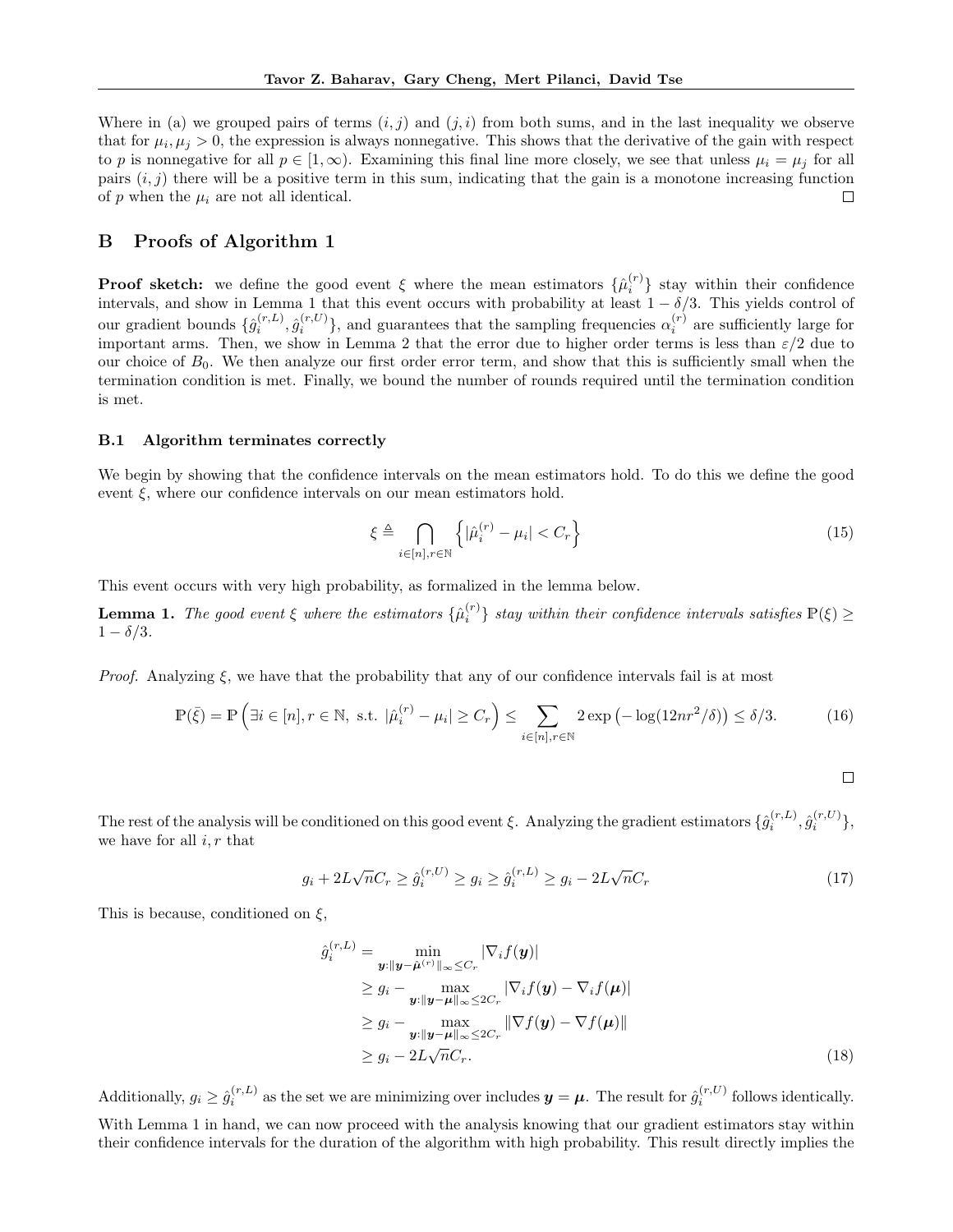accuracy of our sampling frequencies  $\alpha_i^{(r)}$ , where we can see that after defining our problem complexity measure  $H \triangleq \sum_i g_i = ||\nabla f(\boldsymbol{\mu})||_1$  we have that

$$
\alpha_i^{(r)} = \frac{\hat{g}_i^{(r,L)}}{\sum_j \hat{g}_j^{(r,L)}} \ge \begin{cases} \frac{g_i}{2H} & \text{if } g_i \ge 4L\sqrt{n}C_r, \\ 0 & \text{otherwise.} \end{cases} \tag{19}
$$

We now analyze the higher order error terms in our output  $f(\tilde{\mu})$  caused by not knowing the true gradient. **Lemma 2.** If each arm is sampled at least  $2nL\log(6n/\delta)\varepsilon^{-1}$  times, then with probability at least  $1-\delta/3$ 

$$
\frac{L}{2} \|\tilde{\boldsymbol{\mu}} - \boldsymbol{\mu}\|_2^2 \le \varepsilon/2
$$

*Proof.* We have by Hoeffding's inequality [Wainwright, 2019] that if arm *i* has been pulled  $\tilde{T}_i^{(r)}$  times then

$$
\mathbb{P}\left(\frac{L}{2}\|\tilde{\boldsymbol{\mu}} - \boldsymbol{\mu}\|_{2}^{2} \geq \varepsilon/2\right) \leq \mathbb{P}\left(\|\tilde{\boldsymbol{\mu}} - \boldsymbol{\mu}\|_{\infty}^{2} \geq \frac{\varepsilon}{nL}\right) \leq 2\sum_{i=1}^{n} \exp\left(-\frac{\tilde{T}_{i}^{(r)}\varepsilon}{2nL}\right) \leq \delta/3,
$$
\n(20)

where the last inequality holds for  $\tilde{T}_i^{(r)} \ge 2nL \log(6n/\delta) \varepsilon^{-1}$  which is satisfied by  $B_0 \ge 2n^2L \log(6n/\delta) \varepsilon^{-1}$ .  $\Box$ 

This requirement is non-adaptive, being independent of  $\mu$ , where above this sampling threshold these higher order effects can be readily bounded.

Moving to the error in our linear approximation in (2), we can design our ideal termination condition by appealing to the linear case, noting that by Hoeffding's inequality

$$
\sum_{i=1}^{n} \frac{g_i^2}{\tilde{T}_i^{(r)}} \le \frac{\varepsilon^2}{8 \log(6/\delta)} \quad \implies \quad \mathbb{P}\left( |\nabla f(\boldsymbol{\mu})^\top (\tilde{\boldsymbol{\mu}} - \boldsymbol{\mu})| > \varepsilon/2 \right) \le \delta/3. \tag{21}
$$

Without knowledge of the true  $\nabla f(\mu)$  however, we cannot compute this stopping condition. This necessitates an algorithmic stopping condition involving our estimators  $\hat{g}_i^{(r,L)}$ . Conditioning on the good event  $\xi$ , we proceed with our analysis in this section assuming that our gradient bounds are well behaved. This leads to the stopping condition in Algorithm 1 of

$$
\sum_{i=1}^{n} \frac{(\hat{g}_i^{(r,U)})^2}{\tilde{T}_i^{(r)}} \le \frac{\varepsilon^2}{8 \log(6/\delta)} \quad \implies \quad \sum_{i=1}^{n} \frac{g_i^2}{\tilde{T}_i^{(r)}} \le \frac{\varepsilon^2}{8 \log(6/\delta)},\tag{22}
$$

where the implication holds on  $\xi$ , meaning that our algorithm will not incorrectly terminate early except on this error event.

#### B.2 Bounding the sample complexity

We analyze the number of pulls required for the bound in  $(22)$  to hold by splitting our arms into 2 sets; those with  $g_i$  larger or smaller than  $\tau = 4L\sqrt{n}C_r$ . Note that  $\tilde{B}_r \geq B_r/n$ . Conditioned on  $\xi$  we have that

$$
\sum_{i=1}^{n} \frac{(\hat{g}_i^{(r,U)})^2}{\tilde{T}_i^{(r)}} \leq \sum_{i=1}^{n} \frac{(g_i + 2L\sqrt{n}C_r)^2}{\tilde{T}_i^{(r)}}
$$
\n
$$
\leq \sum_{i:g_i < \tau} \frac{(g_i + 2L\sqrt{n}C_r)^2}{B_r/n} + \sum_{i:g_i \geq \tau} \frac{(g_i + 2L\sqrt{n}C_r)^2}{\alpha_i B_r}
$$
\n
$$
\leq \sum_{i:g_i < \tau} \frac{36nL^2C_r^2}{B_r/n} + \sum_{i:g_i \geq \tau} \frac{9g_iH}{4B_r}
$$
\n
$$
\leq \frac{36n^3L^2C_r^2}{B_r} + \frac{9H^2}{4B_r},\tag{23}
$$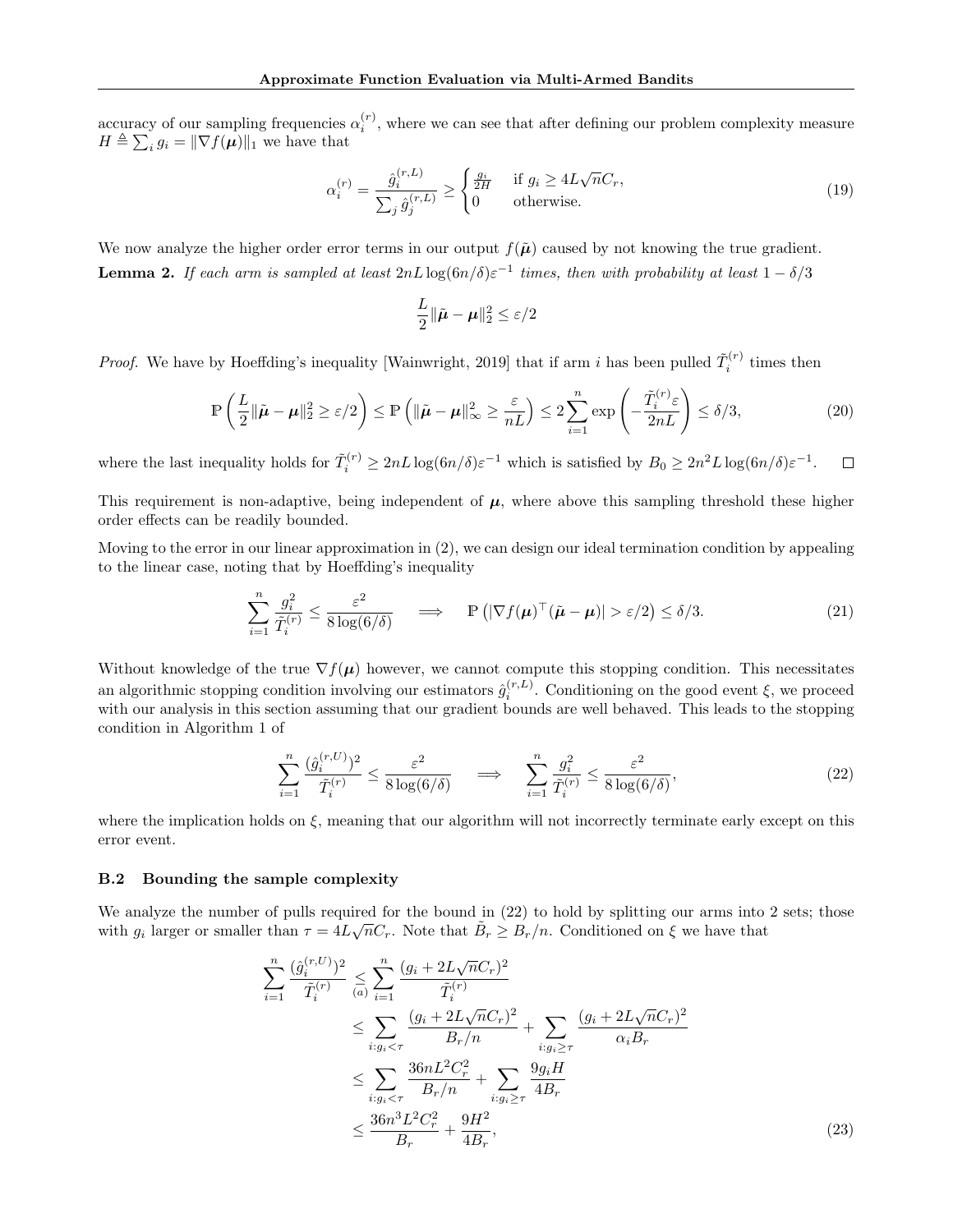where (a) utilizes the event  $\xi$ .

Analyzing the first term in (23), we see that this is less than  $\frac{\varepsilon^2}{16 \log(6/\delta)}$  for all  $r > 0$  as long as  $B_0 \ge$  $17n^2L\log(12n/\delta)\varepsilon^{-1}$ , since

$$
\frac{36n^3L^2C_r^2}{B_r} \le \frac{36n^3L^2C_1^2}{2B_0} \le \frac{18n^4L^2\log(12n/\delta)}{B_0^2} \le \frac{\varepsilon^2}{16\log(6/\delta)}.\tag{24}
$$

Moving to the second term in (23), we see that it is less than  $\frac{\varepsilon^2}{16 \log(6/\delta)}$  when  $B_r \geq 36H^2 \log(6/\delta) \varepsilon^{-2}$ . This means that our algorithm will terminate no later than the first round *r* such that

$$
B_r \ge 36H^2 \log(6/\delta) \varepsilon^{-2}.\tag{25}
$$

Due to the doubling of budgets round to round, the round where this condition is met must satisfy  $B_r \leq$  $72H^2 \log(6/\delta) \varepsilon^{-2}$ .

Analyzing the total sample complexity, we see that in round *r* Algorithm 1 takes at most  $B_r + n = B_0 2^r + n$ samples, yielding a cumulative sample complexity of at most  $2B_r - B_0 + rn$  samples by the end of round *r*. After the termination condition is met, the algorithm will perform  $\sum_{i=1}^{n} \tilde{T}_i^{(r)} \leq 2B_r + n$  additional pulls before returning its estimate. Hence, if our algorithm terminates at the end of round *r* its sample complexity can be upper bounded by  $4B_r - B_0 + (r+1)n \leq 5B_r$ , as  $B_0 \geq n$  and  $B_r \geq 2^r n \geq rn$  for  $r \geq 1$ .

Analyzing the failure probability of Algorithm 3, we see that we will output an estimate  $f(\tilde{\mu})$  with error at most  $\varepsilon$  with probability at least  $1 - \delta$ , as by Lemma 1, Lemma 2, and (21) we have that

$$
\mathbb{P}(|f(\tilde{\boldsymbol{\mu}}) - f(\boldsymbol{\mu})| \geq \varepsilon) \leq \mathbb{P}(|f(\tilde{\boldsymbol{\mu}}) - f(\boldsymbol{\mu})| \geq \varepsilon | \xi) + \mathbb{P}(\bar{\xi})
$$
  
\n
$$
\leq \mathbb{P}(|\nabla f(\tilde{\boldsymbol{\mu}})^\top (\tilde{\boldsymbol{\mu}} - \boldsymbol{\mu})| \geq \varepsilon/2 | \xi) + \mathbb{P}\left(\frac{L}{2} \|\tilde{\boldsymbol{\mu}} - \boldsymbol{\mu}\|_2^2 \geq \varepsilon/2 | \xi \right) + \mathbb{P}(\bar{\xi})
$$
  
\n
$$
\leq \delta.
$$
\n(26)

This means that Algorithm 1 will with probability at least  $1 - \delta$  return an estimate  $f(\tilde{\mu})$  of  $f(\mu)$  such that  $|f(\tilde{\boldsymbol{\mu}}) - f(\boldsymbol{\mu})| \leq \varepsilon$  using at most

$$
\frac{85n^2L\log(12n/\delta)}{\varepsilon} + \frac{360H^2\log(6/\delta)}{\varepsilon^2} \tag{27}
$$

samples, as desired.

More refined termination conditions: Note that our termination condition essentially only requires that we provide an upper bound on the first order error. In certain cases, we can utilize the structure of the function to provide tighter, but more computationally intensive, stopping conditions, where on  $\xi$  we have that

$$
\sum_{i=1}^{n} \frac{g_i^2}{\tilde{T}_i^{(r)}} \le \max_{\mathbf{y}: \|\mathbf{y} - \hat{\mu}^{(r)}\|_{\infty} \le C_r} \sum_{i=1}^{n} \frac{|\nabla_i f(\mathbf{y})|^2}{\tilde{T}_i^{(r)}} \le \sum_{i=1}^{n} \frac{\max_{\mathbf{y}: \|\mathbf{y} - \hat{\mu}^{(r)}\|_{\infty} \le C_r} |\nabla_i f(\mathbf{y})|^2}{\tilde{T}_i^{(r)}} \le \sum_{i=1}^{n} \frac{(|\nabla_i f(\hat{\mu}^{(r)})| + L\sqrt{n}C_r)^2}{\tilde{T}_i^{(r)}}.
$$
\n(28)

Currently, our algorithms utilize the rightmost quantity in their stopping conditions, but the middle two can provide better performance depending on the structure of the function. Concretely, the second from right quantity can be thought of as computing "pessimistic" estimators for the magnitudes of the gradient entries, where each gradient entry is assumed to be as large as it could possibly be within its confidence interval. This contrasts with our sampling frequency construction, where for the  $\alpha^{(r)}$  we utilize "optimistic" estimators of our gradient magnitudes, where they are assumed to be as small as they could possibly be. Note that a similar argument can be made for the construction of sampling frequencies, taking

$$
\alpha_i^{(r)} = \min_{\boldsymbol{y}: \|\boldsymbol{y} - \hat{\boldsymbol{\mu}}^{(r)}\|_{\infty}} \frac{\nabla_i f(\boldsymbol{y})}{\|\nabla f(\boldsymbol{y})\|_1}.
$$
\n(29)

This duality between our sampling and termination frequencies allows our algorithm to efficiently run and guarantee an  $\varepsilon$  correct output.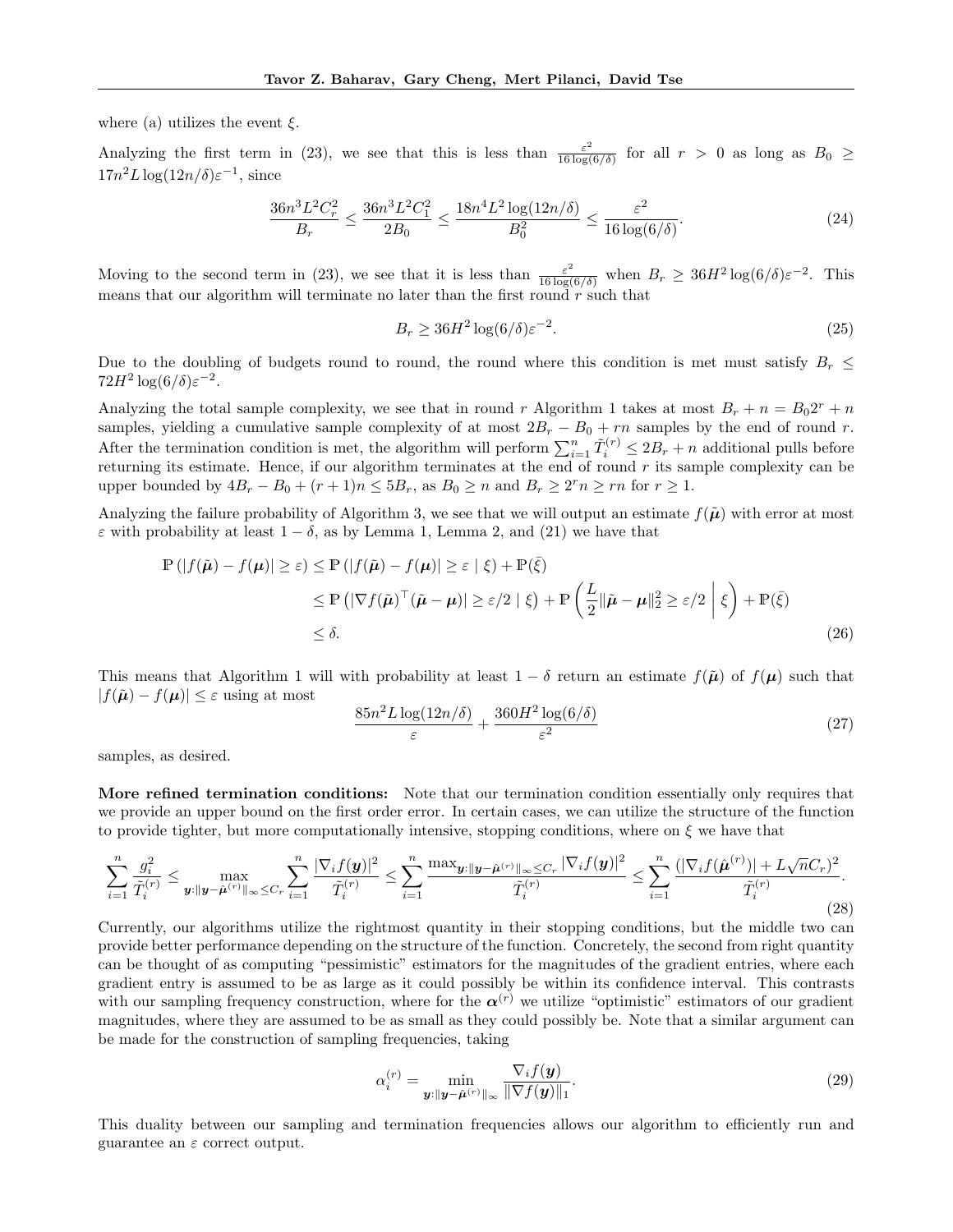# B.3 Proof of Corollary 1, tightened results for  $f(\mu) = ||\mu||_2^2$

In the case where the function *f* is separable, i.e.  $f(\mu) = \sum_{i=1}^{n} f_i(\mu_i)$ , where each  $f_i$  has *L*-Lipschitz derivatives, we are able to give a tighter bound on  $\hat{g}_i^{(r,L)}$  as  $\hat{g}_i^{(r,L)} \geq g_i - 2LC_r$ , since the error in estimating  $\nabla_i f(\mu)$  depends only on the error in estimating  $\mu_i$ . This allows us to loosen the termination condition in Line 1 of Algorithm 1, and provide a tighter bound on the lower order sample complexity terms. If in addition  $f_i(\mu_i) = \mu_i^2$  (more generally, quadratic), then we are able to partially correct for the second order error, as our plug-in estimator yields  $f_i(\hat{\mu}_i) = \mu_i^2 + 2\mu_i W_i / \sqrt{\tilde{B}_r} + W_i^2 / \tilde{B}_r$  for standard normal  $W_i$ . While the crossterm has zero mean and involves the unknown  $\mu_i$ , our standard first order error term, the final term  $W_i^2/\tilde{B}_r$  has expectation  $1/\tilde{B}_r$  which does not depend on any unknown parameters, and can be subtracted to yield an *unbiased* estimator of  $f(\mu)$ . Dropping the tilde and overloading  $T_i$  as  $T_i = \tilde{T}_i^{(r)}$  for notational simplicity, we see that estimating  $f_i(\mu_i)$  as  $f_i(\tilde{\mu}_i^{(r)}) - \frac{1}{T_i}$  allows us to attain a tighter bound, as stated in Corollary 1.

*Proof of Corollary 1.* Expanding the error of our approximation for our modified algorithm, we have that

$$
\mathbb{P}\left(\left|\|\tilde{\mu}\|_{2}^{2} - \sum_{i=1}^{n} \frac{1}{T_{i}} - \|\mu\|_{2}^{2}\right| \geq \varepsilon\right) = \mathbb{P}\left(\left|\sum_{i=1}^{n} \left(\mu_{i} + W_{i}/\sqrt{T_{i}}\right)^{2} - \frac{1}{T_{i}} - \sum_{i=1}^{n} \mu_{i}^{2}\right| \geq \varepsilon\right)
$$

$$
= \mathbb{P}\left(\left|\sum_{i=1}^{n} \frac{2\mu_{i}W_{i}}{\sqrt{T_{i}}} + \sum_{i=1}^{n} \frac{1}{T_{i}}(W_{i}^{2} - 1)\right| \geq \varepsilon\right)
$$

$$
\leq \mathbb{P}\left(\left|\sum_{i=1}^{n} \frac{2\mu_{i}W_{i}}{\sqrt{T_{i}}}\right| \geq \varepsilon/2\right) + \mathbb{P}\left(\left|\sum_{i=1}^{n} \frac{1}{T_{i}}(W_{i}^{2} - 1)\right| \geq \varepsilon/2\right).
$$
(30)

For each *i*,  $\frac{1}{T_i}(W_i^2 - 1)$  is independent across *i*, has 0 mean, and is  $\left(\frac{2}{T_i}, \frac{4}{T_i}\right)$ ⌘ -sub-exponential [Wainwright, 2019]. This shows that the sum is  $(\nu_*, b_*)$ -sub-exponential, where  $\nu_* = 2\sqrt{\sum_{i=1}^n T_i^{-2}}$  and  $b_* = \frac{4}{\min_i T_i}$ . Hence,

$$
\mathbb{P}\left(\left|\sum_{i=1}^{n}\frac{Z_i^2}{T_i} - \frac{1}{T_i}\right| > \varepsilon/2\right) \le \begin{cases} 2\exp\left(-\frac{\varepsilon^2}{8\sum_{i=1}^{n}T_i^{-2}}\right) & \text{if } 0 \le \varepsilon \le \frac{\nu_*}{b_*} \\ 2\exp\left(-\frac{\varepsilon\min_i T_i}{8}\right) & \text{if } \varepsilon > \frac{\nu_*}{b_*} \end{cases} \tag{31}
$$

In order to guarantee that our higher order error terms are less than  $\varepsilon/2$  with probability at least  $1 - \delta/3$ , we tackle the two possible cases. In the first case  $\sum_i T_i^{-2} \le 4n^3/B_r^2 \le n^3/B_0^2$  and so  $B_0 \ge \sqrt{8n^{3/2}}\log(6/\delta)\varepsilon^{-1}$  is sufficient. In the second case,  $\min_i T_i \geq B_r/n \geq 2B_0/n$ , and so  $B_0 \geq 4n \log(6/\delta) \varepsilon^{-1}$  is sufficient. Thus, taking  $B_0 = 4n^{3/2} \log(6/\delta) \varepsilon^{-1}$  guarantees that our error due to these second order terms in (31) is less than  $\varepsilon/2$  with probability at least  $1 - \delta/3$ .

With our tighter bound on  $g_i$  due to the separability of f across coordinates, we have that the first term in (23), due to indices with  $g_i < \tau$ , is upper bounded by  $36n^2L^2C_r^2/B_r$ . This can be made sufficiently small by taking  $B_0 \geq 17n^{3/2}L\log(12n/\delta)\varepsilon^{-1}.$ 

Combining these improved bounds on  $B_0$  with the analysis from Theorem 1 yields a reduced overall sample complexity of

$$
\frac{85n^{3/2}L\log(12n/\delta)}{\varepsilon} + \frac{360H^2\log(6/\delta)}{\varepsilon^2} \tag{32}
$$

 $\Box$ 

analogously to (27).

# C Proofs for Algorithm 2: thresholding

**Proof sketch:** the proof proceeds similarly to that of Theorem 1, with some interesting nuances stemming from the fact that our  $\varepsilon$  is now unknown. Concretely, since we do not a priori know what accuracy to estimate  $f(\mu)$ to, we need to sample according to our estimated optimal frequencies  $\alpha_i^{(r)}$  in every round to generate  $f(\tilde{\boldsymbol{\mu}}^{(r)})$  to estimate the necessary accuracy as  $|f(\tilde{\boldsymbol{\mu}}^{(r)}) - \tau|$ . We begin by defining the event  $\tilde{\xi}$  where our estimators  $f(\tilde{\boldsymbol{\mu}}^{(r)})$ fall within their  $C_r^f$  confidence intervals, and show in Lemma 3 that this occurs with probability at least  $1-2\delta/3$ .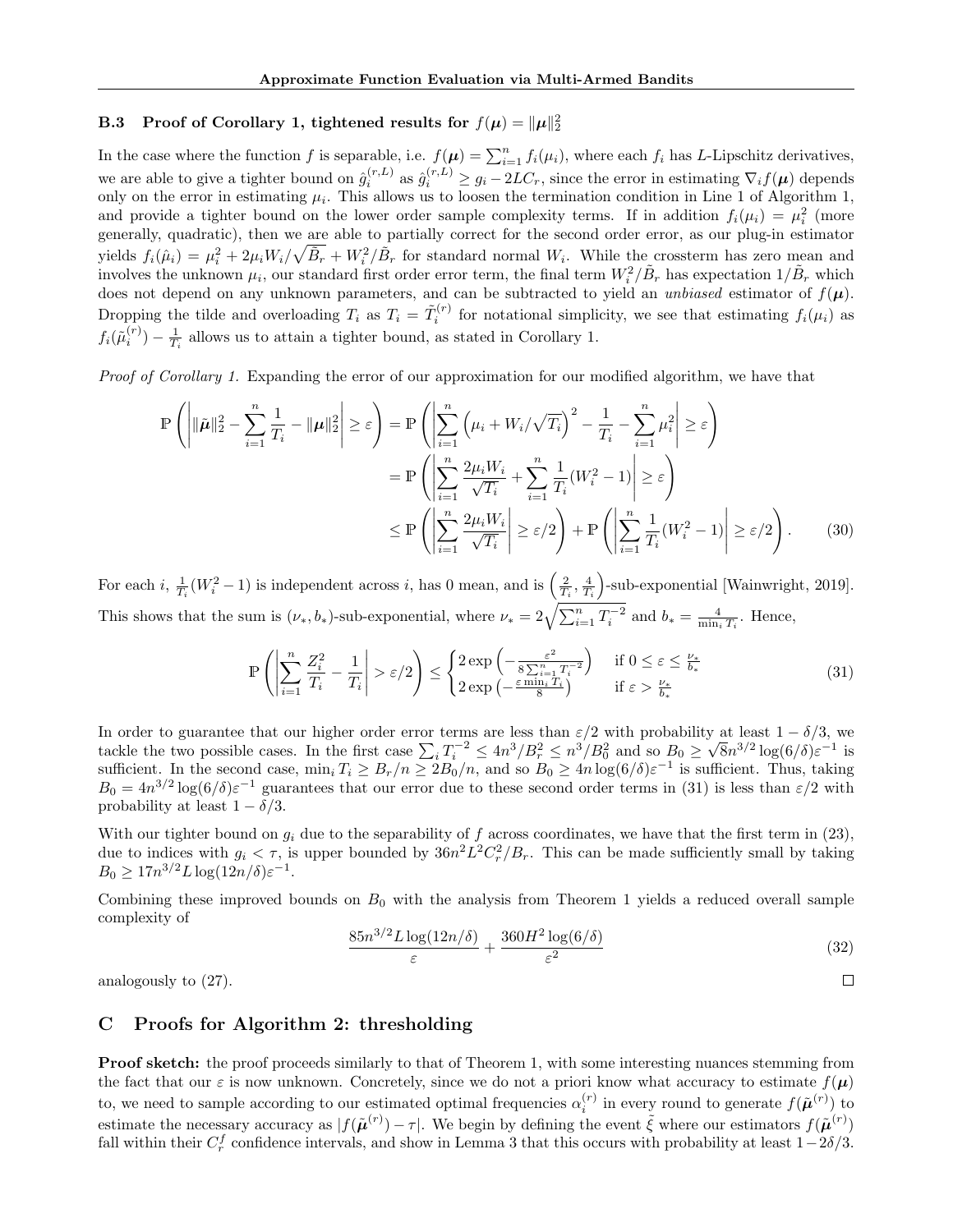Next, we show that on  $\xi$  and  $\tilde{\xi}$ , our algorithm will terminate correctly. Then, since our estimators  $f(\tilde{\mu}^{(r)})$  are correct up to an error of  $C_r^f$ , we show that when  $C_r^f \langle |f(\mu) - \tau|/2$ , the termination condition must be met. Finally, we bound the number of samples required for this to occur.

### C.1 Algorithm terminates correctly

As before we condition on the good event  $\xi$ , where our mean estimators fall within their confidence intervals. We define an additional good event  $\tilde{\xi}$  where our estimators  $f(\tilde{\mu}^{(r)})$  fall within their confidence intervals as

$$
\tilde{\xi} \triangleq \bigcap_{r \in \mathbb{N}} \left\{ |f(\tilde{\boldsymbol{\mu}}^{(r)}) - f(\boldsymbol{\mu})| < C_r^f \right\} . \tag{33}
$$

With this, we can state the following Lemma.

Lemma 3. *Following Algorithm 2, we have that*

$$
\mathbb{P}\left(\tilde{\xi}\,\,\bigg|\,\,\xi\right) \geq 1 - 2\delta/3
$$

*where*  $\xi$  *is the event that our confidence intervals on the estimators*  $\hat{\mu}_i^{(r)}$  *hold.* 

*Proof.* Due to the *L*-Lipschitz gradients of *f* we have that

$$
|f(\tilde{\boldsymbol{\mu}}) - f(\boldsymbol{\mu})| \le |\nabla f(\boldsymbol{\mu})^\top (\tilde{\boldsymbol{\mu}} - \boldsymbol{\mu})| + \frac{L}{2} ||\tilde{\boldsymbol{\mu}} - \boldsymbol{\mu}||_2^2,
$$
\n(34)

and so we can upper bound the deviation probability as

$$
\mathbb{P}\left(|f(\tilde{\boldsymbol{\mu}}^{(r)}) - f(\boldsymbol{\mu})| \ge C_r^f \mid \xi\right)
$$
\n
$$
\le \mathbb{P}\left(|\nabla f(\boldsymbol{\mu})^\top (\tilde{\boldsymbol{\mu}}^{(r)} - \boldsymbol{\mu})| + \frac{L}{2} ||\tilde{\boldsymbol{\mu}}^{(r)} - \boldsymbol{\mu}||_2^2 \ge \sqrt{2\log(24r^2/\delta)\sum_i \frac{g_i^2}{\tilde{T}_i^{(r)}}} + C_{r,2}^f \mid \xi\right)
$$
\n
$$
\le \mathbb{P}\left(|\nabla f(\boldsymbol{\mu})^\top (\tilde{\boldsymbol{\mu}}^{(r)} - \boldsymbol{\mu})| \ge \sqrt{2\log(24r^2/\delta)\sum_i \frac{g_i^2}{\tilde{T}_i^{(r)}}} \mid \xi\right) + \mathbb{P}\left(\frac{L}{2} ||\tilde{\boldsymbol{\mu}}^{(r)} - \boldsymbol{\mu}||_2^2 \ge C_{r,2}^f \mid \xi\right)
$$
\n
$$
\le 2\mathbb{P}\left(|\nabla f(\boldsymbol{\mu})^\top (\tilde{\boldsymbol{\mu}}^{(r)} - \boldsymbol{\mu})| \ge \sqrt{2\log(24r^2/\delta)\sum_i \frac{g_i^2}{\tilde{T}_i^{(r)}}}\right) + 2\mathbb{P}\left(\frac{L}{2} ||\tilde{\boldsymbol{\mu}}^{(r)} - \boldsymbol{\mu}||_2^2 \ge C_{r,2}^f\right). \tag{35}
$$

where we used the fact that on  $\xi$  we have that  $\hat{g}_i^{(r,U)} \geq g_i$ , allowing us to bound the width of  $C_{r,1}^f$  in terms of deterministic quantities, the  $g_i$  (recalling the definitions of these constants in (7)). We additionally noted that for an event  $E, \, \mathbb{P}(E|\xi) = \frac{\mathbb{P}(E) - \mathbb{P}(E|\xi)\mathbb{P}(\xi)}{\mathbb{P}(\xi)} \leq 2\mathbb{P}(E), \text{ as } \mathbb{P}(\xi) \geq 2/3.$ 

Analyzing the first term in (35), we see by Hoeffding's inequality [Wainwright, 2019] that

$$
\mathbb{P}\left(|\nabla f(\boldsymbol{\mu})^{\top}(\tilde{\boldsymbol{\mu}}^{(r)} - \boldsymbol{\mu})| \ge \sqrt{2\log(24r^2/\delta)\sum_i \frac{g_i^2}{\tilde{T}_i^{(r)}}}\right) \le 2\exp\left(-\log(24r^2/\delta)\right) \le \frac{\delta}{12r^2},\tag{36}
$$

as  $\nabla f(\boldsymbol{\mu})^{\top}(\tilde{\boldsymbol{\mu}}^{(r)} - \boldsymbol{\mu}) \sim \mathcal{N}$  $0, \sum_{i=1}^{n}$  $\frac{g_i^2}{\tilde{T}_i^{(r)}}$ ◆ . Analyzing the second term in  $(35)$ , we have by Hoeffding's inequality that

$$
\mathbb{P}\left(\frac{L}{2}\|\tilde{\boldsymbol{\mu}}^{(r)} - \boldsymbol{\mu}\|_2^2 \ge C_{r,2}^f\right) \le \frac{\delta}{12r^2}.
$$
\n(37)

Plugging (36) and (37) into (35), we have that

$$
\mathbb{P}\left(|f(\tilde{\boldsymbol{\mu}}^{(r)}) - f(\boldsymbol{\mu})| \ge C_r^f \mid \xi\right) \le \frac{\delta}{3r^2},\tag{38}
$$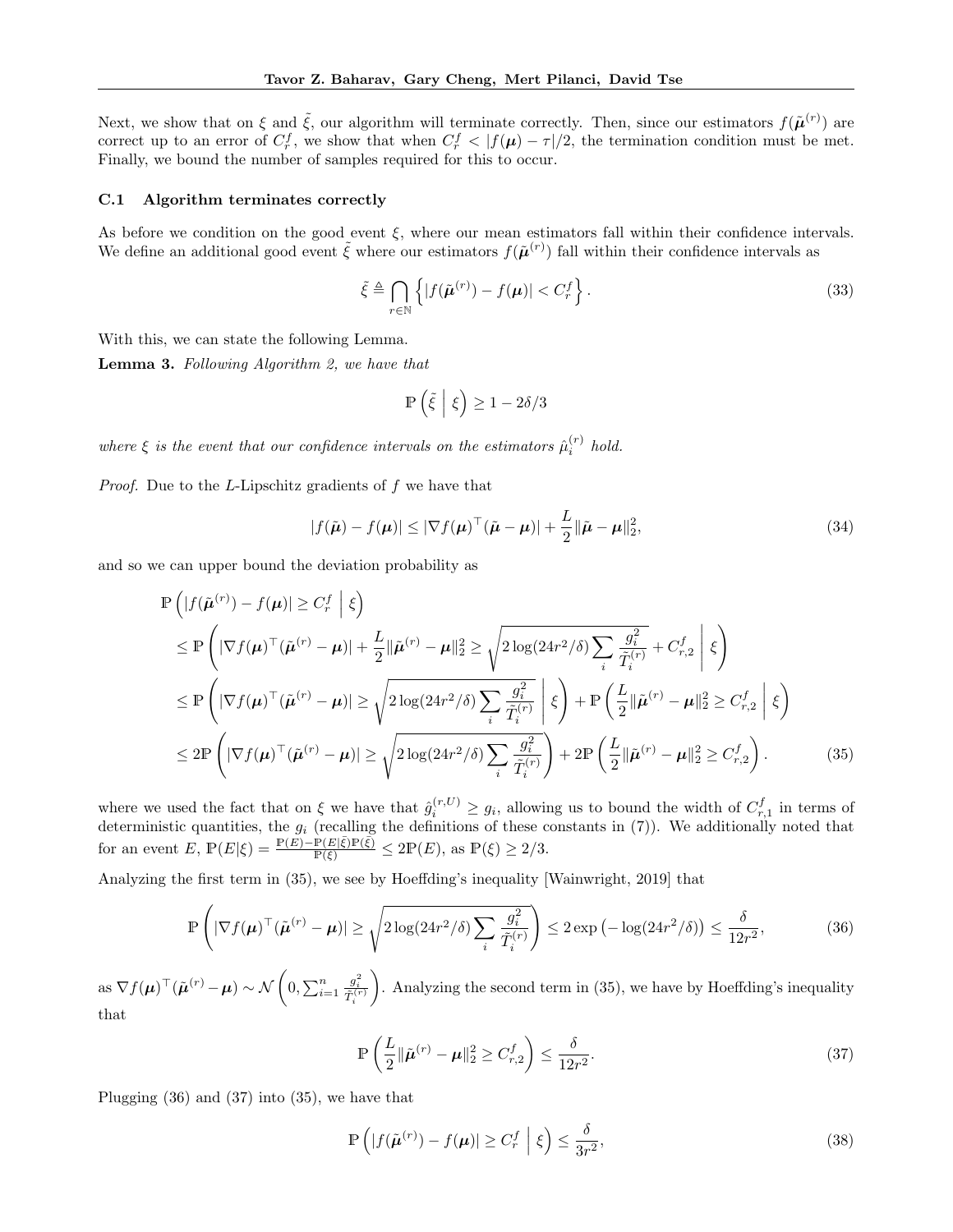and so

$$
\mathbb{P}\left(\tilde{\xi} \mid \xi\right) = 1 - \mathbb{P}\left(\bigcup_{r \in \mathbb{N}} \left\{|f(\tilde{\boldsymbol{\mu}}^{(r)}) - f(\boldsymbol{\mu})| < C_r^f\right\} \mid \xi\right)
$$
\n
$$
\geq 1 - \sum_{r \geq 1} \frac{\delta}{3r^2}
$$
\n
$$
\geq 1 - 2\delta/3. \tag{39}
$$

Hence, on the events  $\tilde{\xi}, \xi$ , our estimator  $f(\tilde{\mu}^{(r)})$  is within its confidence interval for all r. This implies that on these events, Algorithm 2 well never incorrectly output whether  $f(\tilde{\mu}) > \tau$ : assume for the sake of contradiction that  $\xi, \tilde{\xi}$  occur, and that without loss of generality  $f(\mu) > \tau$  but the algorithm outputs  $f(\tilde{\mu}) < \tau$ . Then for all *r* we have

$$
f\left(\tilde{\boldsymbol{\mu}}^{(r)}\right) - \tau \ge f(\boldsymbol{\mu}) - \tau - C_r^f > -C_r^f. \tag{40}
$$

However, the algorithm will only terminate and output  $f(\tilde{\boldsymbol{\mu}}) < \tau$  if  $f(\tilde{\boldsymbol{\mu}}^{(r)}) - \tau < -C_r^f$ , a contradiction. Hence Algorithm 2 will not output an incorrect decision on  $\xi, \tilde{\xi}$ . Bounding this probability, we have that

 $\mathbb{P}(\xi \cap \tilde{\xi}) = \mathbb{P}(\xi)\mathbb{P}(\tilde{\xi} \mid \xi) > (1 - \delta/3)(1 - 2\delta/3) > 1 - \delta.$  (41)

### C.2 Bounding the sample complexity

We see that this algorithm's sample complexity will not be too large since it will stop sampling when  $2C_r^f$  <  $|f(\boldsymbol{\mu}) - \tau|$ , as then we have that

$$
|f(\tilde{\boldsymbol{\mu}}^{(r)}) - \tau| \ge |f(\boldsymbol{\mu}) - \tau| - |f(\tilde{\boldsymbol{\mu}}^{(r)} - f(\boldsymbol{\mu})| \ge C_r^f,\tag{42}
$$

using the fact that  $|f(\tilde{\boldsymbol{\mu}}^{(r)} - f(\boldsymbol{\mu})| \le C_r^f$  on  $\xi, \tilde{\xi}$ . We can now provide our proof regarding Algorithm 2.

*Proof of Theorem 2.* Algorithm 2 returns the correct answer with probability at least  $1 - \delta$ , as shown in (41).

To provide the desired sample complexity guarantee, we bound the number of rounds required until *C<sup>f</sup> <sup>r</sup> <*  $|f(\mu) - \tau|/2$  on  $\xi, \tilde{\xi}$ . This is accomplished similarly to before;

$$
C_r^f = \sqrt{2 \log(24r^2/\delta) \sum_i \frac{\left(\hat{g}_i^{(r,U)}\right)^2}{\tilde{T}_i^{(r)}} + C_{r,2}^f}
$$
  
\n
$$
\leq \sqrt{2 \log(24r^2/\delta) \sum_i \frac{\left(g_i + 2L\sqrt{n}C_r\right)^2}{\tilde{T}_i^{(r)}} + \frac{Ln \log(24nr^2/\delta)}{\tilde{B}_r}}
$$
  
\n
$$
\leq \sqrt{\frac{2 \log(24r^2/\delta) \left(36n^3L^2C_r^2 + 9H^2/4\right)}{B_r} + \frac{Ln^2 \log(24nr^2/\delta)}{B_r}}
$$
  
\n
$$
\leq \sqrt{\frac{9H^2 \log(24r^2/\delta)}{2B_r} + \sqrt{\frac{144n^3L^2 \log^2(24r^2/\delta)}{B_r^2} + \frac{Ln^2 \log(24nr^2/\delta)}{B_r}}
$$
  
\n(43)

where in (a) we utilized the event  $\xi$ , and in (b) we divided the sum into two two sets based on whether  $g_i$ dominates the confidence interval or vice versa. This must be less than  $|f(\mu) - \tau|/2$  when

$$
B_r \ge \frac{18\log(24r^2/\delta)H^2}{(f(\mu)-\tau)^2} + \frac{24Ln^2\log(24nr^2/\delta)}{|f(\mu)-\tau|},\tag{44}
$$

and so our algorithm will terminate in the first round *r* where this condition is met. Since  $B_r = n2^r$ , we have that  $\log(r) = \log \log(B_r/n)$ , yielding that our algorithm terminates when

$$
B_r = \tilde{O}\left(\frac{H^2 \log(1/\delta)}{(f(\mu) - \tau)^2} + \frac{n^2 L \log(n/\delta)}{|f(\mu) - \tau|}\right),\tag{45}
$$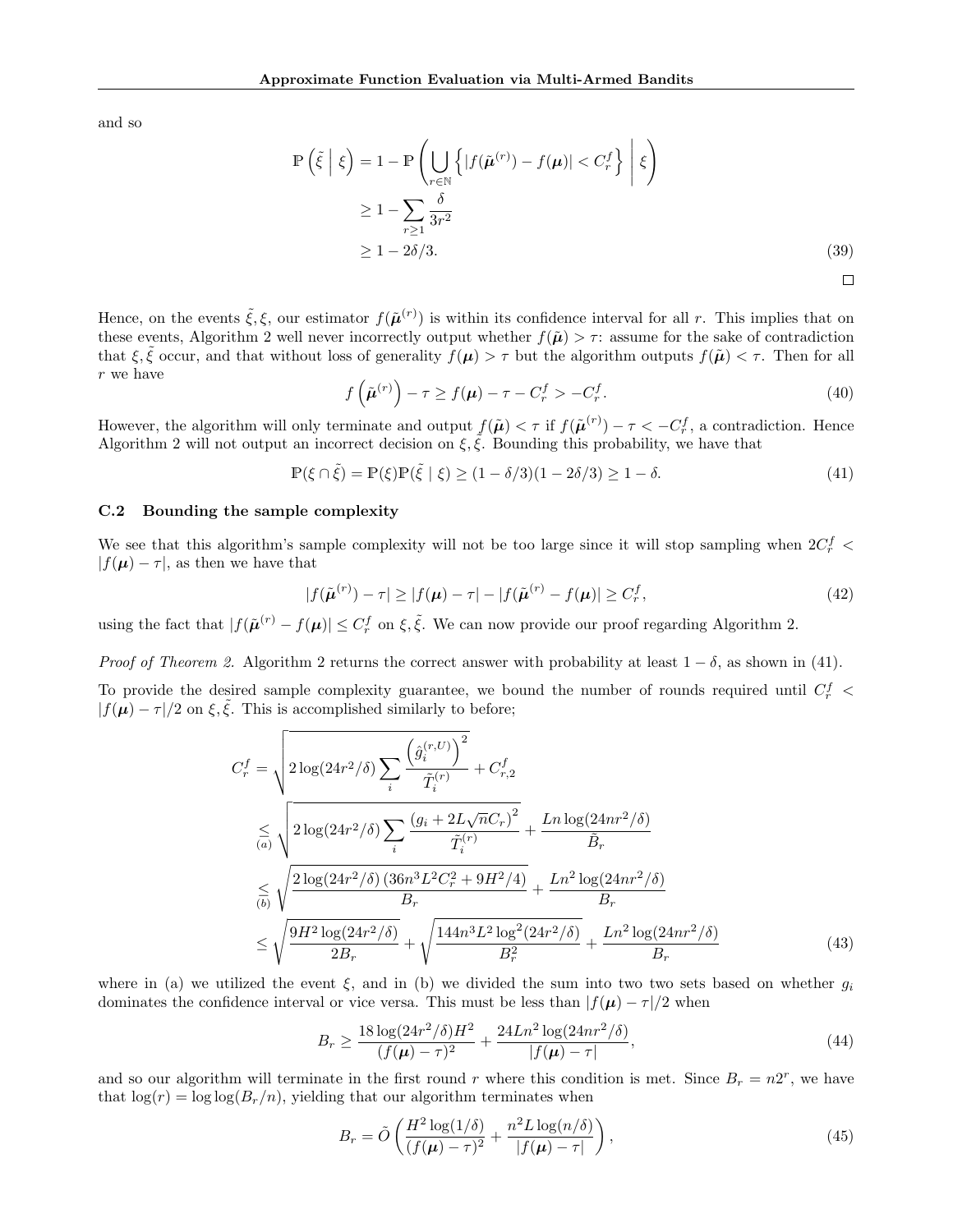where  $\tilde{O}$  suppresses log log(*·*) terms in poly $(n, \delta, H, (f(\boldsymbol{\mu}) - \tau)^{-1})$ , which can be explicitly obtained by solving in (44). Since Algorithm 2 makes at most  $3B_r + n$  arm pulls per round, we have that its total budget through round *r* can be at most  $\sum_{\ell=1}^r (3B_\ell + n) \leq 6B_r + nr \leq 7B_r$ . This means that the total number of samples used will be

$$
\tilde{O}\left(\frac{H^2\log(1/\delta)}{(f(\boldsymbol{\mu})-\tau)^2}+\frac{n^2L\log(n/\delta)}{|f(\boldsymbol{\mu})-\tau|}\right),\tag{46}
$$

 $\Box$ 

yielding the desired result.

# D Proofs for Algorithm 3: variance adaptive algorithm

**Proof sketch:** we begin by stating concentration results on sample variances and sample means of bounded random variables in Lemmas 4 and 5. We then redefine the good event  $\xi$  for this algorithm as the event where  $\{\hat{\mu}_i^{(r)}\}$  and  $\{\hat{\sigma}_i^{(r)}\}$  stay within their confidence intervals. We show in Lemma 6 that this occurs with probability at least  $1 - \delta/2$ . These immediately yields control of our gradient estimators and bounds  $\{\hat{g}_i^{(r,L)}, \hat{g}_i^{(r,U)}\}$  and the sampling frequencies  $\{\beta_i^{(r)}\}$  and  $\{\alpha_i^{(r)}\}$ . In Lemma 7 we show that the second order error incurred by Algorithm 3 is at most  $\varepsilon/2$ , and in Lemma 8 bound the first order error by  $\varepsilon/2$  when the termination condition is met. These are combined in Lemma 9 to show that the output has error at most  $\varepsilon$ . Lemmas 10 and 11 guarantee that once the round budget is sufficiently large, the termination condition must be met. Finally, we invert this requirement to yield a bound on the total number of pulls required by our algorithm.

### D.1 Algorithm terminates correctly

We begin by controlling the sample variance  $\hat{\sigma}_i^{(r)}$  of each of the  $\hat{\mu}_i^{(r)}$  estimators. For this, we turn to a concentration result regarding the sample variance.

**Lemma 4** (Concentration of  $\hat{\sigma}_i^{(r)}$ , Theorem 10 [Maurer and Pontil, 2009]). Let  $n \geq 2$  and  $\mathbf{X} = (X_1, \ldots, X_n)$ *be a vector of independent random variables with values in [0,1]. Then for*  $\delta' > 0$  *we have, writing*  $EV_n$  *for*  $\mathbb{E}_{\boldsymbol{X}}V_n(\boldsymbol{X}),$ 

$$
\mathbb{P}\left(\left|\sqrt{V_n(\boldsymbol{X})}-\sqrt{\mathbb{E}V_n}\right|>\sqrt{\frac{2\log(2/\delta')}{n-1}}\right)\leq \delta,
$$

*where the sample variance*  $V_n(\boldsymbol{X}) \triangleq \frac{1}{n(n-1)} \sum_{i < j} (X_i - X_j)^2$ .

This gives us concentration for the sample standard deviation estimators  $\{\hat{\sigma}_i^{(r)}\}$ , for which we have defined our confidence intervals as

$$
C_{\sigma}(i,r) \triangleq \sqrt{\frac{2\log(8nr^2/\delta)}{T_i^{(r)} - 1}}.\tag{47}
$$

Assuming these confidence intervals hold, we then have that

$$
\sigma_i + 2C_{\sigma}(i, r) \ge \hat{\sigma}_i^{(r, U)} \ge \sigma_i \ge \hat{\sigma}_i^{(r, L)} \ge \sigma_i - 2C_{\sigma}(i, r)
$$
\n(48)

for all *i*, *r* with probability at least  $1 - \delta/3$ .

In the following Lemma we obtain sample variance dependent confidence intervals for our mean estimators  $\{\hat{\mu}_i^{(r)}\}$ . **Lemma 5** (Concentration of  $\hat{\mu}_i^{(r)}$ , Theorem 4 [Maurer and Pontil, 2009]). Let  $Z, Z_1, \ldots, Z_n$  be i.i.d. random *variables with values in [0,1], and let*  $\delta' > 0$ *. Then with probability at least*  $1 - \delta'$  *we have* 

$$
\left| \mathbb{E} Z - \frac{1}{n} \sum_{i=1}^{n} Z_i \right| \leq \sqrt{\frac{2V_n(\boldsymbol{Z}) \log(4/\delta')}{n}} + \frac{7 \log(4/\delta')}{3(n-1)}
$$

Using Lemmas 4 and 5 we construct anytime confidence intervals for our mean estimators  $\{\hat{\mu}_i^{(r)}\}$ . In the *r*-th round, the confidence intervals are set to individually fail with probability at most  $\delta' = \delta/(8nr^2)$ , so that when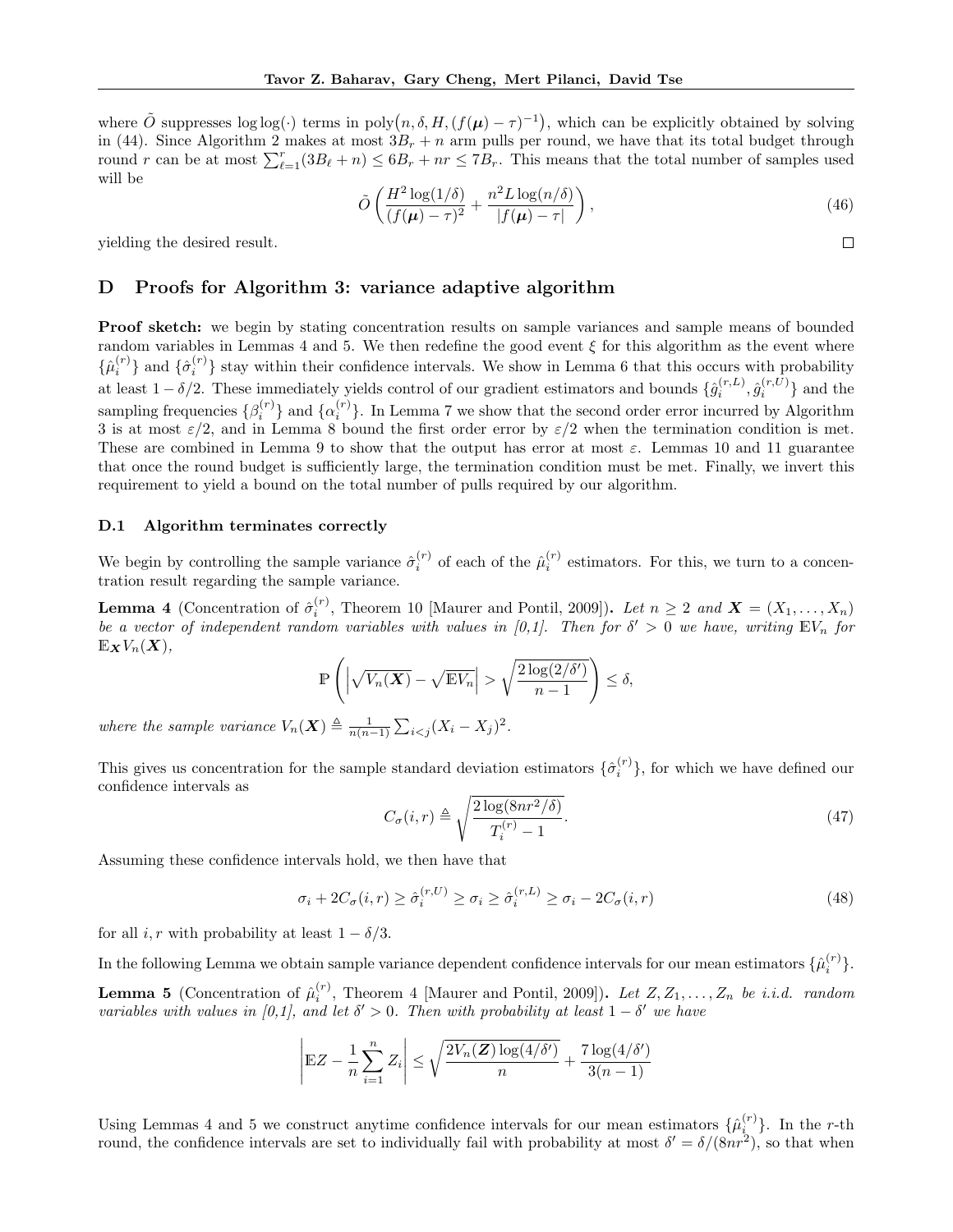union bounding over all *i, r,* we have that with probability at least  $1 - \delta$  our estimators  $\{\hat{\mu}_i^{(r)}\}$  all fall within their  $C_{\mu}(i, r)$  confidence intervals, where

$$
C_{\mu}(i,r) \triangleq \hat{\sigma}_i^{(r)} \sqrt{\frac{2\log(32nr^2/\delta)}{T_i^{(r)}} + \frac{7\log(32nr^2/\delta)}{3(T_i^{(r)} - 1)}}.
$$
\n(49)

With these definitions in hand we can state the following good event  $\xi$ , a modification from Theorem 1, where all our confidence intervals hold:

$$
\xi \triangleq \bigcap_{i \in [n], r \in \mathbb{N}} \left\{ \left| \hat{\mu}_i^{(r)} - \mu_i \right| \le C_\mu(i, r) \right\} \cap \left\{ |\hat{\sigma}_i^{(r)} - \sigma_i| \le C_\sigma(i, r) \right\} \right\}.
$$
\n
$$
(50)
$$

This event occurs with very high probability, as formalized in the lemma below.

**Lemma 6.** The good event  $\xi$  where the mean and standard deviation estimators stay within their confidence *intervals satisfies*  $P(\xi) \geq 1 - \delta/2$ .

*Proof.* The proof follows directly from Lemmas 4 and 5 and a union bound, with

$$
\mathbb{P}\left(\bar{\xi}\right) \le \sum_{i,r} \mathbb{P}\left(\left\{|\hat{\mu}_i^{(r)} - \mu_i| > C_{\mu}(i,r)\right\} \cup \left\{|\hat{\sigma}_i^{(r)} - \sigma_i| \le C_{\sigma}(i,r)\right\}\right) \le \sum_{i,r} \frac{\delta}{4nr^2} \le \frac{\delta}{2}.\tag{51}
$$

$$
\Box
$$

With this in hand, we can control the bounds of our gradient estimators  $\{\hat{g}_i^{(r,L)},\hat{g}_i^{(r,U)}\}$  as before, where on  $\xi$  we have that for all *i, r*

$$
g_i + 2LC_{\mu}(i, r) \ge \hat{g}_i^{(r, U)} \ge g_i \ge \hat{g}_i^{(r, L)} \ge g_i - 2LC_{\mu}(i, r). \tag{52}
$$

This follows as

$$
\hat{g}_i^{(r,L)} = \min_{\substack{y: |y - \hat{\mu}_i^{(r)}| \le C_{\mu}(i,r)}} |f_i'(y)|
$$
\n
$$
\ge g_i - \max_{\substack{y: |y - x_i| \le C_{\mu}(i,r)}} |f_i'(y) - f_i'(x_i)|
$$
\n
$$
\ge g_i - 2LC_{\mu}(i,r)
$$
\n(53)

We additionally have that  $g_i \geq \hat{g}_i^{(r,L)}$ , as on  $\xi$  the set we are minimizing over includes  $y = \mu_i$ .

These estimators are critical in the construction of our sampling frequencies  $\alpha^{(r)}, \beta^{(r)}$ . On this event  $\xi$ , we see that our  $\beta_i^{(r)}$ , which impact  $T_i^{(r)}$ , satisfy

$$
\beta_i^{(r)} = \frac{\hat{\sigma}_i^{(r,L)}}{\sum_j \hat{\sigma}_j^{(r,L)}} \ge \begin{cases} \frac{\sigma_i}{2\sum_j \sigma_j} & \text{if } \sigma_i \ge 2C_{\sigma}(i,r), \\ 0 & \text{otherwise.} \end{cases}
$$
\n(54)

Regarding the frequencies  $\boldsymbol{\alpha}^{(r)}$ , we see that

$$
\alpha_i^{(r)} = \frac{\hat{g}_i^{(r,L)}\hat{\sigma}_i^{(r,L)}}{\sum_j \hat{g}_j^{(r,L)}\hat{\sigma}_j^{(r,L)}} + \frac{1}{n} \ge \begin{cases} \frac{g_i \sigma_i}{2 \sum_j g_j \sigma_j} & \text{if } \sigma_i \ge 2C_\sigma(i,r) \text{ and } g_i \ge 4LC_\mu(i,r),\\ 1/n & \text{otherwise.} \end{cases}
$$
(55)

We now turn to bounding the error in our estimator  $f(\tilde{\boldsymbol{\mu}})$ , which we can write as

$$
|f(\tilde{\boldsymbol{\mu}}) - f(\boldsymbol{\mu})| \le |\nabla f(\boldsymbol{\mu})^\top (\tilde{\boldsymbol{\mu}} - \boldsymbol{\mu})| + \frac{L}{2} ||\tilde{\boldsymbol{\mu}} - \boldsymbol{\mu}||_2^2.
$$
 (56)

We begin by bounding the second order error in  $(56)$ , showing that our initial sampling is sufficient to guarantee that it is less than  $\varepsilon/2$  with probability at least  $1 - \delta/4$ .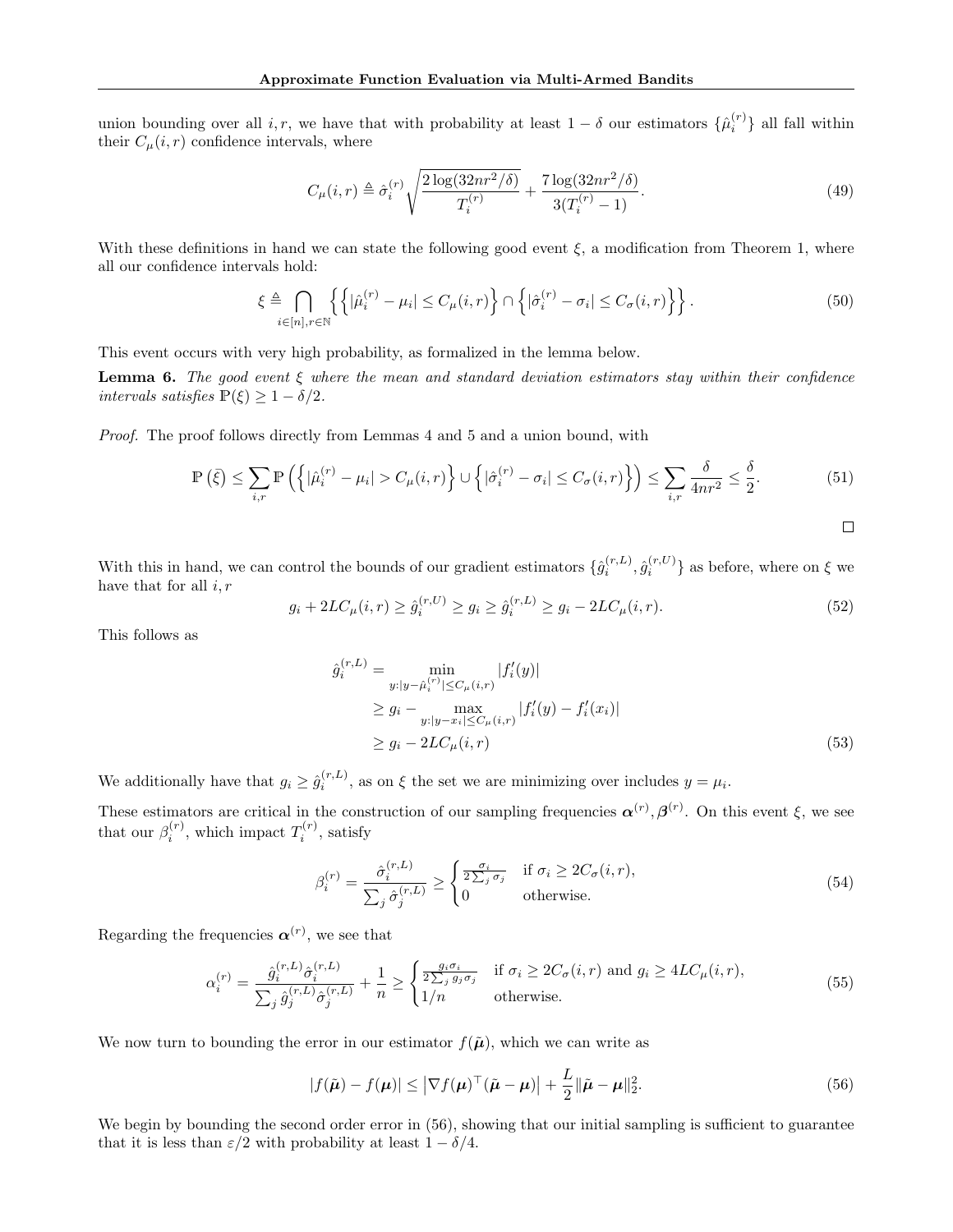Lemma 7. *After sampling as in Algorithm 3 we have that*

$$
\frac{L}{2} \|\tilde{\boldsymbol{\mu}} - \boldsymbol{\mu}\|_2^2 \leq \frac{\varepsilon}{2}
$$

*with probability at least*  $1 - \delta/4$ *.* 

*Proof.* Since our arm pulls are 1-sub-Gaussian, by Hoeffding's inequality we have that

$$
\mathbb{P}\left(|\tilde{\mu}_i - \mu_i|^2 > \frac{\varepsilon}{nL}\right) \le 2 \exp\left(-\frac{\tilde{T}_i^{(r)}\varepsilon}{2nL}\right). \tag{57}
$$

Since  $\tilde{T}_i^{(r)} \geq \lceil B_0/n \rceil$ , and by construction  $B_0 = \frac{2n^2 L \log(8n/\delta)}{\varepsilon}$ , we have that

$$
\mathbb{P}\left(\|\tilde{\boldsymbol{\mu}} - \boldsymbol{\mu}\|_{2}^{2} \leq \varepsilon/L\right) \leq \mathbb{P}\left(\bigcup_{i} \left\{|\tilde{\mu}_{i} - \mu_{i}|^{2} > \frac{\varepsilon}{nL}\right\}\right) \leq 2\sum_{i} \exp\left(-\frac{\tilde{T}_{i}^{(r)}\varepsilon}{2nL}\right) \leq \delta/4.
$$
\n(58)

We next bound the error in our linear approximation, the first order error term in  $(56)$ , showing that when our termination condition is met the error in our linear term is at most  $\varepsilon/2$ .

**Lemma 8.** When sampling according to  $\tilde{T}_i^{(r)}$  which satisfy

$$
\sum_{i=1}^n \frac{g_i^2 \sigma_i^2}{\tilde{T}_i^{(r)}} + \frac{\varepsilon}{3} \max_i \frac{g_i}{\tilde{T}_i^{(r)}} \le \frac{\varepsilon^2}{8 \log(8/\delta)},
$$

*we have that*

$$
\mathbb{P}\left(\left|\nabla f(\boldsymbol{\mu})^{\top}(\tilde{\boldsymbol{\mu}}-\boldsymbol{\mu})\right|\geq \varepsilon/2\right)\leq \delta/4.
$$

*Proof.* To prove this lemma we utilize Bernstein's inequality, which states that if  $X_1, \ldots, X_n$  are independent zero-mean random variables, where  $|X_i| \leq M$  almost surely for all i, then for all  $\varepsilon > 0$ 

$$
\mathbb{P}\left(\left|\sum_{i=1}^{n} X_i\right| \ge t\right) \le 2 \exp\left(-\frac{\varepsilon^2/2}{\sum_{i=1}^{n} \mathbb{E}\{X_i^2\} + M\varepsilon/3}\right). \tag{59}
$$

Denoting the *j*-th pull of arm *i* as  $Z_{i,j} \sim Z_i$ , where  $Z_i$  is the distribution of arm *i*, we have for all *i, j* that  $\mathbb{E}\{Z_{i,j}\} = \mu_i$ ,  $\text{Var}(Z_{i,j}) = \sigma_i^2$ , and that  $|Z_{i,j}| \leq 1$  almost surely. Since  $\mathbb{E}\{\nabla f(\boldsymbol{\mu})^\top (\tilde{\boldsymbol{\mu}} - \boldsymbol{\mu})\} = 0$  we can apply Bernstein's inequality on these  $\sum_{i=1}^{n} \tilde{T}_i^{(r)}$  random variables, yielding

$$
\mathbb{P}\left(\left|\nabla f(\boldsymbol{\mu})^{\top}(\tilde{\boldsymbol{\mu}}-\boldsymbol{\mu})\right|\geq \varepsilon/2\right) = \mathbb{P}\left(\left|\sum_{i=1}^{n}\sum_{j=1}^{\tilde{T}_{i}^{(r)}}\frac{g_{i}}{\tilde{T}_{i}^{(r)}}(Z_{i,j}-\mu_{i})\right|\geq \varepsilon/2\right)
$$

$$
\leq 2\exp\left(-\frac{\varepsilon^{2}/8}{\sum_{i=1}^{n}\frac{g_{i}^{2}\sigma_{i}^{2}}{\tilde{T}_{i}^{(r)}}+\frac{\varepsilon}{3}\max_{i}\frac{g_{i}}{\tilde{T}_{i}^{(r)}}}\right).
$$
(60)

As claimed, this is less than  $\delta/4$  when

$$
\sum_{i=1}^{n} \frac{g_i^2 \sigma_i^2}{\tilde{T}_i^{(r)}} + \frac{\varepsilon}{3} \max_i \frac{g_i}{\tilde{T}_i^{(r)}} \le \frac{\varepsilon^2}{8 \log(8/\delta)}.
$$
\n(61)

$$
\qquad \qquad \Box
$$

Combining together Lemmas 7 and 8, we have the following lemma.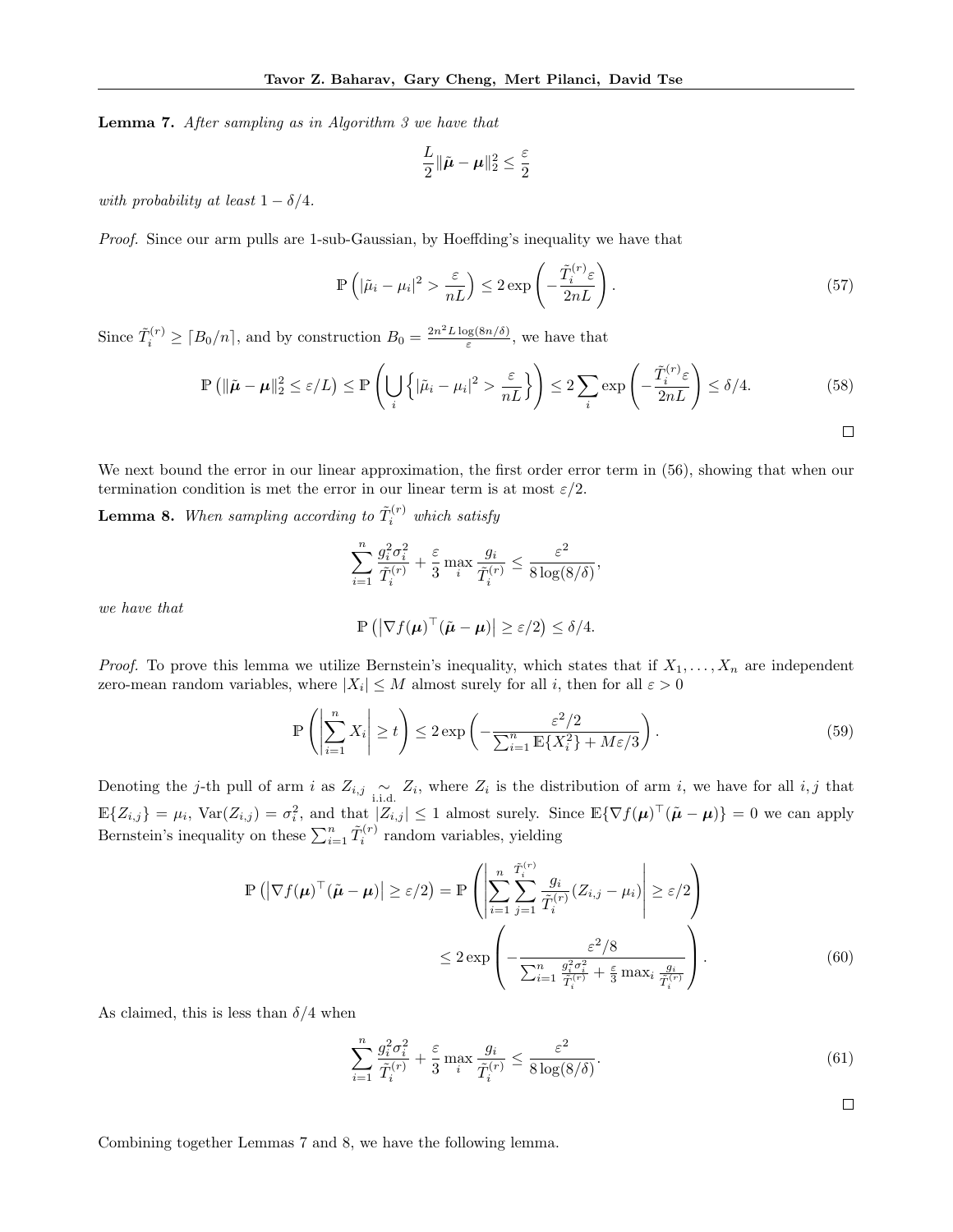Lemma 9. *If*

$$
\sum_{i=1}^n \frac{g_i^2 \sigma_i^2}{\tilde{T}_i^{(r)}} + \frac{\varepsilon}{3} \max_i \frac{g_i}{\tilde{T}_i^{(r)}} \le \frac{\varepsilon^2}{8 \log(8/\delta)}
$$

*then with probability at least*  $1 - \delta/2$ 

$$
|f(\tilde{\boldsymbol{\mu}}) - f(\boldsymbol{\mu})| \leq \varepsilon.
$$

#### D.2 Bounding the sample complexity

The drawback of Lemma 9 is that it requires knowledge of the true gradient  $\nabla f(\mu)$  and the noise variances. Since we know neither  $\{\sigma_i\}$  nor  $\{g_i\}$ , we must instead construct a termination condition in Algorithm 3 using our empirical estimates of these quantities. We do this by considering the worst feasible instance within our confidence intervals, as in Algorithm 1, since we then have that conditioned on  $\xi$ 

$$
\sum_{i=1}^{n} \frac{g_i^2 \sigma_i^2}{\tilde{T}_i^{(r)}} + \frac{\varepsilon}{3} \max_i \frac{g_i}{\tilde{T}_i^{(r)}} \le \sum_{i=1}^{n} \frac{\left(\hat{g}_i^{(r,U)} \hat{\sigma}_i^{(r,U)}\right)^2}{\tilde{T}_i^{(r)}} + \frac{\varepsilon}{3} \max_i \frac{\hat{g}_i^{(r,U)}}{\tilde{T}_i^{(r)}},\tag{62}
$$

 $\Omega$ 

where this right hand side is our computable stopping condition in Algorithm 3 which we compare with  $\frac{\varepsilon^2}{8 \log(8/\delta)}$ .

We bound the time it takes for this termination condition to be reached in the following lemma. We begin by analyzing the number of samples required for the second term in  $(62)$  to be sufficiently small.

Lemma 10. On  $\xi$ , Algorithm 3 must terminate and produce  $\tilde{T}_i^{(r)}$  such that

$$
\frac{\varepsilon}{3} \max_{i} \frac{\hat{g}_i^{(r,U)}}{\tilde{T}_i^{(r)}} \leq \frac{\varepsilon^2}{16 \log(8/\delta)}
$$

*when*

$$
B_r \ge \frac{13nL^{2/3}\log(32nr^2/\delta)}{\varepsilon^{2/3}} + \frac{48n\max_i g_i\log(8/\delta)}{\varepsilon}.
$$

*Proof.* We use the same techniques as in the proof of Theorem 1, bounding our expression as

$$
\frac{\varepsilon}{3} \max_{i} \frac{\hat{g}_{i}^{(r,U)}}{\tilde{T}_{i}^{(r)}} \leq \frac{\varepsilon}{3} \max_{i} \frac{g_{i} + 2LC_{\mu}(i,r)}{\tilde{T}_{i}^{(r)}}
$$
\n
$$
\leq \frac{\varepsilon}{3} \cdot \max_{i} \frac{g_{i} + 2L\left(\sqrt{\frac{2\log(32nr^{2}/\delta)}{B_{r}/n} + \frac{7\log(32nr^{2}/\delta)}{3(B_{r}/n-1)}}\right)}{B_{r}/n}
$$
\n
$$
\leq \frac{\varepsilon}{3} \left(\frac{\max_{i} g_{i} + 8L\sqrt{\frac{\log(32nr^{2}/\delta)}{B_{r}/n}}}{B_{r}/n}\right), \tag{63}
$$

where (a) utilizes the event  $\xi$ . We see that this expression is less than  $\frac{\varepsilon^2}{16 \log(8/\delta)}$  when

$$
B_r \ge \frac{13nL^{2/3}\log(32nr^2/\delta)}{\varepsilon^{2/3}} + \frac{48n\max_i g_i \log(8/\delta)}{\varepsilon}.
$$
\n(64)

 $\Box$ 

We now examine the number of samples required for the dominant portion of our stopping condition, the first term in (62), to be sufficiently small. For notational simplicity we define our new measure of problem complexity  $H \triangleq \sum_{i} g_i \sigma_i.$ 

**Lemma 11.** On  $\xi$ , Algorithm 3 will produce  $\tilde{T}_i^{(r)}$  such that

$$
\sum_{i=1}^n \frac{\left(\hat{g}_i^{(r,U)}\hat{\sigma}_i^{(r,U)}\right)^2}{\tilde{T}_i^{(r)}} \le \frac{\varepsilon^2}{16\log(8/\delta)}
$$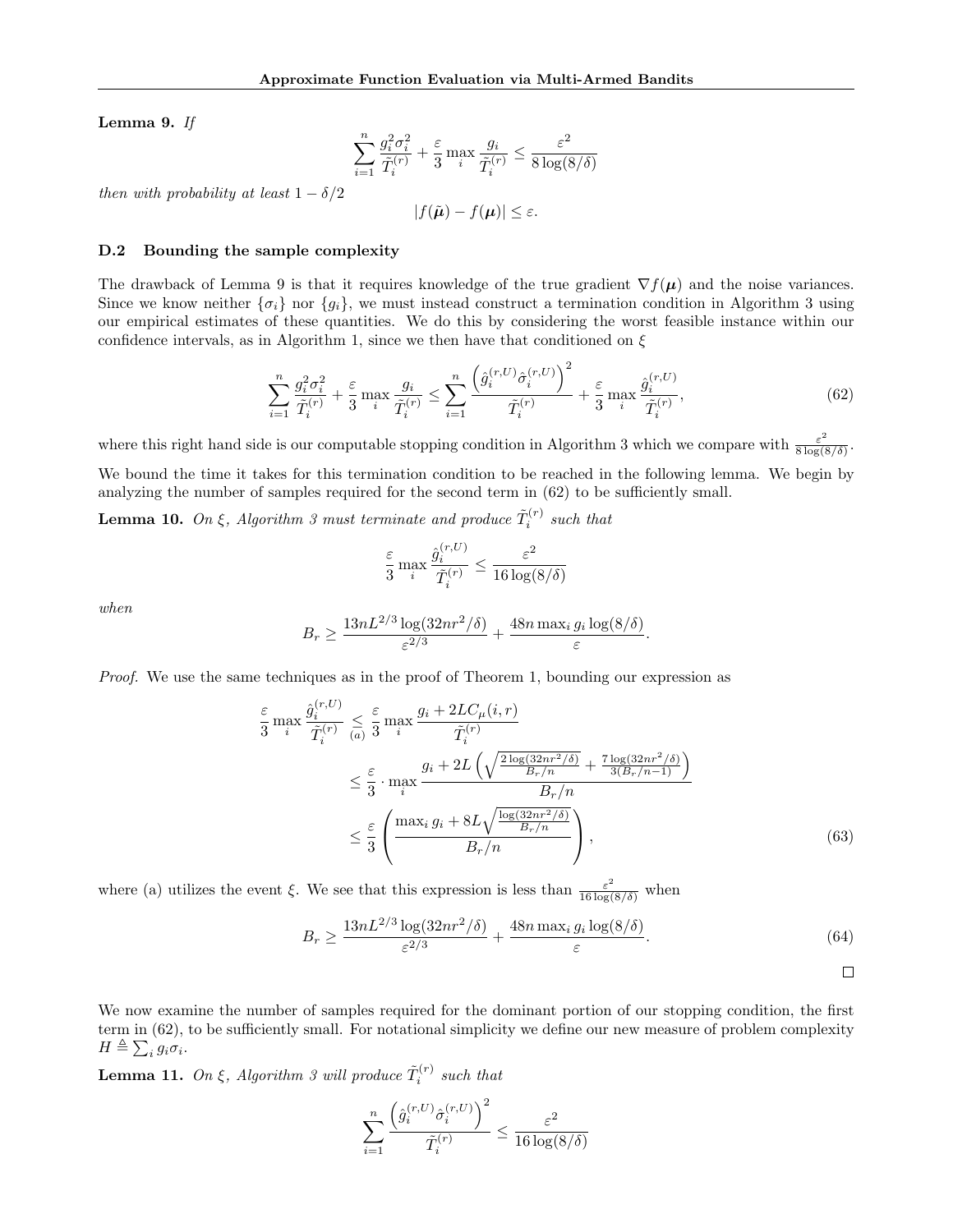*when*

$$
B_r = \Omega \left( \frac{H^2 \log(1/\delta)}{\varepsilon^2} + \left[ \frac{n \sqrt{\sum_i g_i^2} + nL \sqrt{\sum_i \sigma_i^4}}{\varepsilon} + \frac{(n \ln \sum_i \sigma_i)^{2/3}}{\varepsilon^{2/3}} + \frac{\sqrt{L} n^{5/4}}{\sqrt{\varepsilon}} \right] \log(n r^2/\delta) \right).
$$

*Proof.* Examining when this termination is met, we need to upper bound terms in the right hand side of (62). We do so by analyzing four separate cases, based on the magnitudes of  $g_i$  and  $\sigma_i$ . Our primary term of consideration is when both are relatively large, in which case  $\alpha_i$  (dropping the implicit  $r$  superscript) are order optimal sampling frequencies. For ease of notation, we define the set of coordinates with large  $g_i$  as  $S_g \triangleq \{i : g_i \geq 4LC_\mu(i,r)\},$ and the corresponding set  $\mathcal{S}_{\sigma} \triangleq \{i : \sigma_i \geq 2C_{\sigma}(i,r)\}\)$ , where we note that for those indices  $\mathcal{S} \triangleq \{i : g_i \geq 2C_{\sigma}(i,r)\}\$  $4LC_{\mu}(i,r)$  and  $\sigma_i \geq 2C_{\sigma}(i,r) = S_g \cap S_{\sigma}$ , we have  $\tilde{T}_i^{(r)} \geq \alpha_i B_r \geq \frac{g_i \sigma_i}{4H} B_r$  for  $i \in S$ . We note that due to our second round of sampling, we have that  $T_i^{(r)} \geq \beta_i^{(r)} B_r \geq \frac{\sigma_i}{2 \sum_j \sigma_j} B_r$  for  $i \in \mathcal{S}_{\sigma}$ , and that for all *i* we have  $T_i^{(r)} \geq B_r/n$  and  $\tilde{T}_i^{(r)} \geq B_r/n$ . We begin by splitting our summation into the 4 terms discussed.

$$
\sum_{i=1}^{n} \frac{\left(\hat{g}_{i}^{(r,U)}\hat{\sigma}_{i}^{(r,U)}\right)^{2}}{\tilde{T}_{i}^{(r)}}\n\leq \sum_{i=1}^{n} \frac{\left(g_{i} + 2LC_{\mu}(i,r)\right)^{2} (\sigma_{i} + C_{\sigma}(i,r))^{2}}{\tilde{T}_{i}^{(r)}}\n\leq \sum_{i \in S} \frac{6g_{i}^{2} \sigma_{i}^{2}}{\tilde{T}_{i}^{(r)}} + \sum_{S_{g} \backslash S} \frac{7g_{i}^{2} C_{\sigma}^{2}(i,r)}{\tilde{T}_{i}^{(r)}} + \sum_{S_{\sigma} \backslash S} \frac{81L^{2} C_{\mu}^{2}(i,r)\sigma_{i}^{2}}{\tilde{T}_{i}^{(r)}} + \sum_{i \in S_{\sigma} \cup S_{g}} \frac{324L^{2} C_{\mu}^{2}(i,r) C_{\sigma}^{2}(i,r)}{\tilde{T}_{i}^{(r)}}\n\tag{65}
$$

We now bound each of these terms sequentially. We begin by noting that on  $\xi$ 

$$
\sum_{i \in \mathcal{S}} \frac{g_i^2 \sigma_i^2}{\tilde{T}_i^{(r)}} \le \frac{H^2}{4B_r},\tag{66}
$$

which is our primary error term.

Our second term stems from when  $g_i$  is large but  $\sigma_i$  is small, where we utilize the uniform sampling based lower bound on the number of pulls. Here we see that

$$
\sum_{S_g \backslash S} \frac{g_i^2 C_{\sigma}^2(i, r)}{\tilde{T}_i^{(r)}} = \sum_{S_g \backslash S} \frac{2g_i^2 \log(8nr^2/\delta)}{\tilde{T}_i^{(r)} \cdot (T_i^{(r)} - 1)} = O\left(\frac{n^2 \left(\sum_i g_i^2\right) \log(nr^2/\delta)}{B_r^2}\right).
$$
\n(67)

Our third term occurs when  $\sigma_i$  is large but  $g_i$  is small, in which case we utilize the fact that  $T_i^{(r)} \geq \frac{\sigma_i}{2\sum_j \sigma_j} B_r$ sample proportionally to  $\sigma_i$ . Using the fact that on  $\xi$  our estimators stay within their confidence intervals, we can bound this sum as

$$
\sum_{\mathcal{S}_{\sigma}\backslash\mathcal{S}} \frac{L^2 C_{\mu}^2(i,r)\sigma_i^2}{\tilde{T}_i^{(r)}} \leq \sum_{\mathcal{S}_{\sigma}\backslash\mathcal{S}} \frac{L^2 \left(\sigma_i \sqrt{\frac{2\log(32nr^2/\delta)}{T_i^{(r)}}} + \frac{13\log(32nr^2/\delta)}{3(T_i^{(r)}-1)}\right)^2 \sigma_i^2}{\tilde{T}_i^{(r)}}
$$
\n
$$
= O\left(\sum_{\mathcal{S}_{\sigma}\backslash\mathcal{S}} \frac{L^2 \left(\frac{\sigma_i^2\log(nr^2/\delta)}{T_i^{(r)}} + \frac{\log^2(nr^2/\delta)}{(T_i^{(r)})^2}\right) \sigma_i^2}{\tilde{T}_i^{(r)}}\right)
$$
\n
$$
\leq O\left(L^2 \sum_{\mathcal{S}_{\sigma}\backslash\mathcal{S}} \left(\frac{\sigma_i^4\log(nr^2/\delta)}{T_i^{(r)} \cdot \tilde{T}_i^{(r)}} + \frac{\sigma_i^2\log^2(nr^2/\delta)}{(T_i^{(r)})^2 \cdot \tilde{T}_i^{(r)}}\right)\right)
$$
\n
$$
\leq O\left(\frac{n^2 L^2 \left(\sum_i \sigma_i^4\right) \log(nr^2/\delta)}{B_r^2} + \frac{n^2 L^2 \left(\sum_i \sigma_i\right)^2 \log^2(nr^2/\delta}{B_r^3}\right).
$$
\n(68)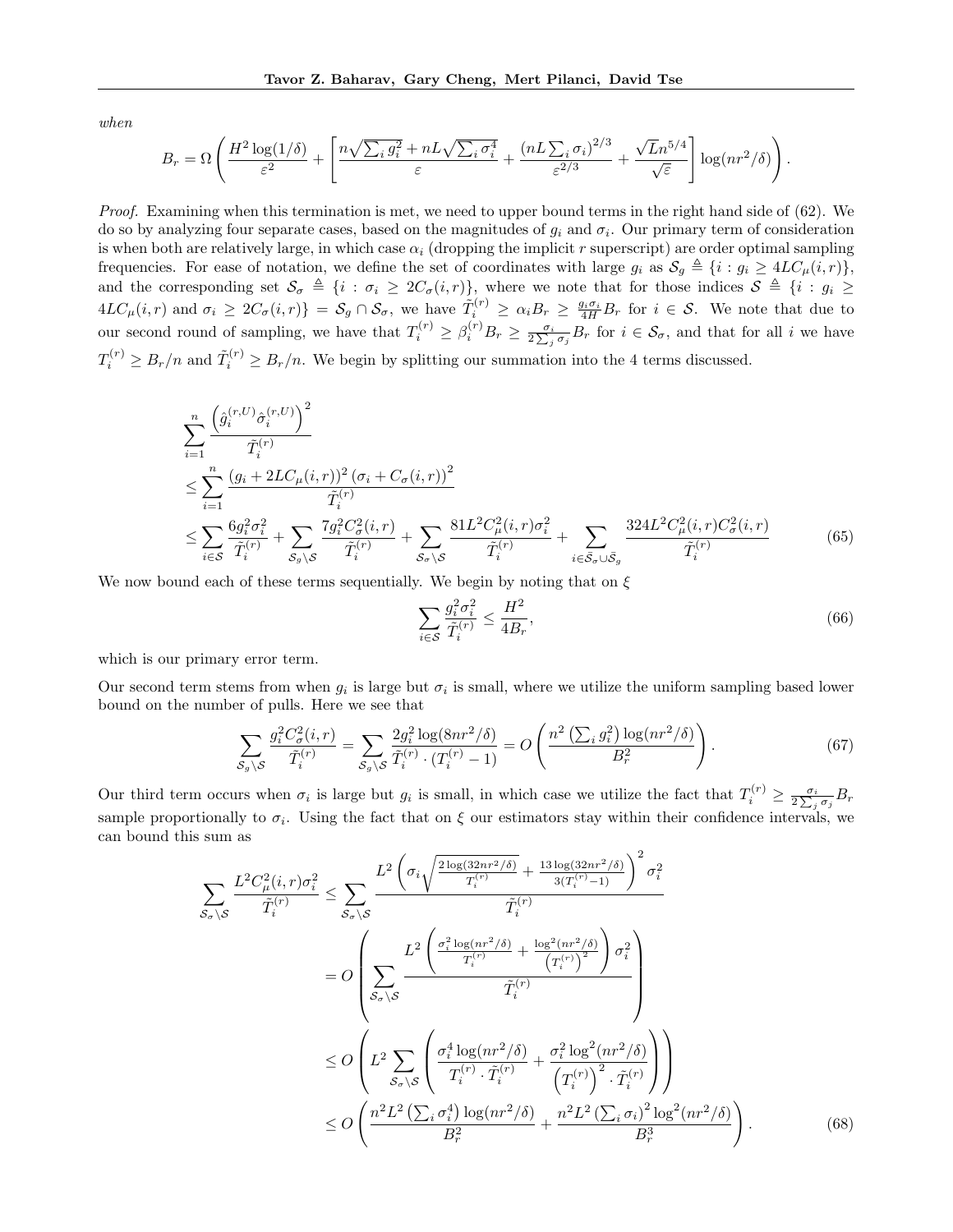Our final term is when both  $\sigma_i$  and  $g_i$  are small. In this case  $\sigma_i^2 \leq 2C_{\sigma}(i,r) = \frac{2 \log(8nr^2/\delta)}{T_i^{(r)}-1}$ , and so we can simplify the sum as

$$
\sum_{i \in \bar{S}_{\sigma} \cup \bar{S}_{g}} \frac{L^{2} C_{\mu}^{2}(i, r) C_{\sigma}^{2}(i, r)}{\tilde{T}_{i}^{(r)}} \leq \sum_{i \in \bar{S}_{\sigma} \cup \bar{S}_{g}} \frac{L^{2} \left( \sigma_{i} \sqrt{\frac{2 \log(32nr^{2}/\delta)}{T_{i}^{(r)}} + \frac{13 \log(32nr^{2}/\delta)}{3(T_{i}^{(r)} - 1)}} \right)^{2} \frac{2 \log(8nr^{2}/\delta)}{T_{i}^{(r)} - 1}}{\tilde{T}_{i}^{(r)}}
$$
\n
$$
= O \left( \sum_{i \in \bar{S}_{\sigma} \cup \bar{S}_{g}} \frac{L^{2} \log^{3}(nr^{2}/\delta)}{\tilde{T}_{i}^{(r)} \left( T_{i}^{(r)} \right)^{3}} \right)
$$
\n
$$
\leq O \left( \frac{L^{2} n^{5} \log^{3}(nr^{2}/\delta)}{B_{r}^{4}} \right). \tag{69}
$$

We now see that the left hand side of our termination condition is upper bounded by plugging  $(66)$ ,  $(67)$ ,  $(68)$ , and (69) into (65), yielding

$$
\sum_{i=1}^{n} \frac{\left(\hat{g}_{i}^{(r,U)}\hat{\sigma}_{i}^{(r,U)}\right)^{2}}{\tilde{T}_{i}^{(r)}} = \frac{\tilde{T}_{i}^{(r)}(T,U)}{B_{r}^{2}} = \frac{\left(\hat{g}_{i}^{(r,U)}\hat{\sigma}_{i}^{(r,U)}\right)^{2}}{B_{r}^{2}} + \frac{n^{2}L^{2}\left(\sum_{i}\sigma_{i}^{4}\right)\log(nr^{2}/\delta)}{B_{r}^{2}} + \frac{n^{2}L^{2}\left(\sum_{i}\sigma_{i}\right)^{2}\log^{2}(nr^{2}/\delta)}{B_{r}^{3}} + \frac{L^{2}n^{5}\log^{3}(nr^{2}/\delta)}{B_{r}^{4}}\right). \tag{70}
$$

We can terminate as soon as this quantity is less than  $\frac{\varepsilon^2}{16 \log(8/\delta)}$ , which must happen when

$$
B_r = \Omega \left( \frac{H^2 \log(1/\delta)}{\varepsilon^2} + \left[ \frac{n \sqrt{(\sum_i g_i^2)}}{\varepsilon} + \frac{n L \sqrt{(\sum_i \sigma_i^4)}}{\varepsilon} + \frac{(n L \sum_i \sigma_i)^{2/3}}{\varepsilon^{2/3}} + \frac{\sqrt{L} n^{5/4}}{\sqrt{\varepsilon}} \right] \log(n r^2/\delta) \right). \tag{71}
$$

The final thing to note is that our algorithm starts with a budget of  $B_0$ , and so the total number of samples used must be at least  $B_0$ .  $\Box$ 

With these lemmas in hand, the proof of Theorem 3 is straightforward.

*Proof of Theorem 3.* The error of the plug-in estimator  $f(\tilde{\boldsymbol{\mu}})$  satisfies

$$
\mathbb{P}(|f(\tilde{\boldsymbol{\mu}}) - f(\boldsymbol{\mu})| > \varepsilon) = \mathbb{P}(\tilde{\xi}) + \mathbb{P}(|f(\tilde{\boldsymbol{\mu}}) - f(\boldsymbol{\mu})| > \varepsilon | \xi)
$$
  
\n
$$
\leq \mathbb{P}(\tilde{\xi}) + \mathbb{P}(|\nabla f(\boldsymbol{\mu})^{\top}(\tilde{\boldsymbol{\mu}} - \boldsymbol{\mu})| > \varepsilon/2 | \xi) + \mathbb{P}\left(\frac{L}{2} \|\tilde{\boldsymbol{\mu}} - \boldsymbol{\mu}\|_{2}^{2} > \varepsilon/2 | \xi\right)
$$
  
\n
$$
\leq \delta,
$$
\n(72)

by utilizing Lemmas 6 and 9, as on  $\xi$  Algorithm 3 will not terminate until the conditions of Lemma 9 are met. Analyzing the number of arm pulls required for this algorithm to succeed, we have by Lemmas 10 and 11 that the algorithm will terminate when

$$
B_r = \Omega \left( \frac{H^2 \log(1/\delta)}{\varepsilon^2} + \left[ \frac{n \sqrt{(\sum_i g_i^2)}}{\varepsilon} + \frac{n L \sqrt{(\sum_i \sigma_i^4)}}{\varepsilon} + \frac{(n L \sum_i \sigma_i)^{2/3} + n L^{2/3}}{\varepsilon^{2/3}} + \frac{\sqrt{L} n^{5/4}}{\sqrt{\varepsilon}} \right] \log(n r^2/\delta) \right). \tag{73}
$$

Since our algorithm makes at most  $3B_\ell + 2n$  pulls during round  $\ell$ , and at most  $4B_r + n$  pulls to construct  $\tilde{\mu}$  if the termination condition is met in round *r*, it in total makes no more than 10*B<sup>r</sup>* pulls before terminating at the end of round *r*.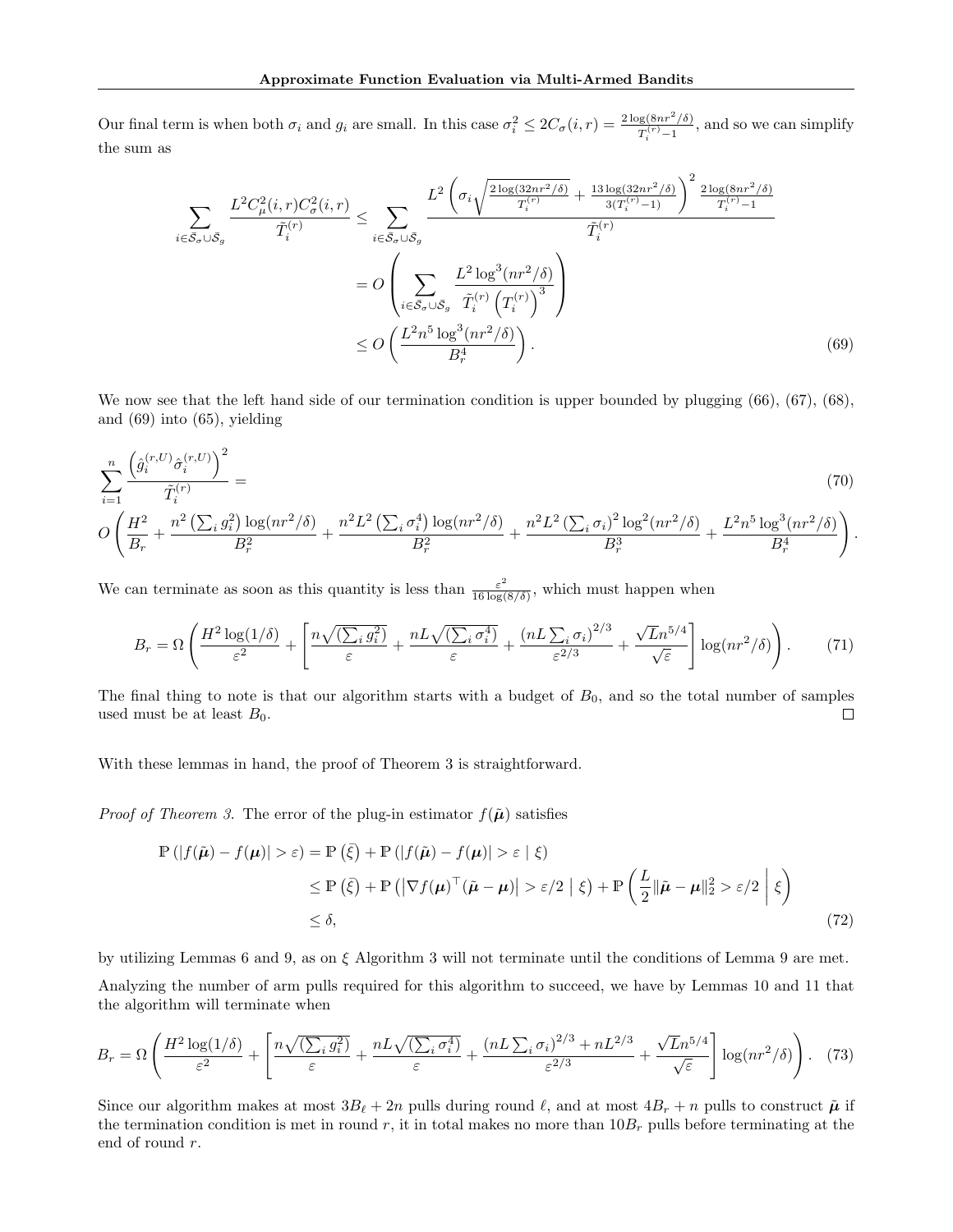Converting this to an overall budget, we see that the  $log(r)$  term generates additional log log factors due to the doubling round budgets, as in Theorem 2. This yields an overall budget of

$$
O\left(\frac{H^2\log(1/\delta)}{\varepsilon^2} + \frac{n^2L\log(n/\delta)}{\varepsilon}\right) + \tilde{O}\left(\left[\frac{n\sqrt{(\sum_i g_i^2)}}{\varepsilon} + \frac{nL\sqrt{(\sum_i \sigma_i^4)}}{\varepsilon} + \frac{(nL\sum_i \sigma_i)^{2/3} + nL^{2/3}}{\varepsilon^{2/3}} + \frac{\sqrt{L}n^{5/4}}{\sqrt{\varepsilon}}\right]\log(n/\delta)\right),\tag{74}
$$

where  $\tilde{O}$  suppresses  $\log \log (\cdot)$  terms in  $\text{poly}(n, \delta, \sum_i g_i, \sum_i \sigma_i, \varepsilon^{-1}).$ 

# **D.3** Improved  $\alpha_i^{(r)}$

As previously mentioned, the frequencies  $\alpha$  in Algorithm 3 are deisgned with simplicity and asymptotic optimality in mind. By taking  $\overline{2}$ 

$$
\alpha_i^{(r)} = \frac{\hat{g}_i^{(r,L)}\hat{\sigma}_i^{(r,L)}}{\sum_j \hat{g}_j^{(r,L)}\hat{\sigma}_j^{(r,L)}} + \frac{\hat{g}_i^{(r,L)}}{\sum_j \hat{g}_j^{(r,L)}} + \frac{\left(\hat{\sigma}_i^{(r,L)}\right)^2}{\sum_j \left(\hat{\sigma}_j^{(r,L)}\right)^2} + \frac{1}{n},\tag{75}
$$

 $\Box$ 

we are able to give tighter bounds on our lower order terms, eliminating dependencies on  $\sum_i \sigma_i^4$  and  $\sum_i g_i^2$ . Concretely, the sample complexity bound can be improved to

$$
O\left(\frac{H^2\log(1/\delta)}{\varepsilon^2} + \frac{n^2L\log(n/\delta)}{\varepsilon}\right) + \tilde{O}\left(\left[\frac{\sqrt{n}\left(\sum_i g_i\right) + \sqrt{n}L\left(\sum_i \sigma_i^2\right)}{\varepsilon} + \frac{\left(nL\sum_i \sigma_i\right)^{2/3} + nL^{2/3}}{\varepsilon^{2/3}} + \frac{\sqrt{L}n^{5/4}}{\sqrt{\varepsilon}}\right]\log(n/\delta)\right). \tag{76}
$$

This is achieved by using that  $\tilde{T}_i^{(r)} \ge \frac{g_i}{2\sum_j g_j}$  for large enough  $g_i$  in (67), and that  $\tilde{T}_i^{(r)} \ge \frac{\sigma_i^2}{2\sum_j \sigma_j^2}$  for large enough  $\sigma_i$  in (68), as sampling proportionally to  $\sigma_i^2$  minimizes the maximal confidence interval width.

This only increases the sample complexity by at most a factor of 3 as we are doubling the amount of sampling we perform in the last iteration, and performing a ceiling operation.

## D.4 Gain of variance adaptivity

In the case with unknown variance and gradient information, we see that our optimal sampling frequencies are  $\alpha_i \propto q_i \sigma_i$ , yielding a first order error of

$$
\mathcal{N}\left(0, \frac{1}{T} \sum_{i=1}^{n} \frac{g_i^2 \sigma_i^2}{\alpha_i}\right) \sim \mathcal{N}\left(0, \frac{1}{T} \left(\sum_{i=1}^{n} g_i \sigma_i\right)^2\right). \tag{77}
$$

Hence, we have that

$$
O\left(\left(\sum_{i} g_i \sigma_i\right)^2 \varepsilon^{-2} \log(1/\delta)\right) + o(\varepsilon^{-2})\tag{78}
$$

samples are sufficient for an adaptive algorithm to achieve  $\varepsilon$  error. For a nonadaptive scheme, we see by a similar argument that the first order error of such a scheme is distributed as

$$
\mathcal{N}\left(0, \frac{n}{T} \sum_{i=1}^{n} g_i^2 \sigma_i^2\right),\tag{79}
$$

requiring

$$
O\left(n\left(\sum_{i} g_i^2 \sigma_i^2\right) \varepsilon^{-2} \log(1/\delta)\right) + o(\varepsilon^{-2})\tag{80}
$$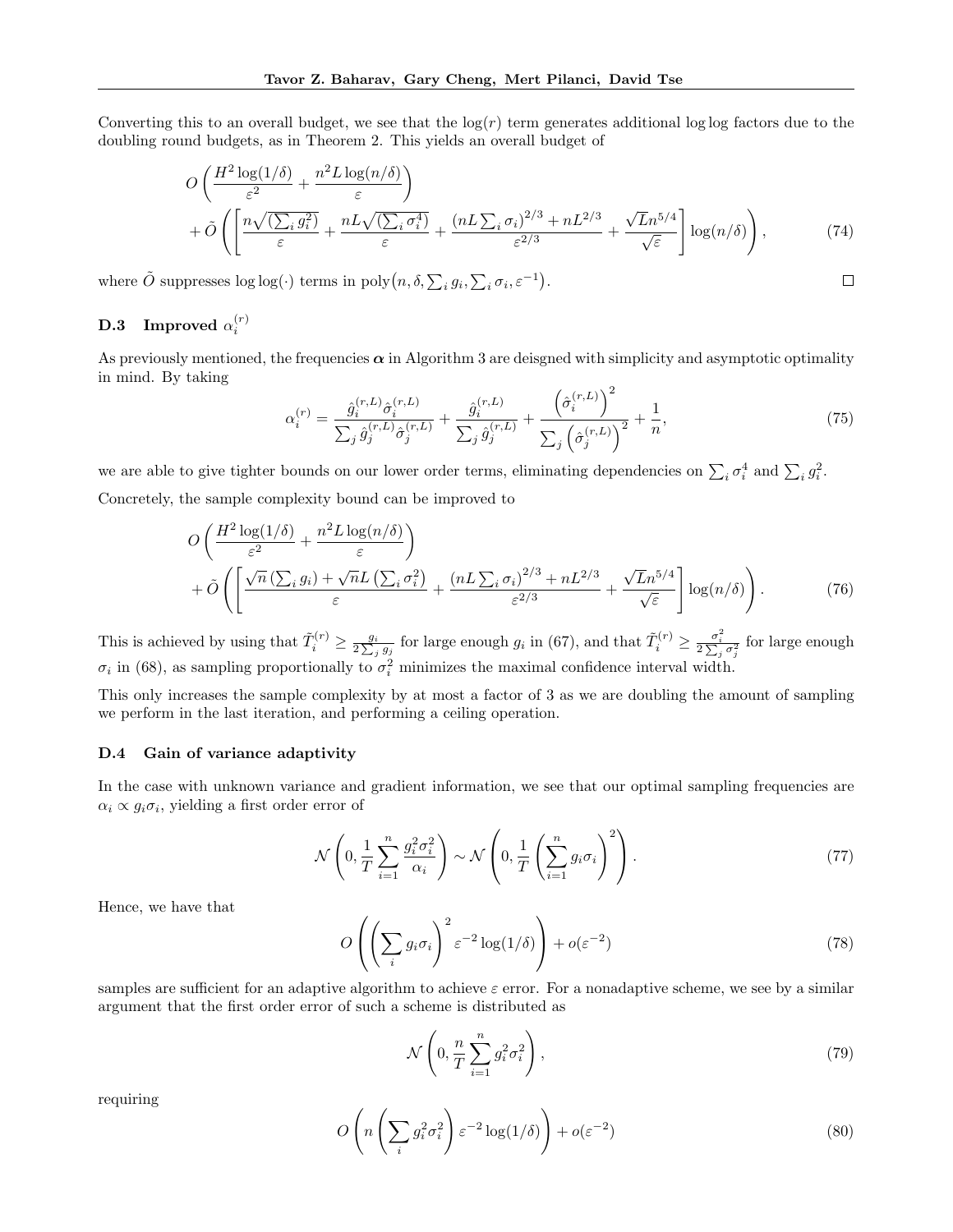samples to achieve  $\varepsilon$  error. Hence, the gain afforded by adaptivity is

$$
O\left(\frac{n\sum_{i}g_{i}^{2}\sigma_{i}^{2}}{\left(\sum_{i}g_{i}\sigma_{i}\right)^{2}}\right).
$$
\n(81)

# E Lower bound

*Proof of Proposition 1.* For a plug-in estimator  $\hat{\mu}$  generated by sampling the *i*-th arm  $T_i$  times, we see that the error  $f(\mu) - f(\hat{\mu})$  is distributed as

$$
\boldsymbol{g}^{\top}(\boldsymbol{\mu} - \hat{\boldsymbol{\mu}}) \sim \mathcal{N}\left(0, \sum_{i} \frac{g_i^2 \sigma_i^2}{T_i}\right)
$$
\n(82)

when arm pulls from arm *i* are corrupted by independent additive Gaussian noise with variance  $\sigma_i^2$ . We then have by standard Gaussian anti-concentration inequalities that  $\mathbb{P}(\mathcal{N}(0,1) > x) \geq \frac{1}{4}e^{-x^2}$ , and so

$$
\mathbb{P}\left(\mathcal{N}\left(0,\sum_{i}\frac{g_i^2\sigma_i^2}{T_i}\right)\geq\varepsilon\right)\geq\frac{1}{4}\exp\left(-\frac{\varepsilon^2}{\sum_{i}\frac{g_i^2\sigma_i^2}{T_i}}\right),\tag{83}
$$

where in order for this to be less than  $\delta$ , it must be the case that

$$
\mathbb{P}\left(\mathcal{N}\left(0,\sum_{i}\frac{g_i^2\sigma_i^2}{T_i}\right)\geq \varepsilon\right)<\delta\implies\sum_{i}\frac{g_i^2\sigma_i^2}{T_i}\leq \frac{\varepsilon^2}{\log(1/4\delta)}.\tag{84}
$$

Rewriting this as  $T_i = \alpha_i T$ , where  $\alpha$  is the sampling probability vector, we have as before that

$$
\min_{\alpha \in \Delta^n} \sum_{i} \frac{g_i^2 \sigma_i^2}{\alpha_i T} = \frac{1}{T} \left( \sum_{i} g_i \sigma_i \right)^2 \tag{85}
$$

by taking the Lagrangian, invoking Sion's minimax theorem [Sion, 1958], and optimizing to yield  $\alpha_i \propto g_i \sigma_i$ . Plugging this back in, we see that

$$
\sum_{i} \frac{g_i^2 \sigma_i^2}{\alpha_i T} \le \frac{\varepsilon^2}{\log(1/4\delta)} \implies T \ge \left(\sum_{i} g_i \sigma_i\right)^2 \varepsilon^{-2} \log(1/4\delta). \tag{86}
$$

## F Experimental Details

We implemented all algorithms in Python. The results and figures in this paper can be reproduced from the available code. We now describe important practical optimizations for our adaptive methods to outperform the optimism-based fully sequential method and batched uniform scheme. All experiments were run on one core of an AMD Opteron Processor 6378 with 500GB memory (no parallelism within a trial). No empirical standard deviations were included, as all simulations were run for 100 trials for the optimism based fully sequential method and 1000 trials for the batched methods. Due to the low variance in our outputs, the confidence intervals around our average error are extremely small. We use  $\delta = .01$  for all experiments.

### F.1 Additional numerical results

For generating data for our  $Ax$  experiments, we construct our ground truth  $\mu$  vector as drawn from a pareto(.5) distribution, then normalize it so the largest entry is 20, to maintain a reasonable signal to noise ratio. We then construct  $A = \mu x^\top / ||x||_2^2 + Z$ , where the entries of *x* are i.i.d. Uniform([.5,1]), and  $Z \in \mathbb{R}^{n \times d}$  has i.i.d. normal entries with variance  $1/d^2$ , to prevent the variances from scaling with the dimension. We correct the final product by updating  $A \leftarrow A - (Ax - \mu) \mathbb{1}^\top / \|x\|_1$  to ensure that  $Ax = \mu$ . This functions as desired, as since  $x > 0$ entrywise we have that  $||x||_1 = \mathbb{1}^T x$ . We provide several additional simulations below in Figure 4, corroborating our numerical results in the main body. Note that when there is an underlying computational problem, as in the case of estimating  $||Ax||_2^2$ , this underlying computational problem allows for exact computation of certain coordinates, resulting in much larger gains of adaptivity for certain computational budgets.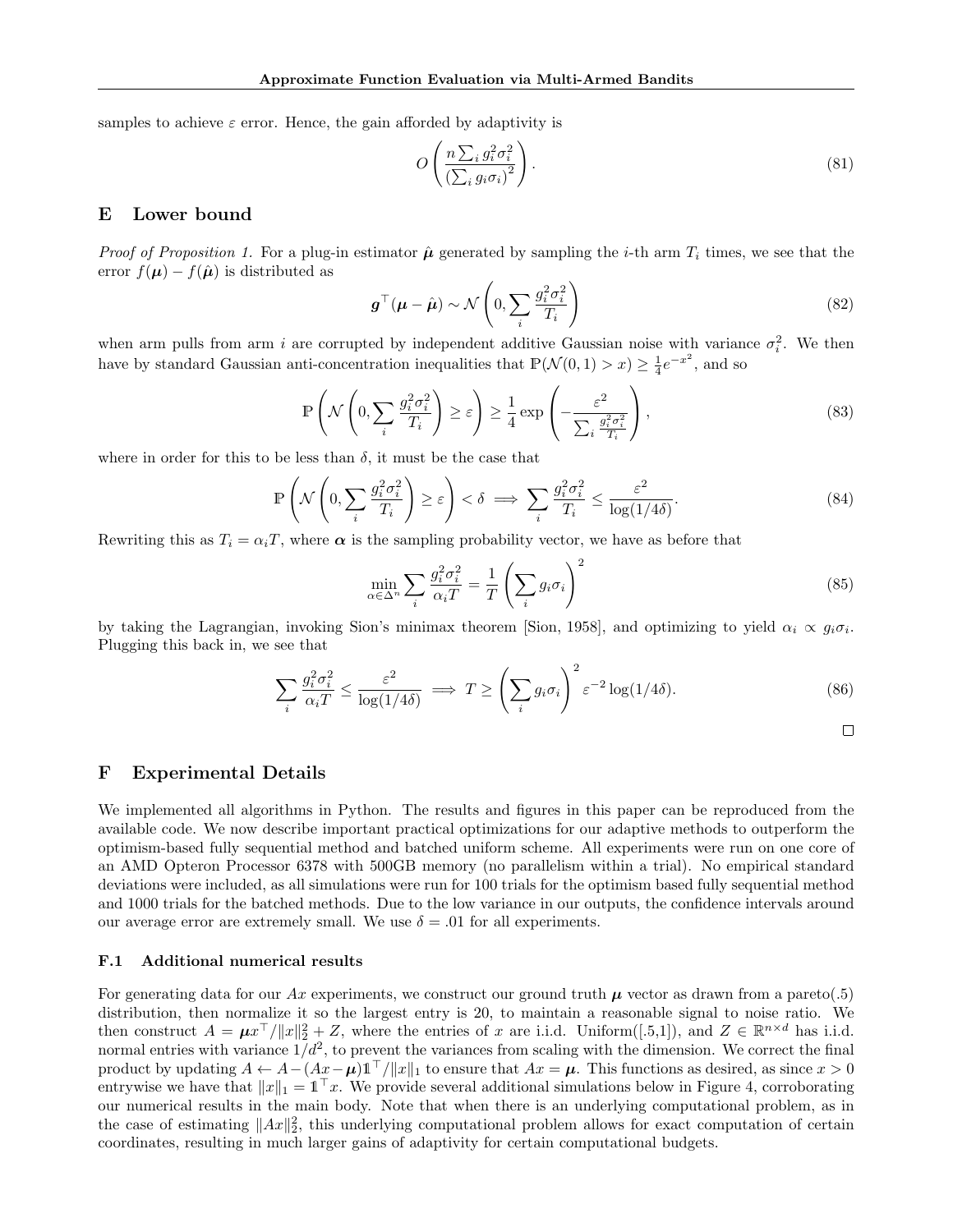

Figure 4: In (a) we have the estimation error of  $||Ax||_2^2$  for matrix *A*, vector *x*, for  $n = 10$  and  $d = 10k$ . The problem instance shown in Figure 4a is projected to have a gain of adaptivity of 7*.*5. In (b) we see the estimation error of  $||Ax||_2^2$  for matrix *A*, vector *x*, for  $n = 100$  and  $d = 10k$ . In (c) we plot the estimation error of  $g^{\top}\mu$  for  $n = 10$ , *w* uniform in [0,1] and  $\mu$  normalized pareto distribution.

#### F.2 Modifications from written algorithm

In order to obtain good finite sample performance, we make several changes to the algorithms as stated. Firstly, we reuse all samples throughout the algorithm, including in the final outputted  $\tilde{\mu}$ . Secondly, we start from a budget of 1 pull per arm with  $B_0 = n$ , and double from there. Additionally, we use as our confidence interval width  $C_r = \sqrt{\log(1/\delta)/\tilde{B}_r}$ . Finally, we use  $\tilde{T}_i^{(r)} = \lceil \min(r, 10) \alpha_i B_r \rceil$ , where uniform sampling is not practically necessary due to the reuse of samples, and the factor of 10 allows our algorithm to perform better in terms of constants. Our theoretical analysis can accommodate this factor of 10. Note that this factor of 10 directly translates into the slope of the linear relationship; since the algorithm will have made approximately 2*B<sup>r</sup>* uniform samples by the end of round r, it is only able to allocate  $10/(10+2) \approx .83$  fraction of its samples to the optimal sampling frequencies. This is empirically validated by our simulations, as we can see that the slope of the line of best fit is indeed approximately .83. This parameter of 10 needs to be tuned carefully in practice, as it indicates how greedy the algorithm will be; if this factor is chosen to be too large, then the algorithm will ignore higher order effects and act too strongly on the imperfect gradient information. For the plots showing the error as a function of number of samples, we take all the uniform samples up to round *r* for the adaptive algorithm, then generate the termination sampling pattern  $\tilde{T}^{(r)}_i$ , sample according to that, and measure and record the error. These samples, corresponding to the  $\tilde{T}_i^{(r)}$ , are then discarded, and uniform samples for round  $r + 1$  are taken.

For the gain in terms of stopping time of adaptive over uniform sampling, we use slightly perturbed realizations to better display the trend, and avoid edge / rounding effects. To this end, we modify our algorithms to utilize the round budget  $B_r = n(2 - c)^r$ . We then iterate over this base, ranging *c* from  $c_0 = 2$  to  $c_{99} = \frac{301}{200}$  with  $c_i = 2 - \frac{i}{200}$  for 100 trials. No failures were recorded in the stopping time simulations; that is, all outputted  $\tilde{\mu}$ satisfied  $|f(\tilde{\mu}) - f(\mu)| \leq \varepsilon$  for both the batched uniform and our adaptive algorithms. Additionally, the stopping conditions yielded comparable error for both methods, with average outputted error within a factor of 2 for the uniform and adaptive methods across all settings tested.

We implement the optimism-based algorithm of [Carpentier et al., 2015] with a priority queue to ensure efficient selection of an arm at time *t*, requiring amortized  $\log n$  time instead of  $O(n)$  time. We additionally generate all possible Bernoulli samples ahead of time, and within our timed experiments only query the pre-drawn samples. Confidence intervals are used with  $\beta = \sqrt{\log(1/\delta)}$ .

In order to make the algorithms efficient in the  $||Ax||_2^2$  example, we first randomly permute the columns of *A* and entries of *x* jointly, and then take our arm pulls as iterating over these entries in order. This allows the uniform arm pulls in our batched algorithms to be taken as BLAS efficient operations, simply taking the matrix vector product between a column subsampled *A* and *x*. Note that this can have statistical benefits from correlating the noise in our sampling, as discussed in [Baharav and Tse, 2019].